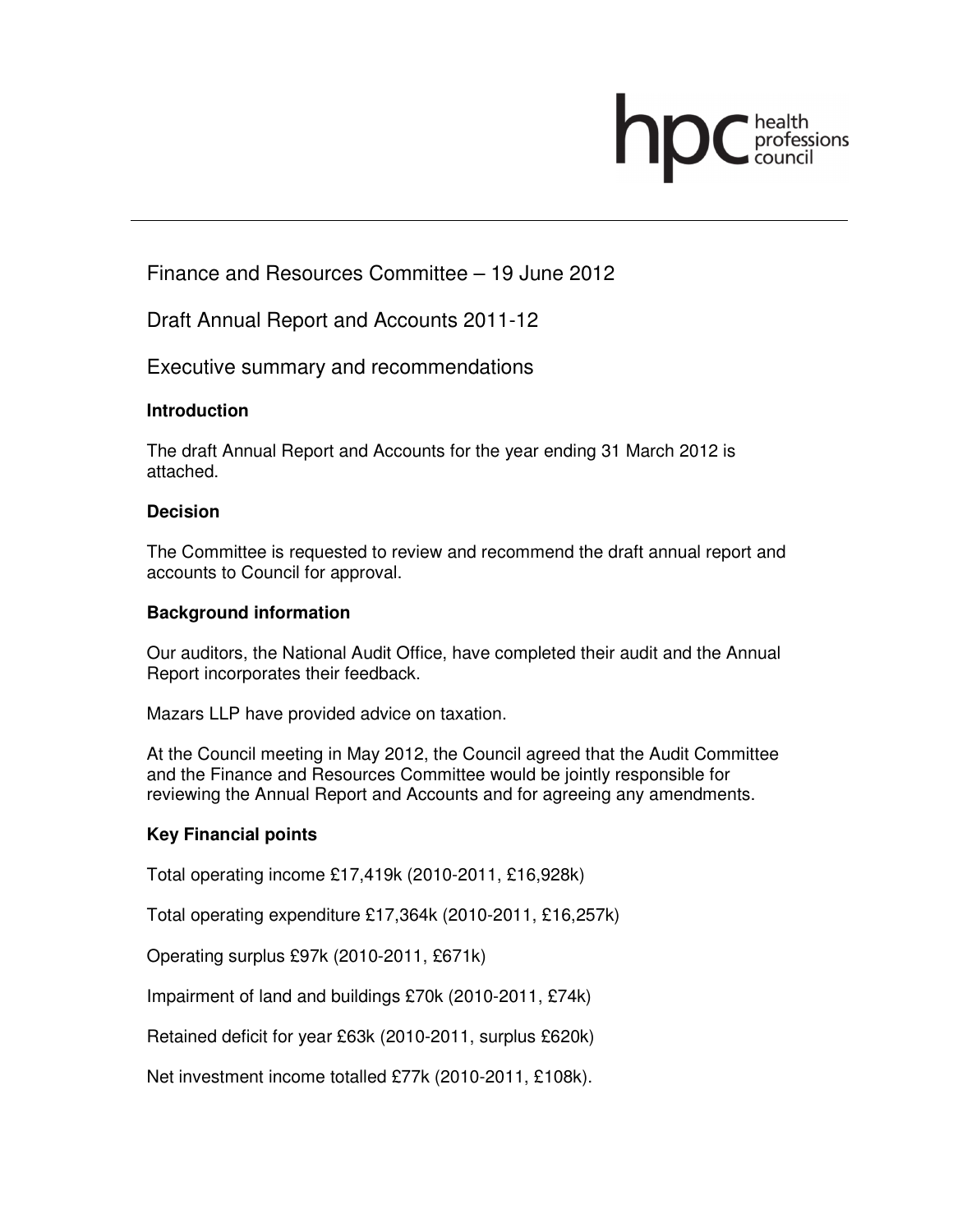The Statement of Financial Position for the organisation shows net assets of £1,919k (2011 £1,742k) and non-current assets with a net book value of £4,970k (2011 £3,861k). Tangible assets are primarily freehold land and buildings. Asset additions of £1,042k include the deposit paid for 186 Kennington Park Road.

The freehold land and buildings at year end were re-valued to £2,150k which resulted in the impairment adjustments outlined in Note 8 in the Accounts.

Finally, the draft Annual Report will remain subject to minor editorial amendments such as numerical column alignments and addition of an index with page number references, to be made by the Publications Manager before submission to Council for approval.

#### **Financial implications**

National Audit Office audit fees of £38,500. Mazars LLP fees of £3,000.

#### **Appendices**

Appendix One - HPC Annual Report and accounts 2011-12

#### **Date of paper**  7 June 2012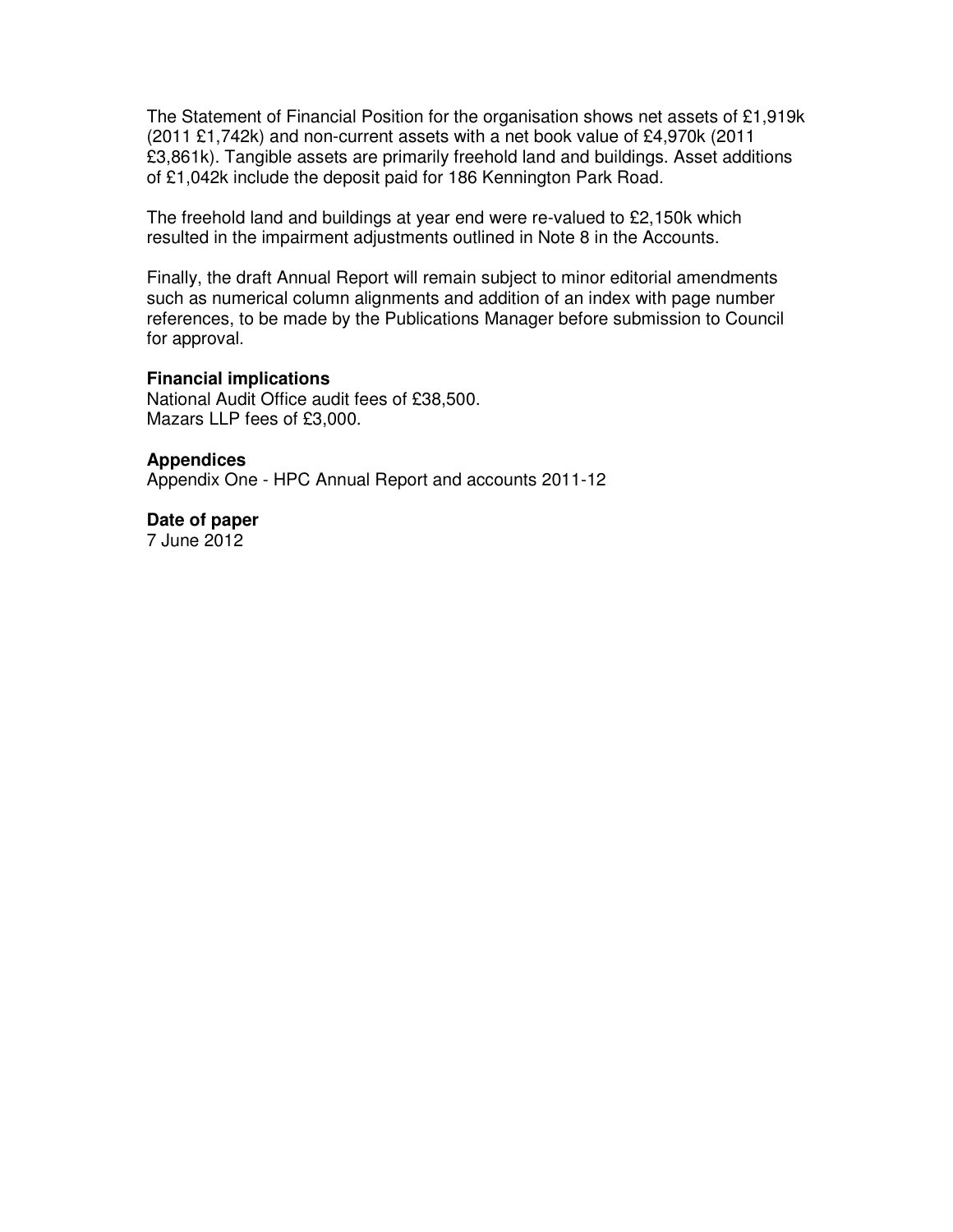

1 April 2011 to 31 March 2012

 Health Professions Council Annual report and accounts 2011–12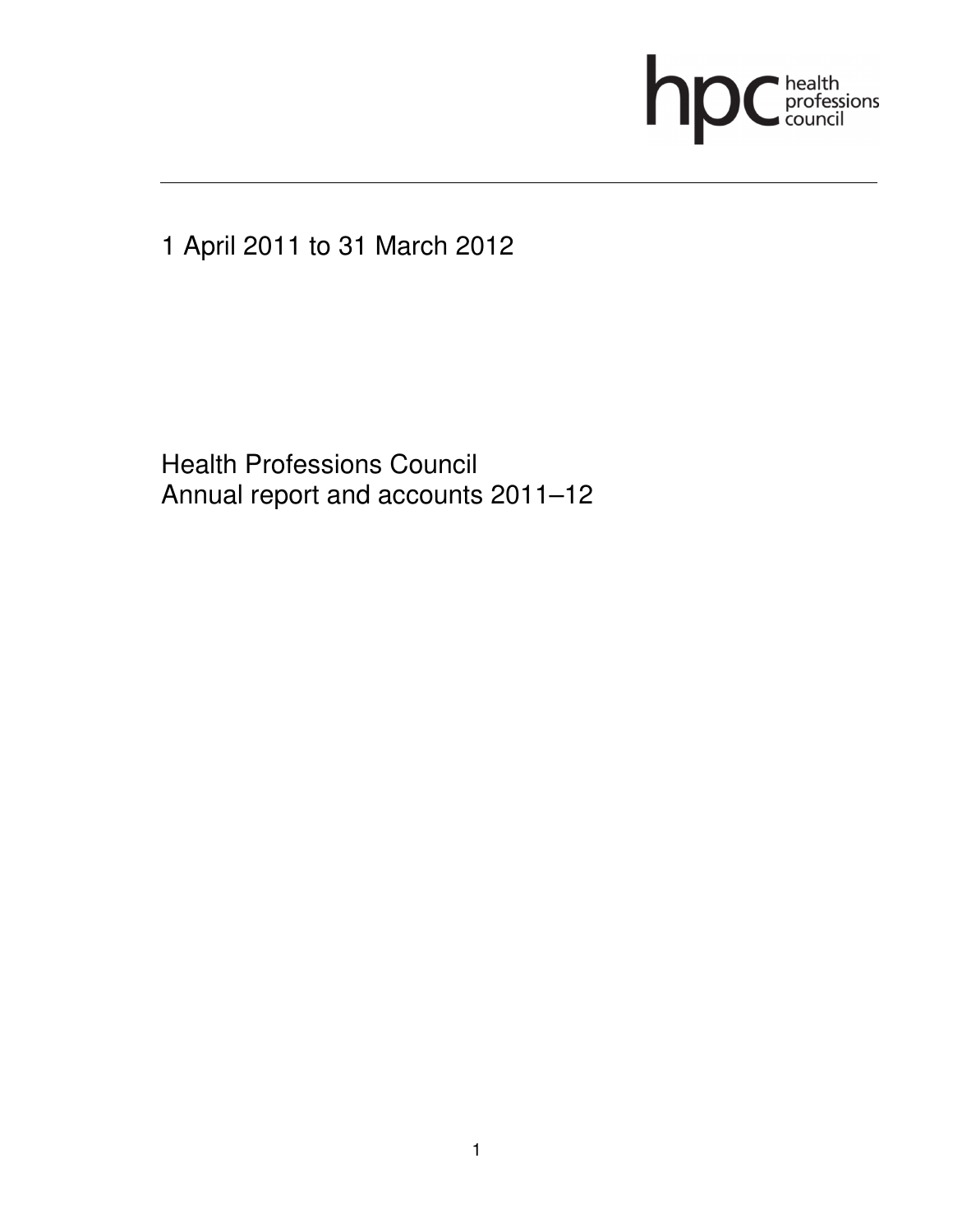## **Contents**

Foreword from the Chair and Chief Executive and Registrar **x**

Governance **x**

Legislative and regulatory background to the Council **x** Accounting Officer Council objectives **x** Committee membership **x**  Composition of the Council in 2010–11 **x**  Council attendance **x**  Council member attendance at committee meetings **x**  Method of appointment of Council members **x**  Methods used to assess performance and training of Council members **x**  Council and Committee member expenses and fees **x**  Executive Management Team **x**  Risks and internal control **x**  Information security **x** 

Management commentary **x**

Key operating statistics and commentary **x**  Financial review **x** Risks and key relationships **x**  Health and safety **x**  Welsh language scheme **x**  Corporate, social and environmental responsibility **x**  Equality and diversity **x**  Personal-data-related incidents **x** 

Remuneration report **x** 

Chief Executive and Registrar's remuneration **x**  Chair and Council members **x**  Council and Committee member expenses and fees **x**  Audit information **x**  Auditor **x** 

The certificate and report of the Comptroller and Auditor General to the Houses of Parliament **x** 

Respective responsibilities of the Council and its Chief Executive and auditor **x** 

Scope of the audit of the financial statements **x** Opinion on regularity **x** Opinion on financial statements **x** Opinion on other matters **x** Matters on which I report exception **x** Report **x** 

Statement of Comprehensive Net Expenditure for the year ended 31 March 2012 **x** 

Other Comprehensive Expenditure for the year ended 31 March 2012 **x**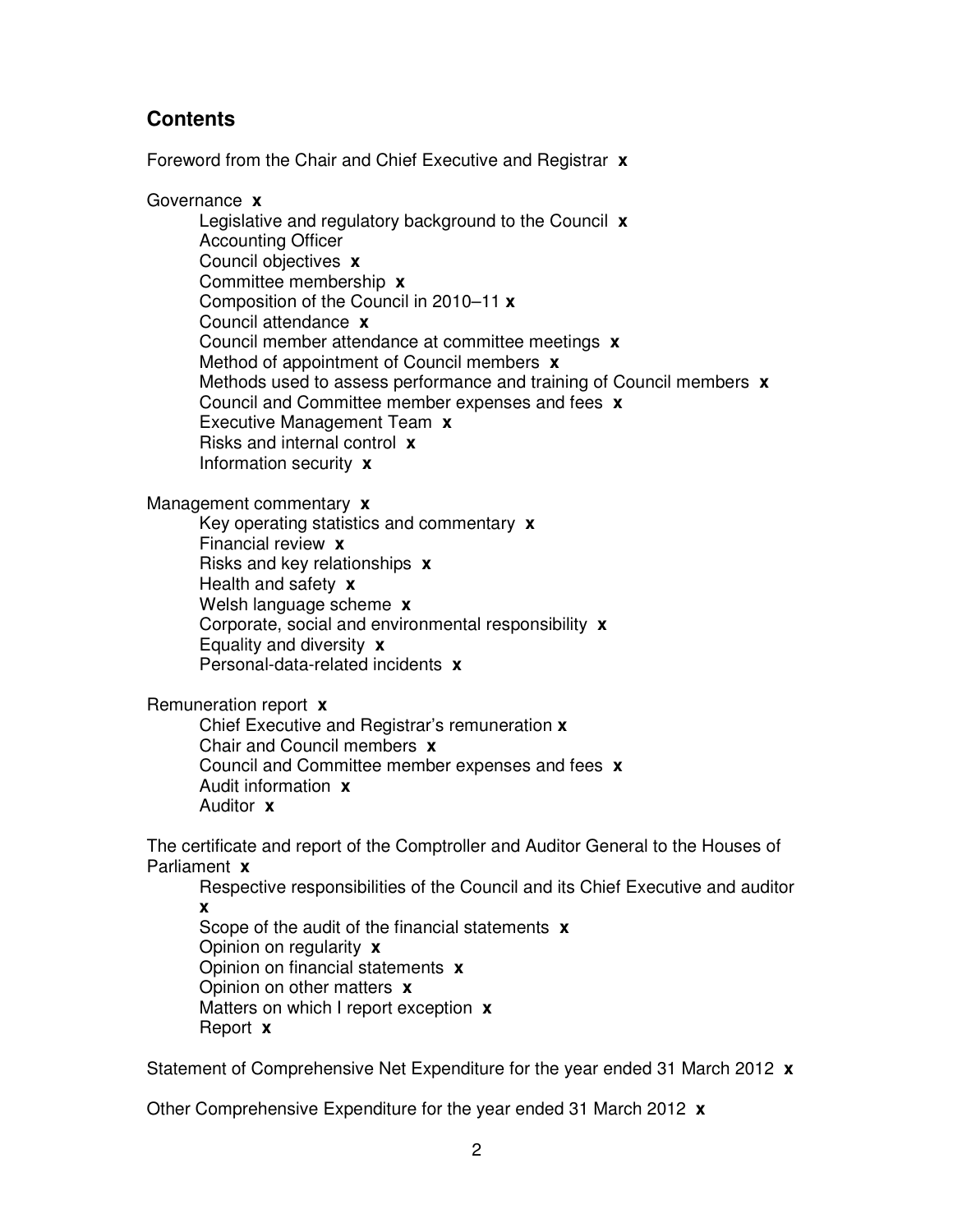Statement of financial position as at 31 March 2012 **x** 

Statement of cash flow as at 31 March 2012 **x** 

Statement of changes in reserves **x**

Notes to the financial statements for the year ended 31 March 2012 **x**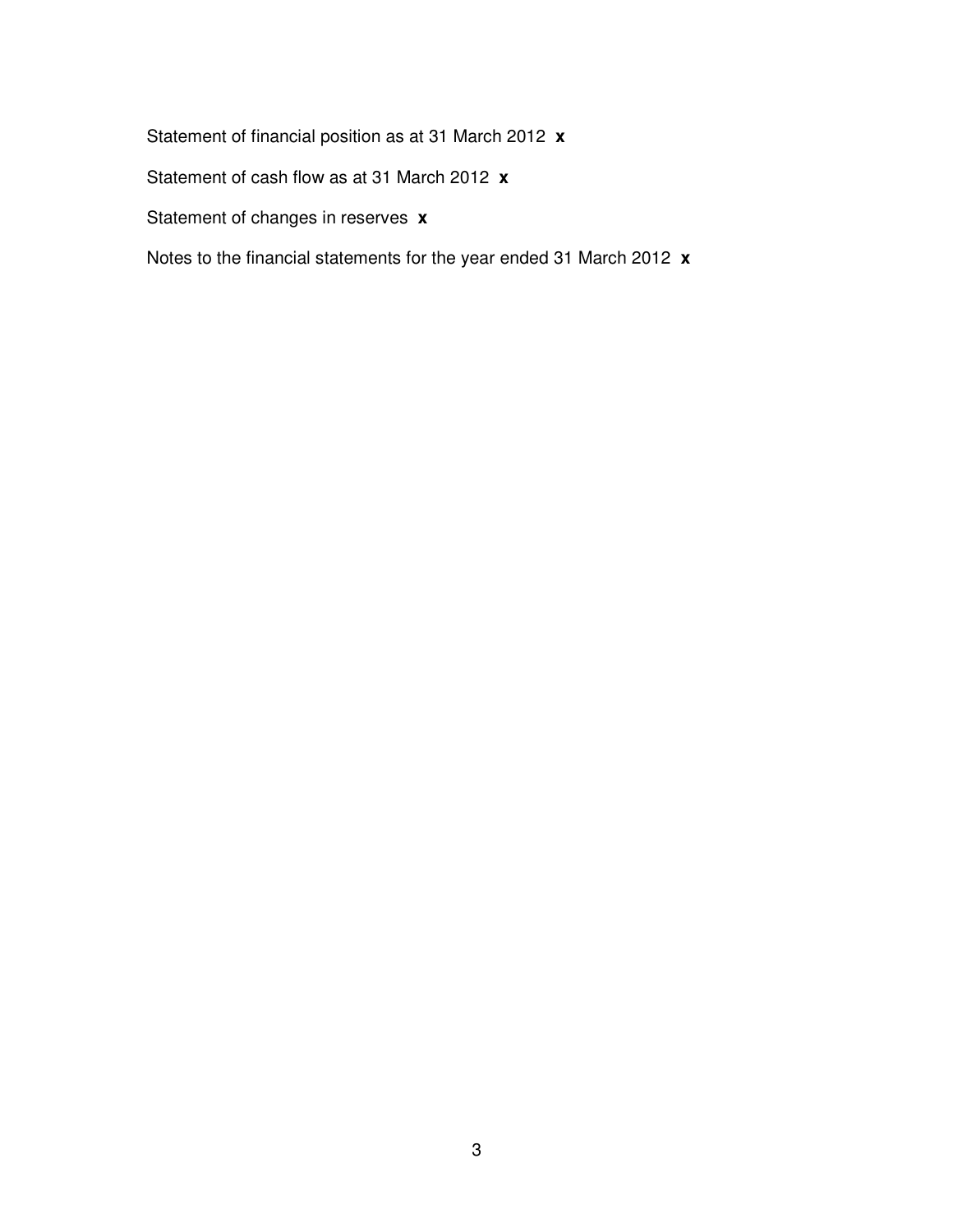# **Foreword from the Chair and Chief Executive and Registrar**

This year the Health Professions Council celebrated its ten year anniversary. Since the shadow Council was formed in 2002, we have regulated three further professions, the Register has grown by 59 per cent, and we now approve more than 600 education and training programmes throughout the UK.

In February 2012, we revised and republished our strategic intent which outlines our objectives over the next three years and reaffirms our commitment to continuous improvement. Following last year's successful introduction of online renewals, this year we completed our third and final year of project work to introduce an electronic fitness to practise case-management system. The early signs are that the system is helping us to track and manage cases and hearings more efficiently. We have also started work on reviewing the information technology needs of our Education Department to ensure that we will be able to effectively manage the anticipated increase in programmes seeking approval over the coming years. In 2010 the government announced that the General Social Care Council (GSCC) was to be abolished and responsibility for regulating approximately 85,000 social workers in England transferred to the HPC. We have continued to work closely with our colleagues at the GSCC on this and we would like to thank them for their hard work towards ensuring a smooth transfer of their regulatory functions. We have also been working with colleagues in the care councils of the other UK countries to develop arrangements for sharing information and to ensure that social workers who wish to work in different parts of the UK are able to do so without unnecessary barriers. The transfer is expected to take place in August 2012.

The coming year will also see a number of other developments. The Health and Social Care Act will change our name to the Health and Care Professions Council from August 2012. The government has previously proposed that we should become responsible for registering practitioners who dispense unlicensed herbal medicines and we anticipate the publication of a consultation and legislation in the coming year. The Council for Healthcare Regulatory Excellence (CHRE) will also publish the findings of its review looking at the cost effectiveness and efficiency of the regulators. Perhaps most significantly for professional regulation as a whole, the three UK Law Commissions published a joint consultation on wide-ranging proposals to reform the legislation of the regulators.

As we look ahead to new challenges, we must acknowledge those who have played a key role in our achievements to date. We would like to thank our employees, Council members and partners for the role they continue to play in shaping and delivering effective public protection. Their day-to-day commitment to this common purpose is what gives the HPC its reputation as a robust regulator of health and care professionals.

Anna van der Gaag **Marc Seale** Marc Seale

**Chair Chief Executive and Registrar**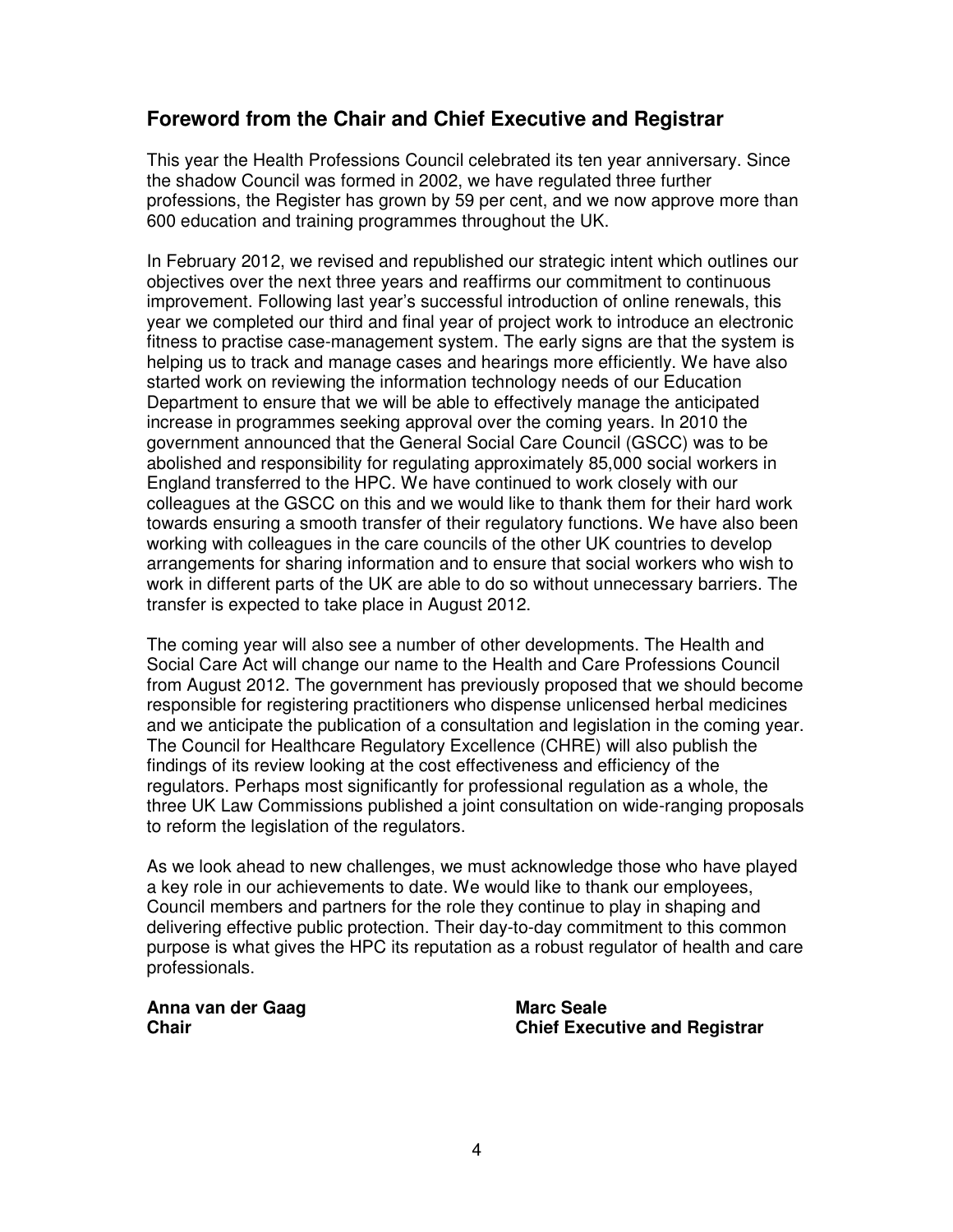# **Governance**

### **Legislative and regulatory background to the Council**

The Health Professions Council, a 'body corporate', was set up on 1 April 2002 by the Health Professions Order 2001. The HPC replaced the Council for Professions Supplementary to Medicine. The Council is one of nine UK statutory regulators for healthcare professionals. As of 31 March 2012 the HPC regulated approximately 220,000 individuals. These are known as registrants and are members of the 15 professions regulated by the HPC. The Council is an independent, self-funding organisation. It is regarded as a public body but it is not part of the Department of Health or the NHS. All its operational financial costs are funded by fees from registrants. The fees are set out in the Health Professions Council (Registrations and Fees) Rules 2003 and any fee increase is subject to a consultation and must be approved by the Privy Council.

#### **Accounting Officer**

The Chief Executive and Registrar is Marc Seale who is appointed as Accounting Officer by the Privy Council. The Accounting Officer has responsibility for maintaining a sound system of internal control that supports the achievement of the Council's policies, aims and objectives whilst safeguarding the Health Profession Council's assets for which he is responsible.

The Chief Executive and Registrar, as the Accounting Officer, routinely attends Council meetings, Audit Committee meetings and Executive Management Team meetings. He is also the designated senior officer in the whistle-blower policy for employees to approach, if they have concerns regarding malpractice.

#### **Council objectives**

The principal objective of the HPC in exercising its functions is set out in the Health Professions Order 2001. The objective is "to safeguard the health and well-being of persons using or needing the services of registrants". The main functions of the Health Professions Council are to establish standards of education and training, conduct and performance for members of the relevant professions and to ensure the maintenance of those standards. The Council ensures that arrangements are in place to enable it to discharge its responsibilities effectively.

The HPC has a Council which provides leadership and oversight for the organisation. The Council operates collectively, concentrating on advising on strategic issues affecting the organisation's performance as well as scrutinising and challenging policies and performance, with a view to the long-term health and success of the organisation.

The Health Professions Council's Code of Corporate Governance incorporates a series of regulatory documents and policies which govern how it operates, takes decisions and the procedures followed to ensure that its actions are fair, efficient, transparent and accountable to its stakeholders. The Council adheres to the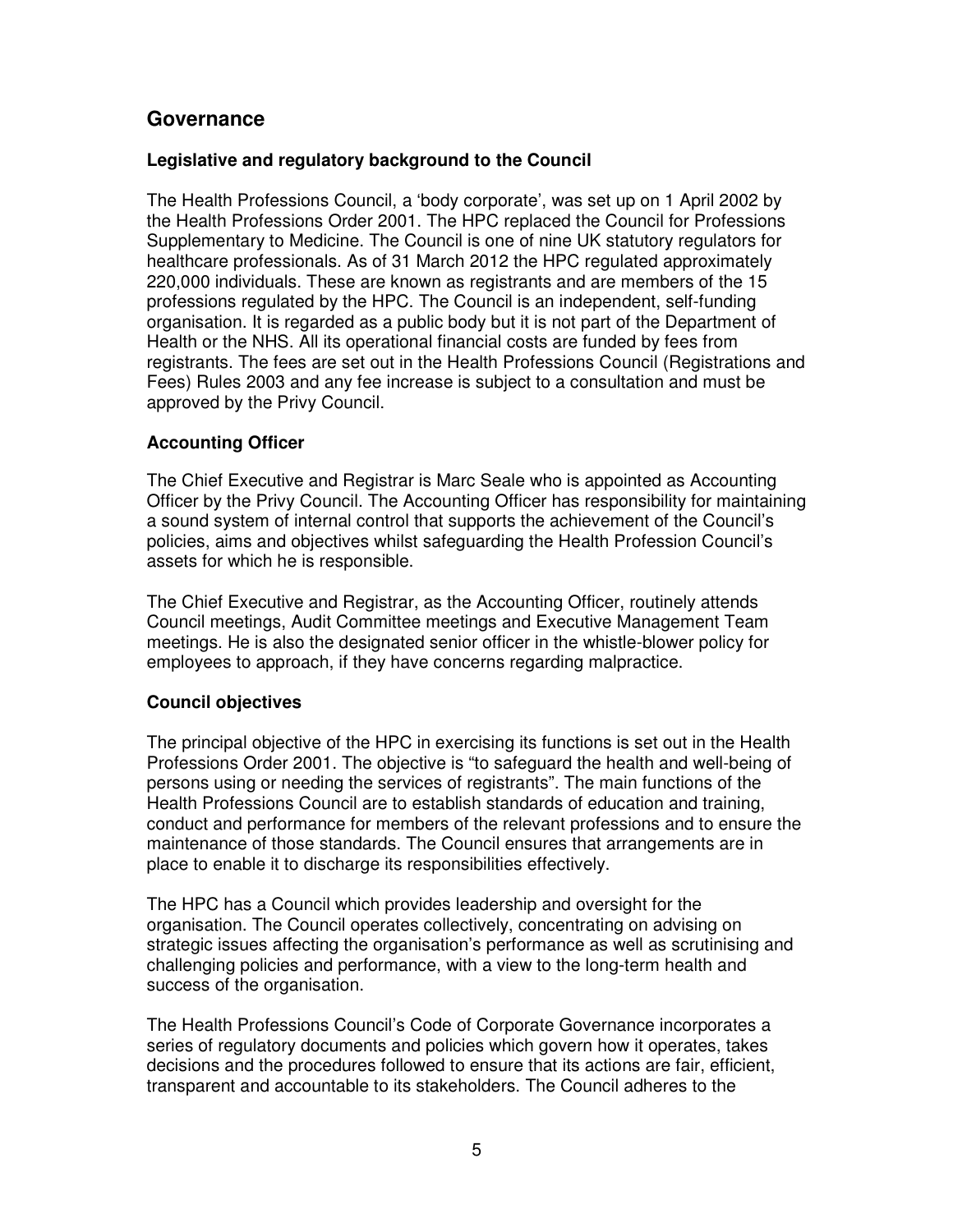Corporate Governance Code of Good Practice 2011 to the extent that it is practical and appropriate.

In accordance with the governance arrangements set out in the Health Professions Order 2001, the Council has four statutory committees. These are:

- the Conduct and Competence Committee;
- the Education and Training Committee;
- the Health Committee: and
- the Investigating Committee.

The Council has also established four non-statutory committees. These are:

- the Audit Committee:
- the Communications Committee:
- the Finance and Resources Committee (which also meets as the Remuneration Committee); and
- the Fitness to Practise Committee.

#### **Committee membership**

The three 'Practice Committees' (the Investigating Committee, the Conduct and Competence Committee and the Health Committee) are composed of registrant and lay 'Partners' who sit on fitness to practise Panels. No Council members sit on these three committees as they are responsible for the fitness to practice decisions of the organisation. The Council has appointed non-Council members to the Education and Training Committee so that it includes one member from each profession regulated by the HPC. These members were appointed in accordance with the principles set out by the Office of the Commissioner for Public Appointments. The four nonstatutory committees comprise only Council members.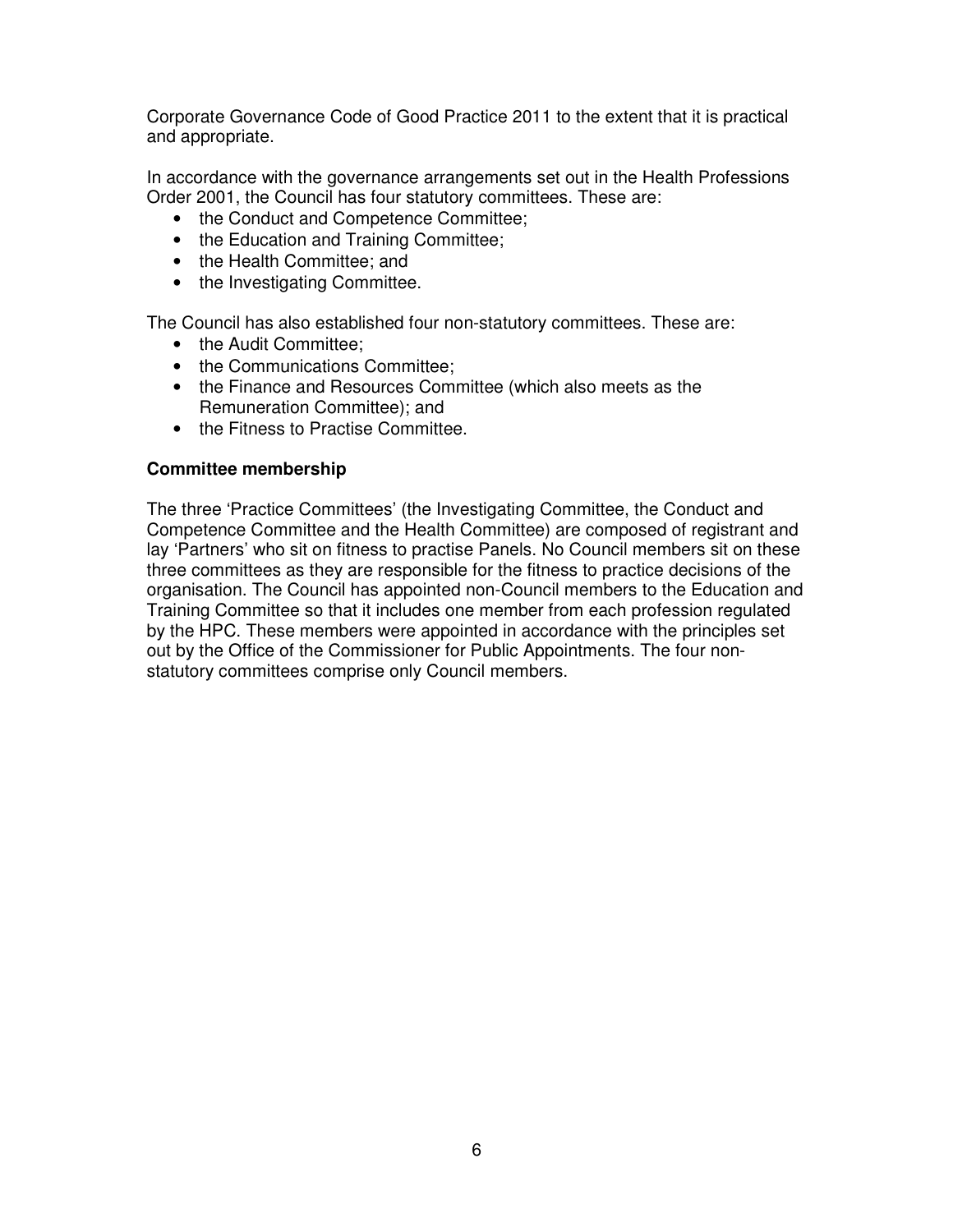# **Composition of the Council in 2011–12**

The members of Council and their attendance at Council and committee meetings are as follows.

## **Council attendance**

| <b>Member</b>                  | <b>Meetings attended</b> |
|--------------------------------|--------------------------|
| Anna van der Gaag (Registrant) | 7/7, Chair               |
| Pradeep Agrawal (Registrant)   | 5/6                      |
| Jennifer Beaumont (Registrant) | 5/6                      |
| Mary Clark-Glass (Lay)         | 6/7                      |
| Malcolm Cross (Registrant)     | 4/7                      |
| John Donaghy (Registrant)      | 6/7                      |
| Sheila Drayton (Lay)           | 5/7                      |
| Julia Drown (Lay)              | 7/7                      |
| John Harper (Lay)              | 5/7                      |
| Richard Kennett (Lay)          | 7/7                      |
| Jeff Lucas (Lay)               | 7/7                      |
| Morag MacKellar (Registrant)   | 6/7                      |
| Arun Midha (Lay)               | 4/7                      |
| Penny Renwick (Registrant)     | 7/7                      |
| Keith Ross (Lay)               | 6/7                      |
| Deep Sagar (Lay)               | 6/7                      |
| Eileen Thornton (Registrant)   | 5/7                      |
| Annie Turner (Registrant)      | 6/7                      |
| Joy Tweed (Lay)                | 7/7                      |
| Diane Waller (Registrant)      | 5/7                      |
| Neil Willis (Registrant)       | 1/1                      |

## **Key**

| X/Y   | Indicates the number of meetings attended (X) as a proportion of those |
|-------|------------------------------------------------------------------------|
|       | which took place in 2011–12 (Y) whilst a member of Council             |
| Chair | Indicates Chair of Council                                             |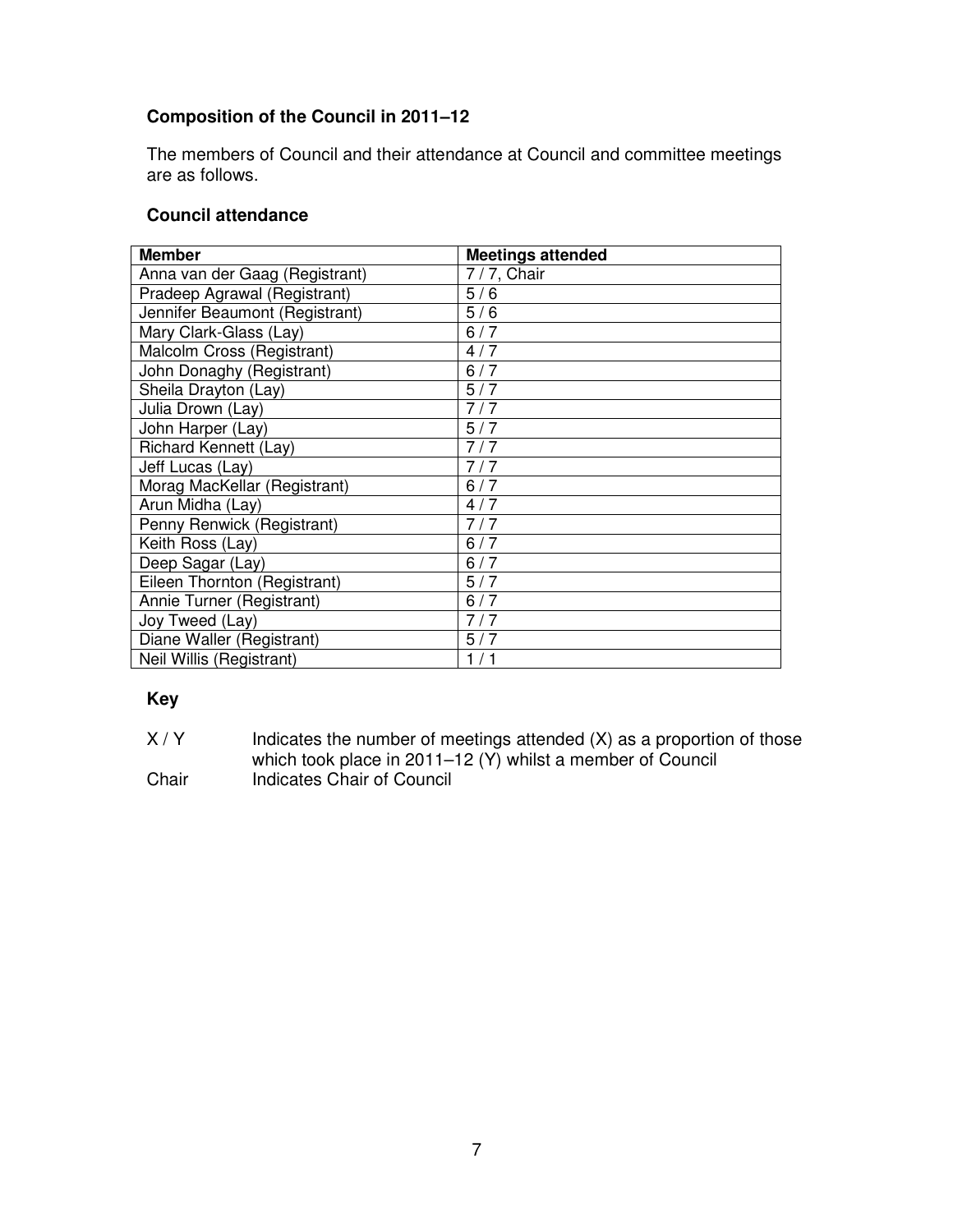| Council member attendance at committee meetings |  |  |
|-------------------------------------------------|--|--|
|-------------------------------------------------|--|--|

|                        | <b>Committee</b>         |                            |                                            |                                                   |                                      |
|------------------------|--------------------------|----------------------------|--------------------------------------------|---------------------------------------------------|--------------------------------------|
| <b>Member</b>          | <b>Audit</b>             | <b>Communic-</b><br>ations | <b>Education</b><br>and<br><b>Training</b> | <b>Finance and</b><br>Resources /<br>Remuneration | <b>Fitness to</b><br><b>Practise</b> |
| Pradeep<br>Agrawal     | $\overline{\phantom{0}}$ | $\overline{\phantom{0}}$   |                                            |                                                   | 2/2                                  |
| Jennifer<br>Beaumont   | $\overline{\phantom{0}}$ |                            |                                            | 5/5                                               | $\overline{2/2}$                     |
| Mary Clark-<br>Glass   | $\overline{\phantom{0}}$ | $\overline{\phantom{0}}$   | 3/4                                        | 6/7                                               | 1/1                                  |
| Malcolm<br>Cross       | $\equiv$                 |                            | $\overline{\phantom{0}}$                   | 5/7                                               | $\overline{3/3}$                     |
| John<br>Donaghy        | $\equiv$                 | $\overline{\phantom{0}}$   | $\overline{3/4}$                           | $\qquad \qquad -$                                 | $\sqrt{2/3}$                         |
| Sheila<br>Drayton      |                          | Chair<br>3/3               |                                            | $\overline{5/7}$                                  |                                      |
| Julia Drown            | $\equiv$                 | $\overline{3/3}$           |                                            | 7/7                                               | $\overline{3/3}$                     |
| John Harper            | $\overline{\phantom{0}}$ |                            | 3/4                                        | $\overline{5/7}$                                  |                                      |
| Richard<br>Kennett     |                          |                            |                                            | Chair<br>7/7                                      |                                      |
| <b>Jeff Lucas</b>      | Chair<br>5/5             | $\equiv$                   | 4/4                                        | $\overline{\phantom{0}}$                          |                                      |
| Morag<br>MacKellar     | 3/5                      | $\overline{3}/3$           |                                            | $\overline{\phantom{0}}$                          | $\overline{2/3}$                     |
| Arun Midha             | $\overline{\phantom{0}}$ | 3/3                        | 4/4                                        | 7/7                                               | $\overline{\phantom{0}}$             |
| Penny<br>Renwick       | $\overline{\phantom{0}}$ |                            | 4/4                                        | $\overline{\phantom{0}}$                          | 3/3                                  |
| <b>Keith Ross</b>      | $\overline{\phantom{0}}$ | $\overline{\phantom{0}}$   | -                                          | 7/7                                               | Chair<br>3/3                         |
| Deep Sagar             | 4/5                      | $\overline{\phantom{0}}$   | 1/2                                        | $\qquad \qquad -$                                 | 0/3                                  |
| Eileen<br>Thornton     | $\overline{\phantom{0}}$ |                            | Chair<br>4/4                               | 3/7                                               | $\overline{\phantom{0}}$             |
| Annie<br>Turner        | $\overline{\phantom{0}}$ |                            | 3/4                                        | $\overline{\phantom{0}}$                          | $\overline{3/3}$                     |
| Joy Tweed              | 4/5                      | $\overline{3}/3$           | 4/4                                        | $\overline{\phantom{0}}$                          | $\qquad \qquad -$                    |
| <b>Diane</b><br>Waller | $\overline{\phantom{0}}$ | 3/3                        | 3/4                                        | $\overline{\phantom{0}}$                          |                                      |
| <b>Neil Willis</b>     | $\overline{\phantom{0}}$ | $\overline{\phantom{0}}$   | -                                          | 1/1                                               | 1/1                                  |

## **Key**

X/Y Indicates the number of meetings attended (X) as a proportion of those which took place in 2011–12 (Y) whilst the Council Member was a member of that Committee – Indicates not a member of that committee<br>Chair lndicates Chair of that committee Indicates Chair of that committee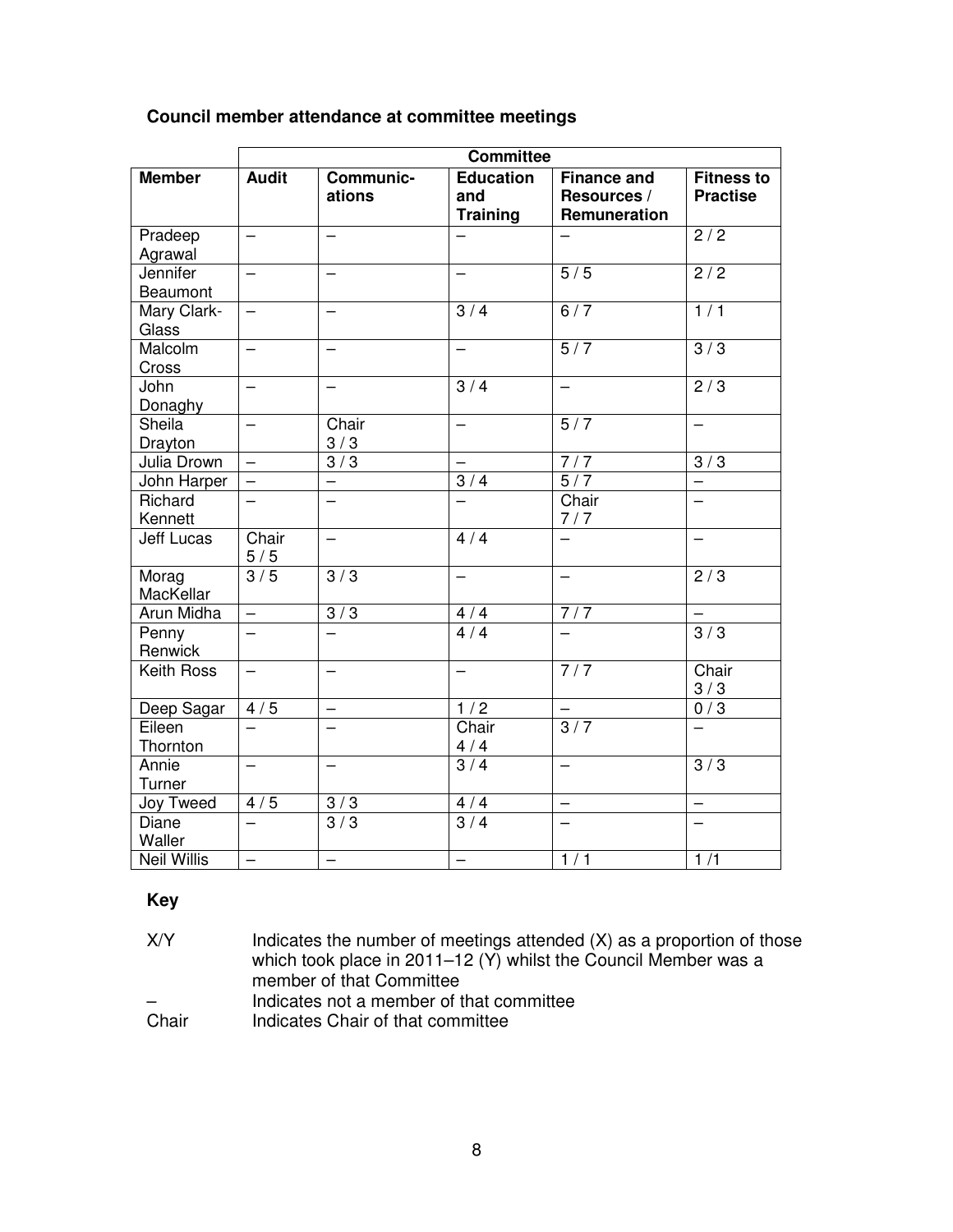### **Method of appointment of Council members**

The full membership of the Council is 20 members, 10 registrant members and 10 lay members, including the Chair. The Chair may be either a registrant or a lay member. The registrant and lay members are appointed by the Appointments Commission, acting on behalf of the Privy Council. There must be at least one member (lay or registrant) from each country of the United Kingdom.

#### **Methods used to assess performance and training of Council members**

The performance review system for Council members was agreed by the Council in 2006. There are a number of elements to it. Firstly, the individual performance review system provides a mechanism for annual self-appraisal; a mechanism for appraisal of the Chair; and an opportunity for members of Council to discuss their perceptions and experiences of the Health Professions Council with the Chair. The system is competency-based, in common with many systems used for review of board members. Members complete a self-appraisal form and meet with the Chair for discussion and feedback and identification of any training needs. The Chair then presents a paper to Council, outlining general themes and conclusions from the process. In 2011, the Chair's summary covered members' feedback on the review process, training and development needs and feedback on the Executive and the Council's relationship with the Executive. Council members also considered the quality of information provided at Council and Committee meetings to be high, enabling them to make informed, evidence based decisions. In addition to this process, Committee members and Committee chairs are invited to provide 180 degree feedback in addition to the existing appraisal processes. Finally, assessment of the Council's performance is carried out periodically as part of the Council's strategy workshops. This gives Council the opportunity to reflect on collective performance at a strategic level and against the objectives set out in the Council's strategic intent document.

The Council sets standards of education and training for Council and Committee members, not simply to meet its statutory obligations but also in order to ensure, amongst other things, that members are given the opportunity to gain the skills and knowledge necessary to perform their functions effectively. As part of the annual self-appraisal, members are asked to identify any training and development needs. Training is then approached in two ways; firstly, there is training undertaken by Council or Committees as a whole and secondly training undertaken on an individual basis. Examples of training provided over the last year to Council and Committees include Chairs' training, Registration Appeals training, governance, conflicts of interest and decision-making in education programme approval. Individual training has included attendance at a training session on impact assessments, attendance at professional body conferences and a day at HPC to observe fitness to practise hearings and the work of the Executive.

#### **Council and Committee member expenses and fees**

An allowance is paid to Council members for attendance at Council meetings or Committee meetings; meetings attended on behalf of the HPC where prior approval has been given and attendance at a conference or event which forms part of the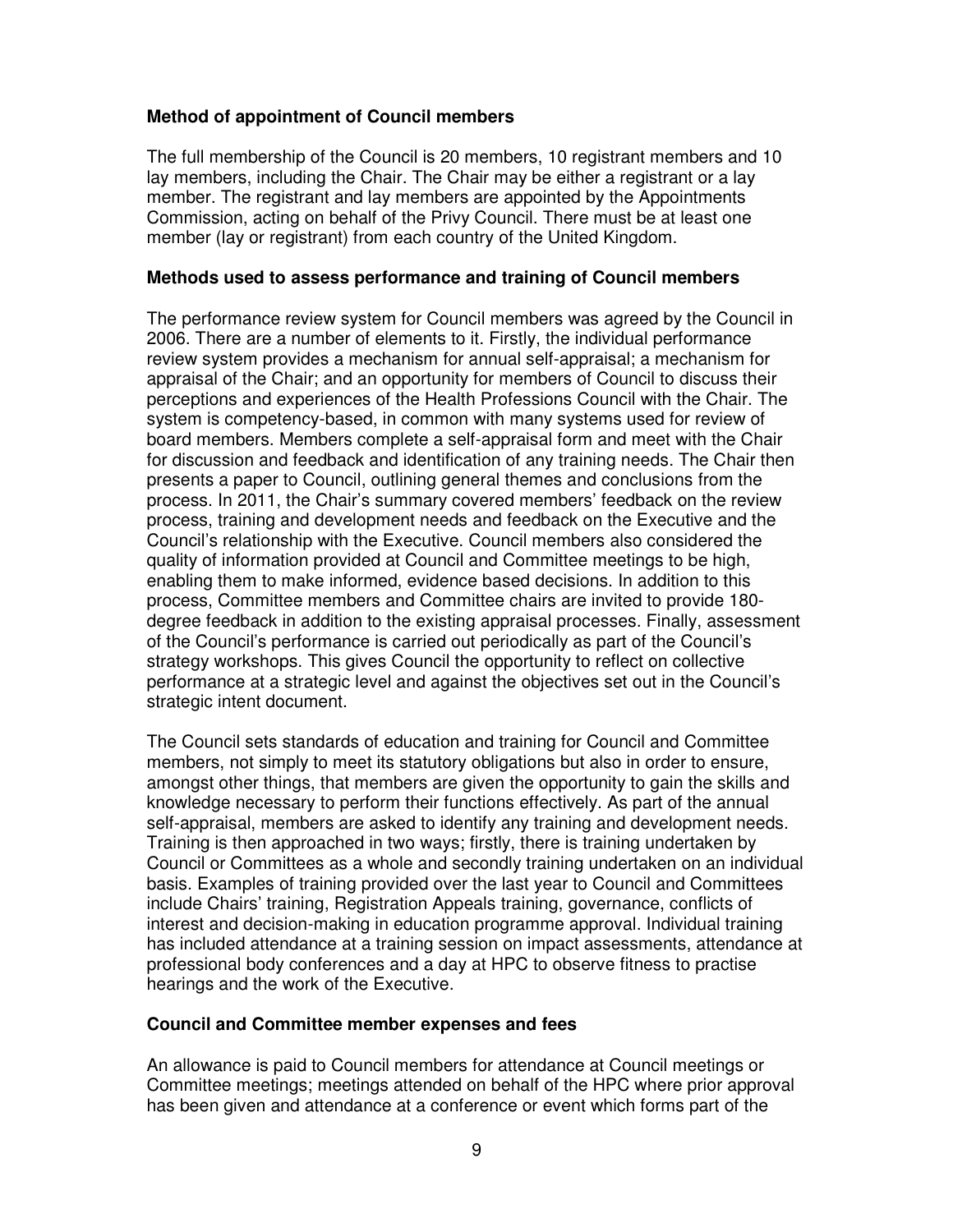member development programme, where prior approval has been given and with the maximum allowance being six days per year. Expenses are payable for travelling and subsistence costs to reimburse the out of pocket expenses incurred, within the parameters set out in the Expenses Policy for Council and Committee Members.

#### **Executive Management Team**

The Executive Management Team comprises the departmental directors. Its role is to assist the Chief Executive in the day-to-day running of the HPC. It meets weekly and decides on key matters relating to policy, management and resources, subject to the overall direction, reserved powers and control of the Council. Progress is fed back to each Council meeting in the Chief Executive's report.

During 2011–12 the Executive Management Team implemented a new approach to delivering its strategy through programme and project management. This has been applied using the governance procedures set out in Managing Successful Programmes and PRINCE 2.

## **Risks and internal control**

The Council's regular agenda includes scrutinising and advising on risk management. The Council is supported by the Audit Committee and by the Internal and External auditors. The auditors are invited to attend Audit Committee meetings, where key issues are discussed relating to governance, risk management or control across the organisation. The Council vests the responsibility of its risk management process in its Executive Management Team, which is responsible for formulating methods of mitigating identified risks and for formulating a business-continuity plan.

Current risks are identified and evaluated as to their significance and probability of occurrence by the Executive Management Team. All such risks are assigned a risk owner who is responsible for managing and mitigating the risk. Risk management is an on-going process. The Audit Committee reviews the latest Risk Register and the top ten risks at each meeting. The Committee takes into account feedback from the auditors and it provides feedback to the Executive. Risks identified in the Risk Register are considered and referenced in the work plans for each department and highlighted in significant projects. The Committee has reviewed at each meeting the risks associated with the transfer of regulatory functions from the General Social Care Council. The Committee reviewed the project plan, so that it could better understand the relationship between the project risk register and operational work and thus ensure that all details were covered.

Risk mitigation occurs in a variety of ways. For example:

- monitoring regular management information (exception reporting);
- obtaining suitable insurance cover;
- ensuring certain administrative procedures such as regular password changes and the segregation of duties;
- providing employee training;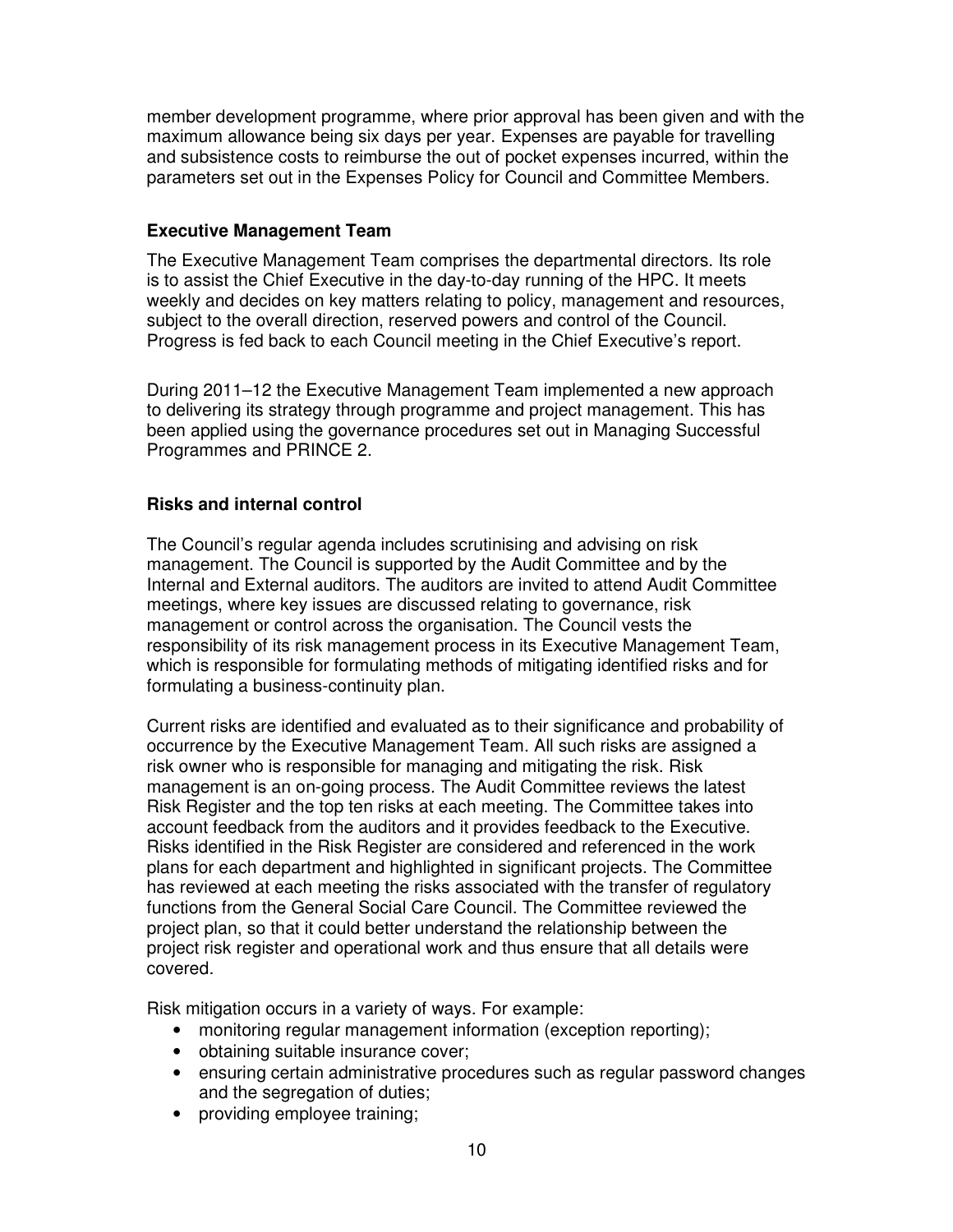- monitoring legislative changes for their impact on the Health Professions Council's operations; and
- maintaining a system of accountability.

Activities to mitigate against risk include:

- ensuring consideration of the Council's strategic objectives in reacting to change brought about by UK legislation and other external developments;
- reviewing and updating operating procedures;
- ensuring suitable systems and physical infrastructures are in place;
- ensuring employees are adequately briefed and trained in order to respond to change;
- ensuring that corporate governance best practice, as appropriate to the Council, is maintained and updated to meet changing requirements;
- constructing comprehensive budgeting and forecasting models to produce an annual budget and five-year plan which are reviewed and agreed by the Council;
- ensuring regular reviews by the Council and the Finance and Resources Committee of monthly and annual financial performance against forecasts;
- ensuring on-going audits by the internal and external auditors, and specialist information technology / service security providers;
- obtaining external specialist advice on legislative compliance in a range of areas;
- setting performance targets to measure financial and other performance, including individual goals and objectives for departments and managers;
- clearly defining and monitoring procedures for the authorisation and control of revenue and expenditure;
- operating within the dictates of relevant financial regulations, policies and procedures;
- ensuring clear documentation of operating procedures and processes to maintain ISO accreditation; and
- regular quality audits of the Health Professions Council's processes by the British Standards Institute.

The system of internal control is designed to manage risk to a reasonable level rather than to eliminate all risk of failure to achieve policies, aims and objectives. It can therefore only provide reasonable and not absolute assurance of effectiveness. The system of internal control is based on an on-going process designed to identify and prioritise the risks to the achievement of the Council's policies, aims and objectives, to evaluate the likelihood of those risks being realised, the impact should they be realised; and to manage them efficiently, effectively and economically. The system of internal control that has been in place in the Health Professions Council for the year ending 31 March 2012 and up to the date of approval of the annual report and accounts, in accordance with HM Treasury guidance.

Internal controls are created and maintained by the Executive Management Team. The internal controls are routinely reviewed by the Internal Auditors and their suggestions for improvement and the responses of the Executive Management Team are included in the internal audit reports. In 2011–12, internal audit reports on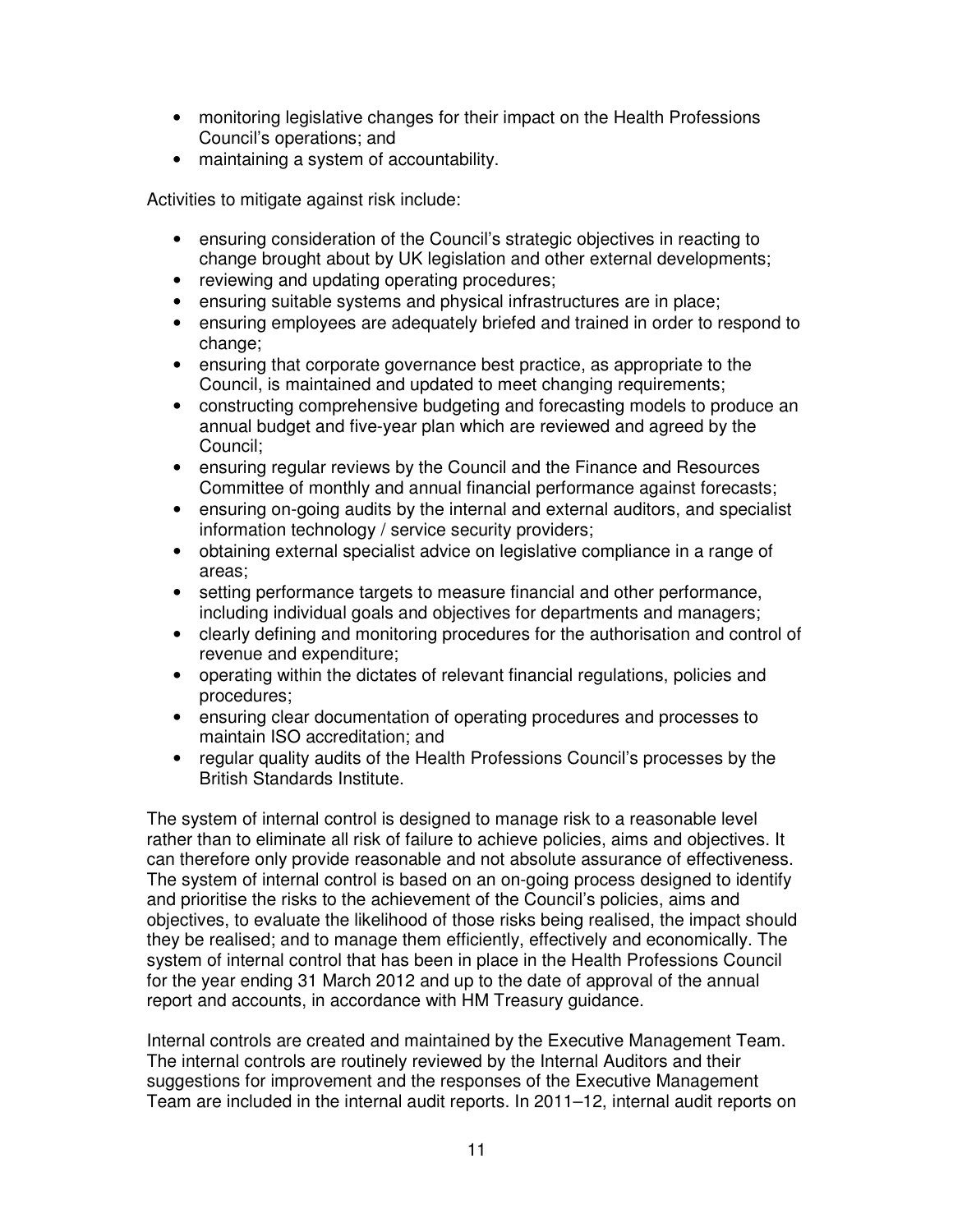Corporate Governance, the Purchase Requisition System, Partners, Payroll and Information Security and Data Protection have been considered by the Audit Committee. The minutes of the Audit Committee are routinely provided to the Council. If necessary, internal control issues are escalated by the Audit Committee to the Council. Achievement of the Audit Committee action points is monitored at subsequent Audit Committee meetings and addressed as appropriate, in audit findings reports from the auditors. In addition to regular reports on risk and internal audits, the Audit Committee has, over the last year, considered papers in relation to business process improvement, including ISO accreditation and the follow-up of internal audit recommendations. The Quality Management System successfully passed an audit by the British Standards Institute in October 2011.

As the Accounting Officer, the Chief Executive and Registrar has responsibility for reviewing the effectiveness of the system of internal control. His review of the effectiveness of the system of internal control is informed by the work of the internal auditors and the executive managers within the organisation and by comments made by the external auditors in their management letters and other reports. The Accounting Officer has been advised of the implications of the result of his review of the effectiveness of the system of internal control by the Council and the Audit Committee and a plan to address weaknesses and ensure continuous improvement of the system is in place.

During 2011–12 the key risks which we addressed included:

- preparation for opening the Register to social workers in England;
- completion of the fitness to practise case management system;
- potential costs of fitness to practise hearings;
- dependence on a viable power supply;
- the need to communicate via postal services;
- basement flooding;
- judicial review; and
- financial distress of trade suppliers causing loss of service.

#### **Information security**

The HPC holds a range of information including personal data. We have an Information Risk Policy (IRP) and related procedures in place. In the year ended 31 March 2012 and to the date of approval of this Annual Report and Accounts no areas of concern were identified.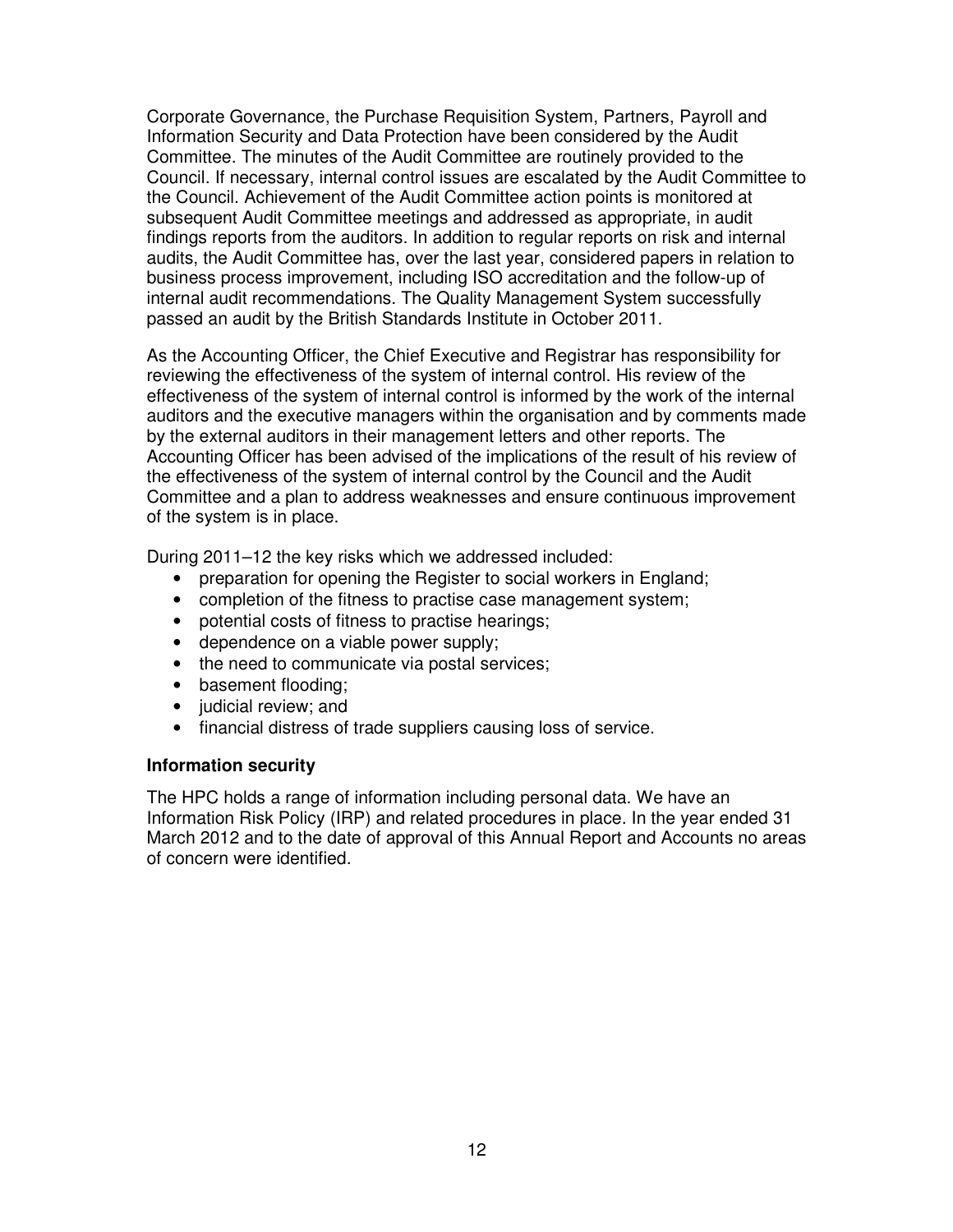## **Management commentary**

#### **Key operating statistics and commentary**

The table below shows the key operating statistics for the five years to 31 March 2012**.** 

|                                          | 2007-08 | 2008-09 | 2009-10     | $2010 - 11$ | 2011-12 |
|------------------------------------------|---------|---------|-------------|-------------|---------|
|                                          |         |         | (restated)* |             |         |
| Total operating income £000s             | 11,625  | 13,549  | 16,088      | 16,928      | 17,419  |
| Total operating expenditure £000s        | 11,578  | 12,928  | 16,234      | 16,257      | 17,322  |
| Net operating surplus/(deficit) in £000s | 47      | 621     | (146)       | 671         | 97      |
| Retained surplus/(deficit) in £000s      | (976)   | (376)   | (99)        | 620         | (63)    |
| Working Capital in £000s                 | 3.010   | 4,214   | 5,987       | 7,225       | 7,373   |
| Total Assets in £000s                    | 10,397  | 10,637  | 11,313      | 13,098      | 14,199  |
| Capital purchases in £000s               | 1,539   | 1,242   | 1,071       | 948         | 1,685   |
| Average number of FTE permanent          |         |         |             |             |         |
| employees                                | 95      | 116     | 127         | 138         | 147     |
| Number of registrants                    | 178,393 | 185,689 | 205,311     | 215,095     | 219,212 |
| Fitness to practise allegations          | 424     | 483     | 772         | 759         | 925     |
| Fitness to practise hearings             | 324     | 396     | 567         | 673         | 732     |

**\*** The 2009–10 accounts are restated as a result of the Hearing Aid Council Register transferring to the HPC on 1 April 2010.

The number of permanent employees at 31 March 2012 was 153 (31 March 2011, 142).

In the five years since 2007 net registrant numbers have risen by 23 per cent. The number of registrants at the end of the financial year is a combination of the opening balance, the number of UK and international registrations added during the year, readmissions to the Register, additions from any new professions regulated, and reduced by the number of registrants who deregister during the year.

Income growth during the past five years has come both from growth in registrant numbers within each profession and from the addition of two new professions to the Register, practitioner psychologists and hearing aid dispensers. The professions which have seen the most growth in terms of registrant numbers are occupational therapists, paramedics, radiographers and speech and language therapists. Income growth during the past five years also came from across-the-board fee rises. Following an extensive consultation process with stakeholders the Council approved a general fee rise which came into effect on 1 April 2009. The renewal fee increased from £72 per year to £76 per year and only takes effect from the date each profession next renews. The previous fee rise occurred in June 2007.

#### **Financial review**

There was a retained deficit after tax of £63K (2010–11, surplus £620K) for the year, which is set out in these financial statements. Income totalled £17,419K (2010–11, £16,928K), an increase of three per cent. Operating expenditure totalled £17,322K (2010–11, £16,257K). This resulted in an operating surplus for 2010–11 of £97K. At 31 March 2012 accounting reserves had increased to £1,919K (2010–11, £1,742K).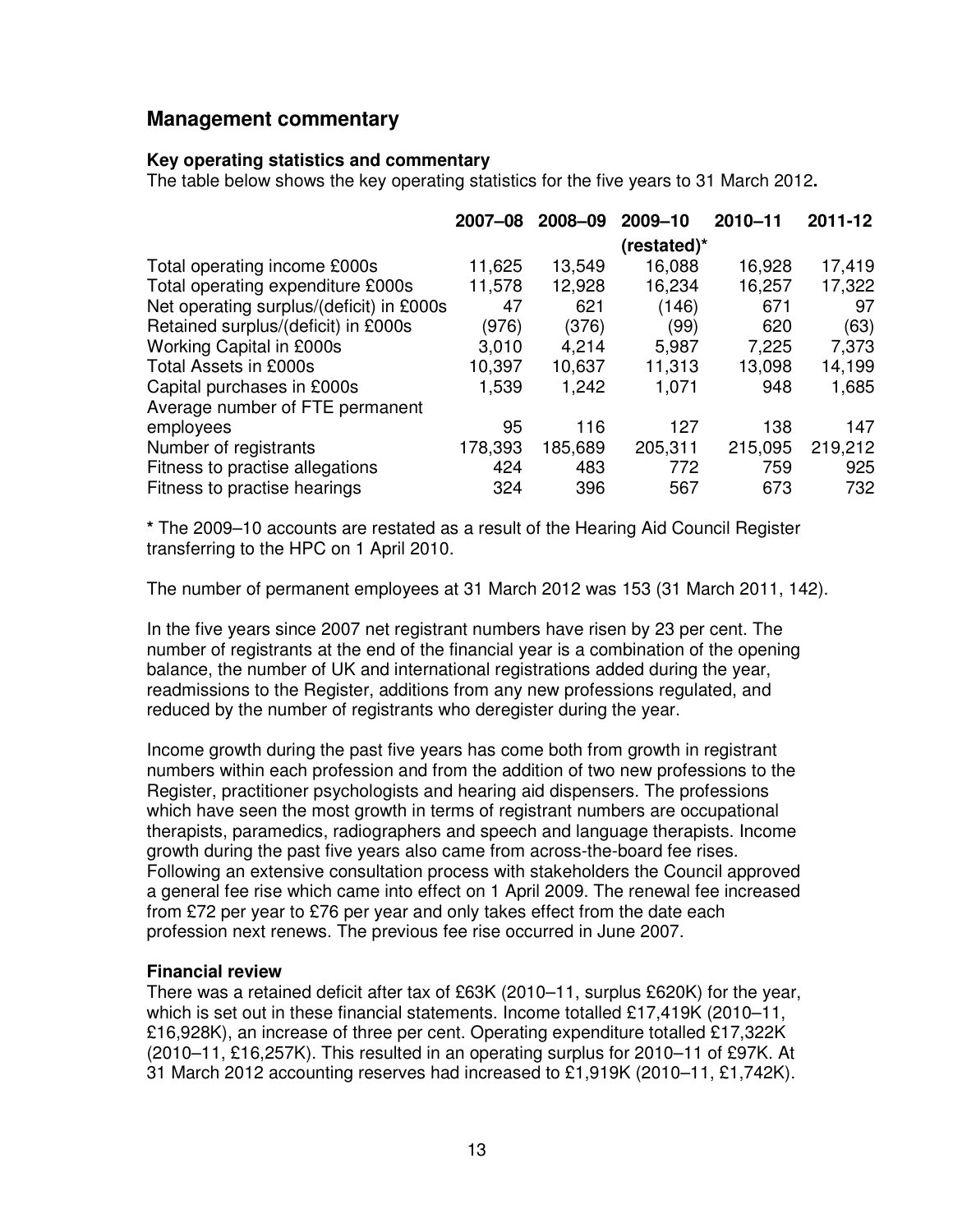Net investment income, including profit or loss on sale of investments, totalled £77K (2010–11, £252K). There were no financial assets held in the current year, as these had all been liquidated in 2010–11.

The Statement of Financial Position shows property, plant and equipment totalling £3,275K (2010–11, £2,427K). This is primarily freehold land and buildings. Asset additions of £1,043K included £1,000K for the deposit on the purchase of a new building. The freehold land and buildings were revalued at the year end to £2,150K which resulted in the impairment being written to the income and expenditure account of £70K (2010–11, £74K). Included in the Statement of Financial Position are intangible assets at cost totalling £1,695K (2010–11, £1,434K) relating to various computer systems. Included within intangible assets are the registration system, fitness to practise case-management system and the finance management system. Intangible asset additions of £642K included £489K relating to the fitness to practise case-management system and £52K relating to the registration system. Cash at bank and on deposit was £8,709K (2010–11, £8,722K). There was deferred income of £10,473K (2010–11, £9,344K) comprising registration and renewal fees received in advance.

Ninety seven per cent by value of purchase invoices were paid within 30 days and no interest was paid during the year under the Late Payment of Commercial Debts (Interest) Act 1998.

#### **Risks and key relationships**

The Health Professions Council maintains and regularly updates an organisationwide 'risk register'. The register catalogues the agreed key risks facing the organisation in the short- to medium-term, assigns a risk owner and converts the risk likelihood and significance into a risk score. Please refer also to the risk and internal control section in the Governance section.

Over the next five years, regarding income, there is uncertainty in several areas. These include:

- forecasting the number of new professional groups who may join the Health Professions Council Register, the number of international applicants, the number of readmissions and the rate of deregistration of registrants, including retirements and voluntary de-registrations;
- forecasting the magnitude of future fee changes; and

Over the next five years, regarding spending, there is uncertainty in several areas. These include the following.

- Forecasting the cost impacts (timing and magnitude) of the transfer of the regulatory functions of the General Social Care Council to the HPC and the cost impacts of the Command paper 'Enabling Excellence'.
- Forecasting the increase in the number of fitness to practise allegations and the total cost of fitness to practise hearings.
- Forecasting the cost impacts (timing and magnitude) of capital infrastructure projects, including software enhancements, software upgrades and building works.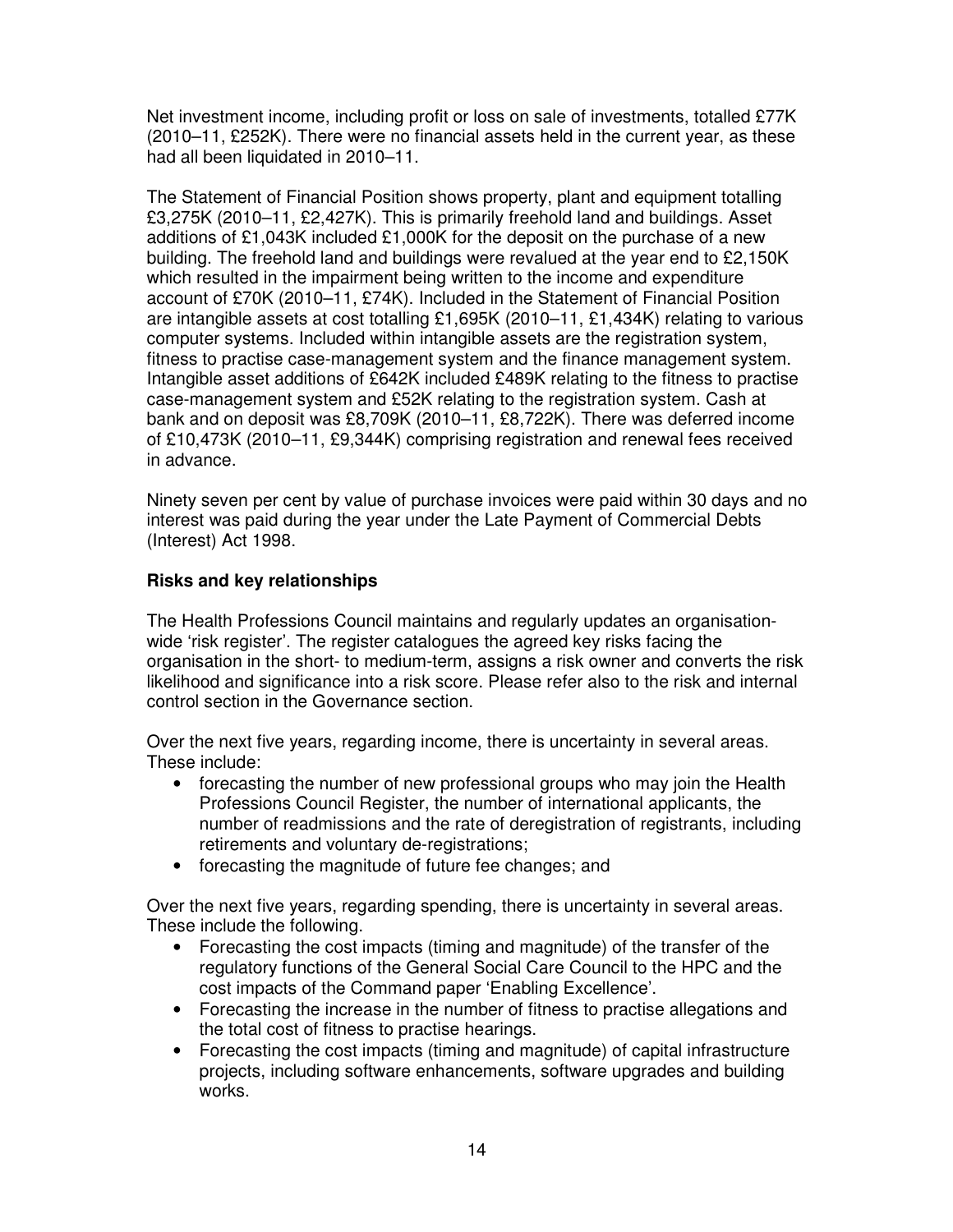The Health Professions Council continues to value its relationships with a wide range of stakeholder groups. These groups include the general public, employers, government, education providers, unions, professional bodies, other regulators and registrants. These key relationships do not affect the Health Profession Council's long-term financial position.

The Health Professions Council has supplier contracts relating to services that are a key part of fulfilling its function as a regulator. These include instructing a legal firm to provide legal services relating to conducting fitness to practise hearings and obtaining on-going legal advice from an external public law advisor. It also includes ensuring IT-system-support contracts and data-back-up procedures are in place.

## **Health and safety**

The total number of employee sick leave days reported in 2011–12 was 819 (2010– 11, 843 days). The average number of sick days per full time equivalent employee in 2011–12 was 5.6 days (2010–11, 6.1 days). The Health Professions Council is committed to adhering to the Health and Safety at Work Act 1974 and other related UK and European requirements. This ensures that employees, partners, Council members, Committee members and external visitors to the Health Professions Council premises continue to enjoy the benefits of a safe working environment. No health and safety incidents were reported during the year.

## **Welsh language scheme**

The HPC's Welsh language scheme received the approval of the Welsh Language Board in September 2011. The scheme sets out the actions HPC will take to make sure that English and Welsh are treated equally when carrying out its public business. The HPC has undertaken several actions set out within the scheme. For example, it has revised and expanded the information available on its website in Welsh.

The HPC is aware that Welsh language schemes will be replaced with revised standards as part of the implementation of the Welsh Language (Wales) Measure 2011. The HPC believes that the work it has done to implement the scheme will help it to meet the new standards and will continue to monitor the situation.

## **Corporate, social and environmental responsibility**

The Council first approved a corporate and social responsibility (CSR) 'statement of intent' in 2007. Since then a cross directorate working group has pursued ongoing and new initiatives around the statement of intent's main themes: employees, stakeholders, money, suppliers, environment and community.

In 2011–12, activities relating to corporate and social responsibility have included the following.

• Participation in Walk to Work Week, encouraging employees to include walking into their daily commute.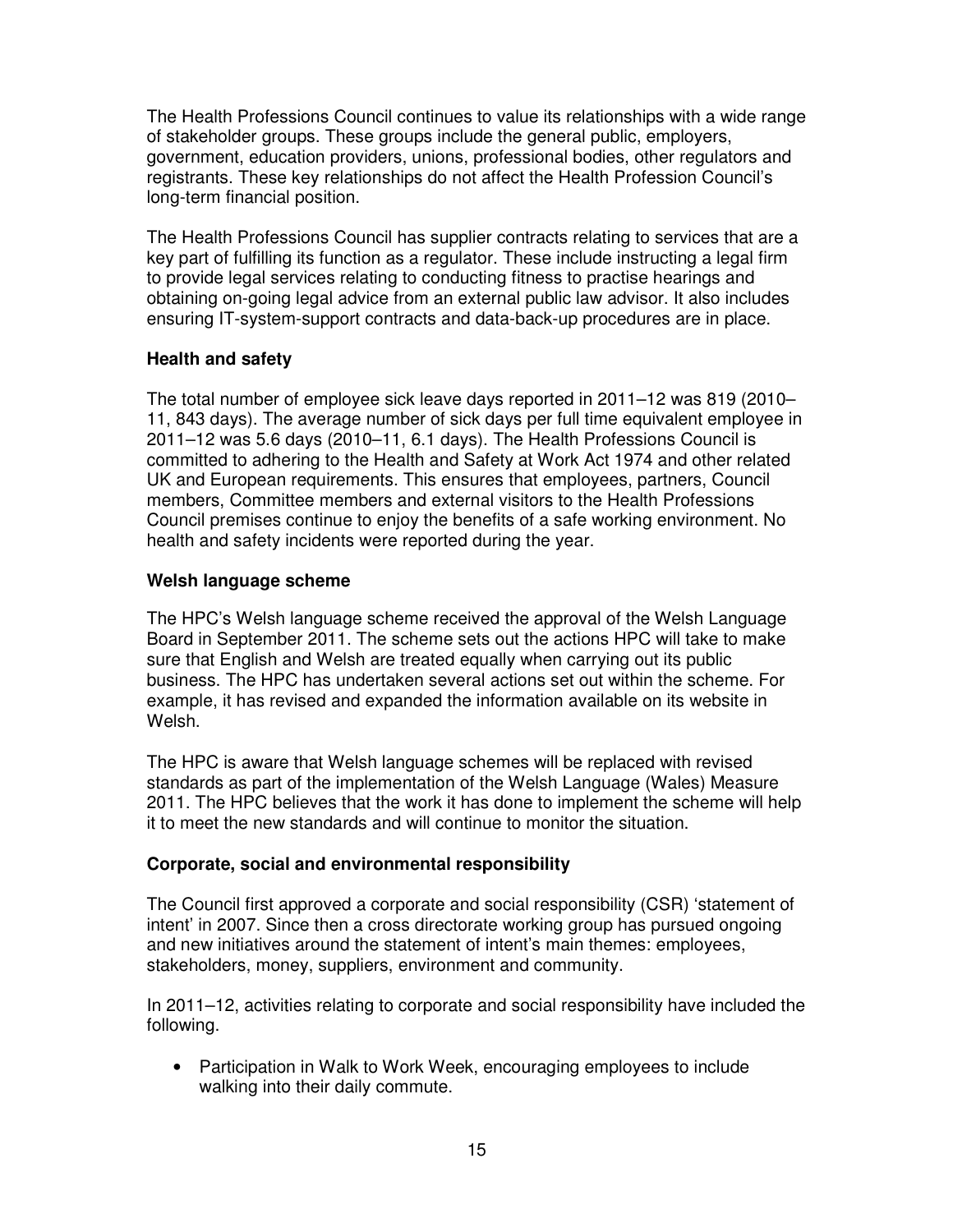- Small-scale internal fundraising events have raised money for local, national and international charities.
- An organisation-wide commitment to ensuring that electronic equipment is switched off when not in use.
- National Volunteers Week was marked by sharing employee stories on the intranet about where and when employees volunteer in their spare time.

The working group's approach is flexible and allows new ideas and initiatives to be explored whilst ensuring the Council's commitment to this area. The working group plans to continue improving existing facilities and to explore new ways to contribute to the organisation's corporate, social and environmental responsibility.

#### **Equality and diversity**

The Health Profession Council maintains a single equality and diversity scheme encompassing commitments we have made in order to ensure that we are an organisation that values diversity and promotes inclusion. The scheme contains policy commitments on diversity strands, arrangements for training and information on the collection and monitoring of demographic data. It also includes departmental action plans, which link the commitments in the scheme to our formal work-planning process.

The Health Professions Council is an equal opportunities employer and provides employment opportunities and advancement for all suitably qualified persons regardless of age, disability, ethnic origin, gender, gender identity, marital status, political beliefs, religion or sexual orientation. The HPC is recognised as a positive place to work for disabled people, and holds the Jobcentre plus 'Two Ticks for Disability' symbol.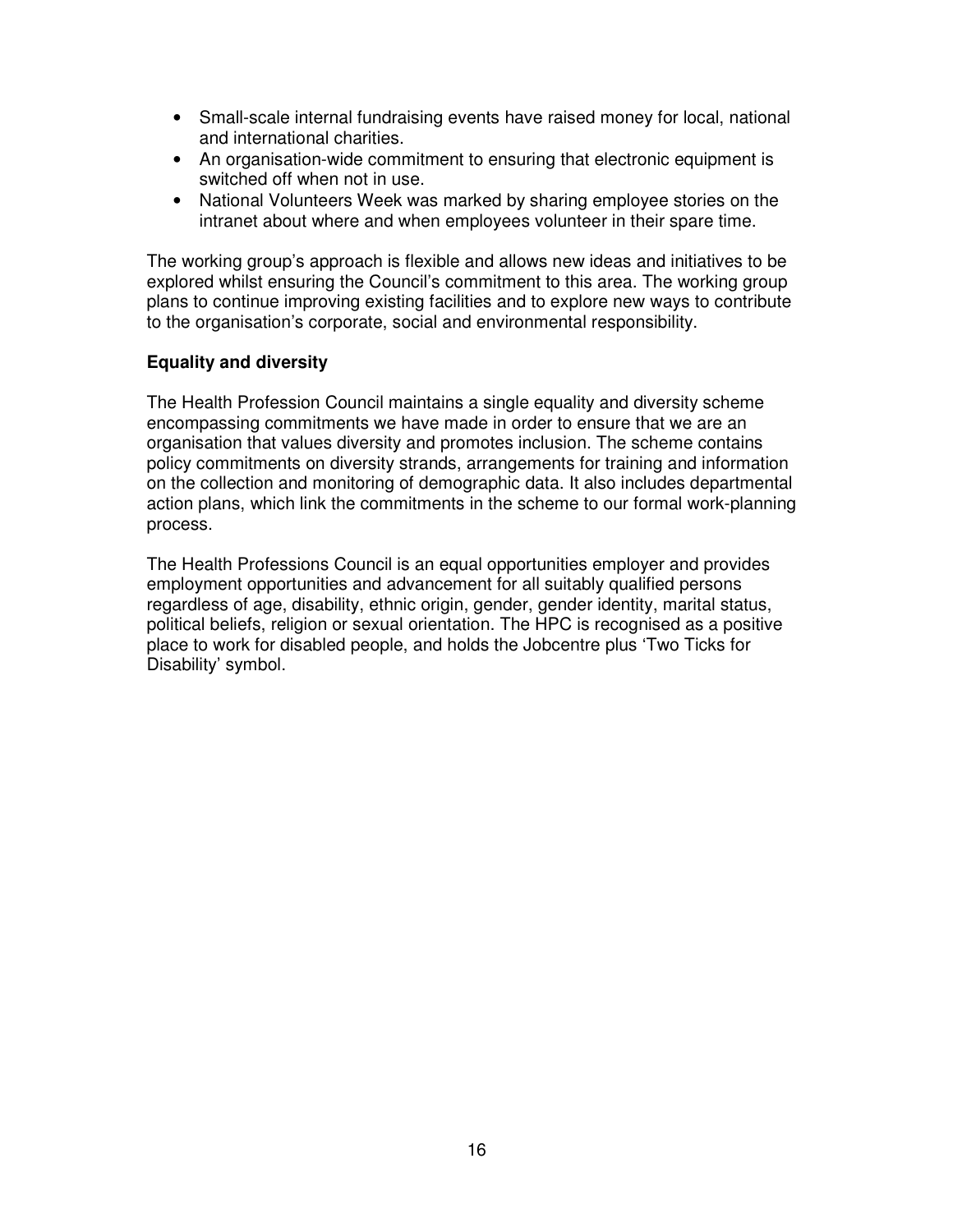#### **Personal-data-related incidents**

Table 1: Summary of Protected Personal Data Related Incidents formally reported to the Information Commissioner's office in 2011–12.

None Reported

Table 2: Summary of Other Protected Personal Data related incidents in 2011–12

Incidents deemed by the Data Controller not to fall within the criteria for report to the Information Commissioner's Office but recorded centrally within the Council are set out in the table below.

| Category  | Nature of incident                                                                                                          | Total |
|-----------|-----------------------------------------------------------------------------------------------------------------------------|-------|
|           | Loss of inadequately protected electronic equipment,                                                                        | Nil   |
|           | devices or paper documents from secured Council<br>premises                                                                 |       |
|           | Loss of inadequately protected electronic equipment,<br>devices or paper documents from outside secured<br>Council premises | 2     |
| Ш         | Ensure disposal of inadequately protected electronic<br>equipment, devices or paper documents                               | Nil   |
| <b>IV</b> | Unauthorised disclosure                                                                                                     | Nil   |
| $\vee$    | Other.                                                                                                                      | Nil   |

The two incidents in the above table were as follows.

- 1) A HPC panel member, travelling by train, had a bag stolen containing information relating to a fitness to practise case. The panel member had a legitimate business reason for carrying the material. In accordance with the guidance issued by the Information Commissioner's Office (ICO), the loss of data was not considered to be a "serious breach" and so there was no requirement to report it to the ICO. However, the HPC considered it to be good practice to alert the ICO and CHRE.
- 2) A HPC complainant received the details of another case's investigating committee decision in error. In accordance with the guidance issued by the ICO, the loss of data was not considered to be a "serious breach" and so there was no requirement to report it to the ICO. However, the HPC considered it to be good practice to alert the ICO and CHRE.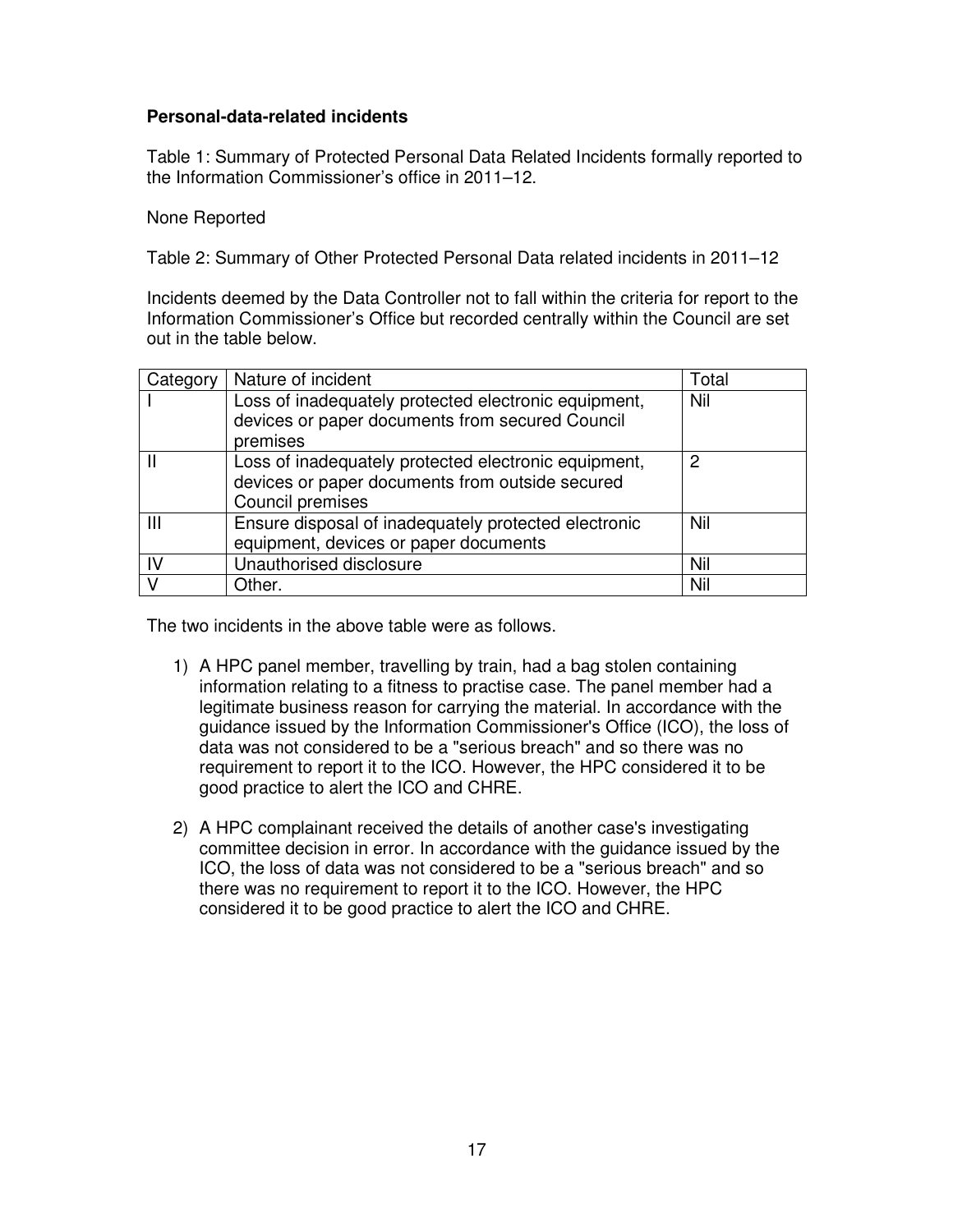# **Remuneration report**

The remuneration levels for the Chief Executive and Executive Management Team (EMT) are reviewed annually in March by the Remuneration Committee, after due consideration of annual performance and changes in market rates. To obtain the market rates, an external specialist consultancy is used to assess the remuneration levels, based on the job description for each role. For existing employees, the resulting remuneration changes normally come into effect from the start of the subsequent financial year and apply for the full financial year, or until the date of leaving, whichever comes first.

The Remuneration Committee is made up of the following committee members.

- Richard Kennett (Chair)
- Jennifer Beaumont
- Mary Clark-Glass
- Malcolm Cross
- Sheila Drayton
- Julia Drown
- John Harper
- Arun Midha
- Keith Ross
- Eileen Thornton

In the Health Professions Council's remuneration package, the most significant item is salary benefit. No performance bonuses are payable to any employee and no EMT members are on fixed-term contracts. For employees passing their six-month probationary period, they can elect to join the contributory pension scheme. The employer contribution levels in the current employment contract are 16.5 per cent for contracts pre-dating May 2007 and seven per cent basic salary for employee contracts dated May 2007 onwards. The employee contribution rate is set at a minimum of three per cent of basic salary.

The employment contract for EMT members requires a termination notice period of three months to be given by the employee after successfully completing their probationary period. At 31 March 2012 there were no provisions relating to compensation for early termination of any employees and no significant awards were made in respect of early termination made to past EMT members. No Health Professions Council employee roles require the employee to have a health practitioner's background.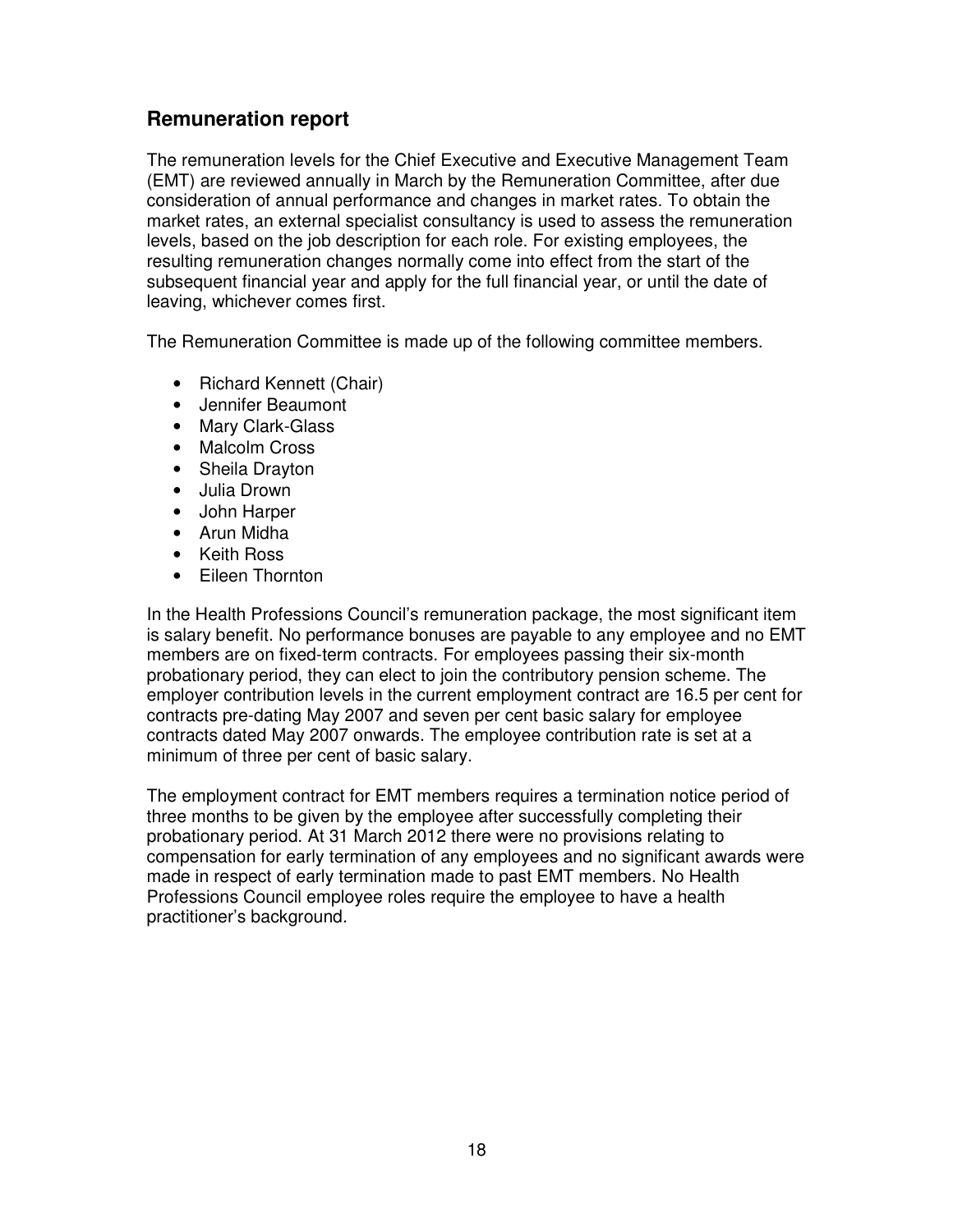#### **Chief Executive and Registrar's remuneration**

|                                  | $2011 - 12$ | 2010-11  |
|----------------------------------|-------------|----------|
| Total remuneration               | £148,977    | £148,977 |
| Council contributions to pension | £24,581     | £24,581  |
| Total pension fund               | £474,912    | £422,465 |

The Chief Executive and Registrar declined a pay increase in 2011–12. The Chief Executive and Registrar was 58 as at 31 March 2012.

On 25 January 2012 the Financial Reporting Advisory Board approved disclosure requirements which mean that we are required to disclose the median salaries of staff and the ratio to the highest paid director's salary. These are shown in the table below.

|                                   | $2011 - 12$ | $2010 - 11$ |
|-----------------------------------|-------------|-------------|
| Remuneration band of highest paid |             |             |
| director $(E'000)$                | $145 - 50$  | 145–50      |
| Median total                      | £27,621     | £27,000     |
| Remuneration ratio                | 5.4         | 5.5         |

The information in the above tables was subject to audit.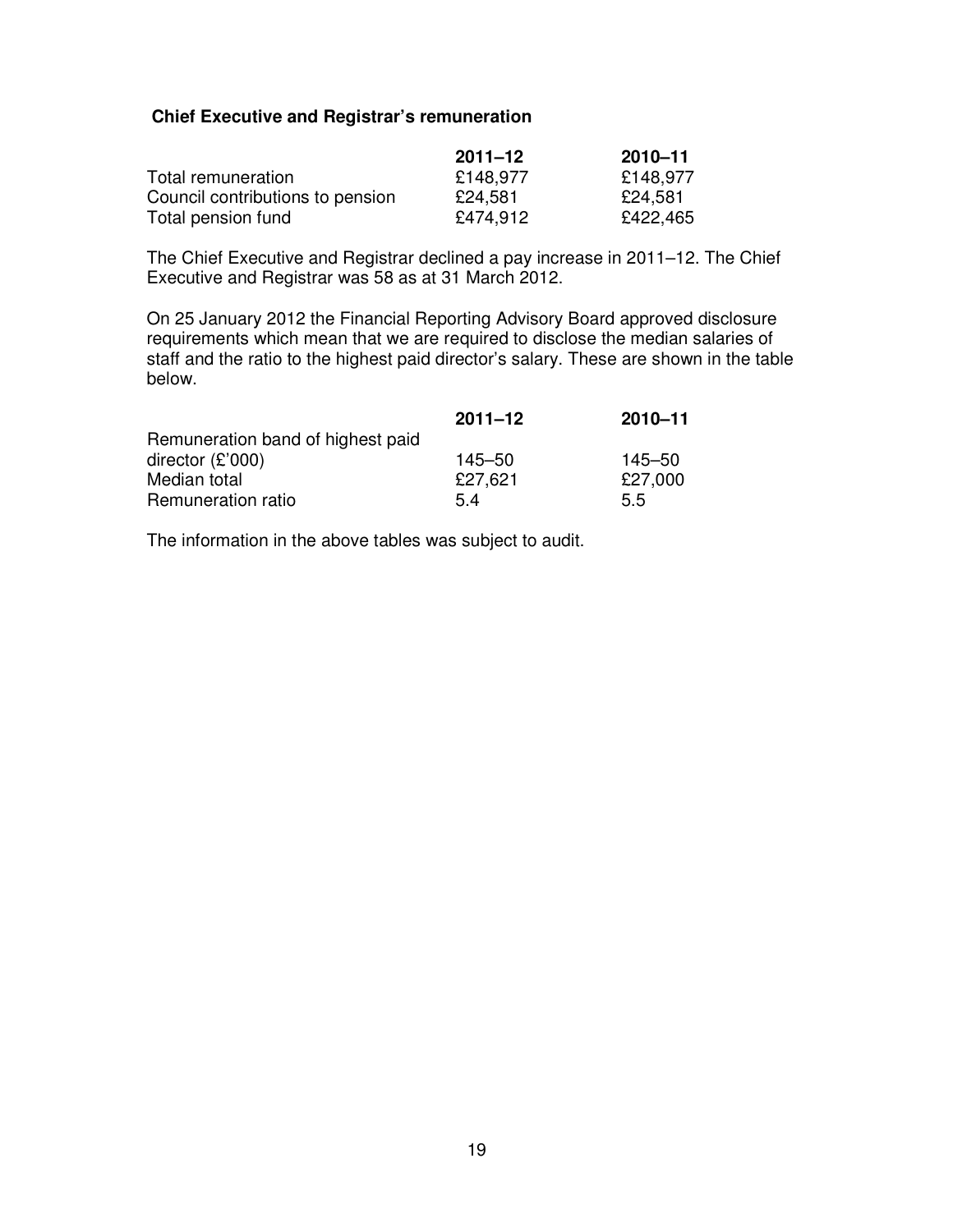#### **Chair and Council members**

The Chair and Council members do not receive remuneration for their services but receive an attendance allowance when they attend Council and Committee meetings. The Chair also receives an additional amount for preparatory and administrative work for up to 60 days per annum. No benefits in kind were provided to the Chair, Council or Committee members during the year.

Council and Committee member allowances, totalling £227,548 (2010–11, £212,984) were accrued and paid to 31 members (2010–11, 28 members). This includes eleven non-Council Committee Members. The attendance allowances for Council members accrued and paid directly to, or via their employer, were as follows. The information in this table is subject to audit.

|                        | $2011 - 12$ |                  | 2010-11   |                  |
|------------------------|-------------|------------------|-----------|------------------|
|                        |             | <b>Number of</b> |           | <b>Number of</b> |
|                        | £'000       | days             | £'000     | days             |
| Anna van der Gaag      | $55 - 60$   | 180              | $50 - 55$ | 164              |
| Pradeep Agrawal        | $5 - 10$    | 31               |           |                  |
| Jennifer Beaumont      | $5 - 10$    | 20               |           |                  |
| Mary Clark-Glass       | $5 - 10$    | 22               | $5 - 10$  | 22               |
| <b>Malcolm Cross</b>   | $5 - 10$    | 31               | $10 - 15$ | 34               |
| John Donaghy           | $5 - 10$    | 22               | $5 - 10$  | 17               |
| Sheila Drayton         | $5 - 10$    | 26               | $5 - 10$  | 27               |
| Julia Drown            | $5 - 10$    | 30               | $5 - 10$  | 26               |
| John Harper            | $5 - 10$    | 25               | $0 - 5$   | 14               |
| <b>Richard Kennett</b> | $10 - 15$   | 41               | $5 - 10$  | 31               |
| Jeff Lucas             | $5 - 10$    | 28               | $5 - 10$  | 32               |
| Morag MacKellar        | $5 - 10$    | 24               | $5 - 10$  | 18               |
| Arun Midha             | $10 - 15$   | 37               | $5 - 10$  | 26               |
| Penny Renwick          | $5 - 10$    | 23               | $5 - 10$  | 27               |
| Keith Ross             | $5 - 10$    | 21               | $5 - 10$  | 21               |
| Deep Sagar             | $0 - 5$     | 13               | $5 - 10$  | 17               |
| Eileen Thornton        | $0 - 5$     | $\mathbf{2}$     |           |                  |
| <b>Annie Turner</b>    | $5 - 10$    | 25               | $10 - 15$ | 39               |
| Joy Tweed              | $5 - 10$    | 30               | $10 - 15$ | 28               |
| Diane Waller           | $5 - 10$    | 20               | $5 - 10$  | 30               |
| <b>Neil Willis</b>     |             |                  | $10 - 15$ | 35               |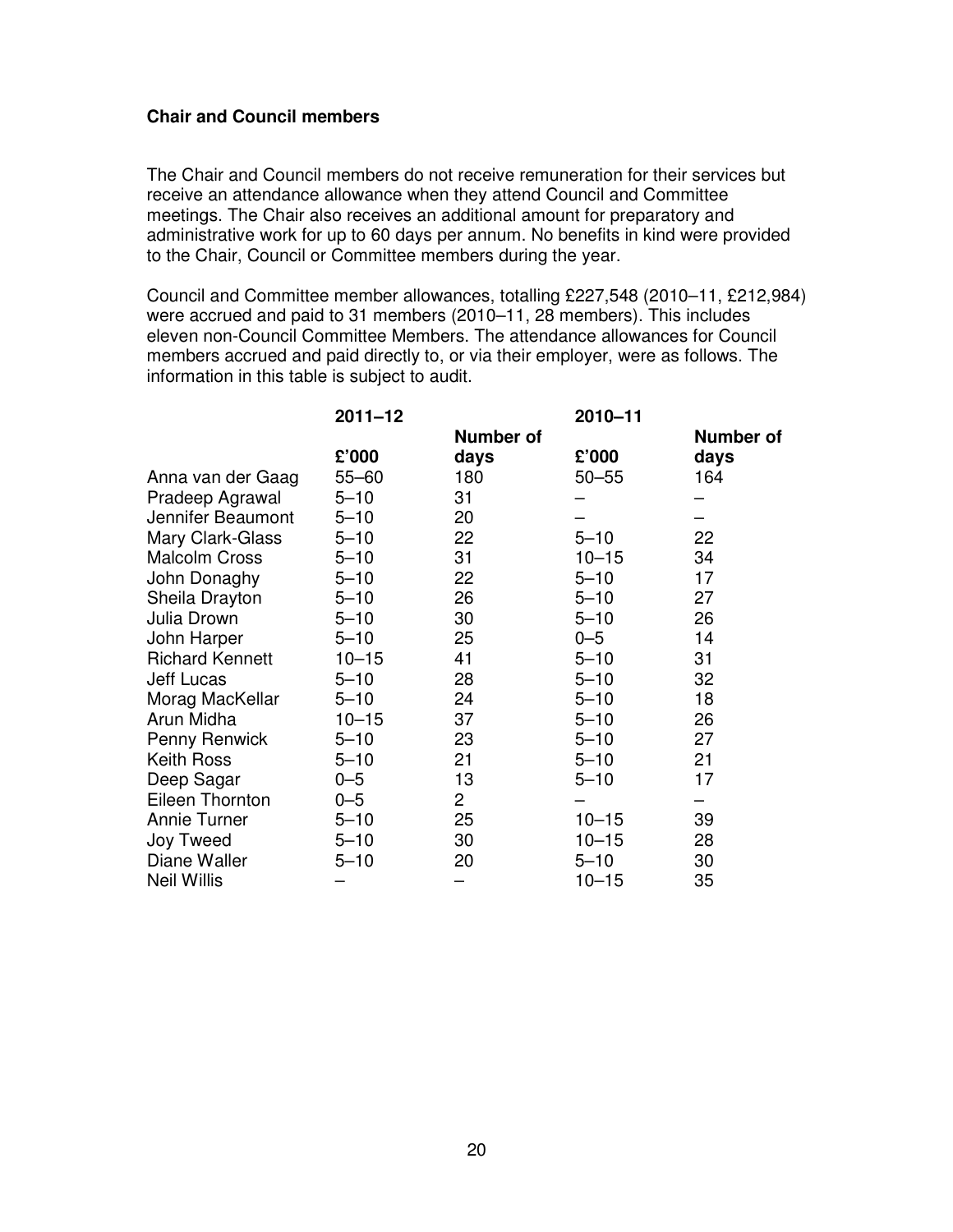### **Audit information**

The Comptroller and Auditor General, who has been appointed under statute and reports to Parliament, has audited the Annual Report and Accounts. The cost of providing audit services in respect of the Annual Report and Accounts was £42,000. There was no auditor remuneration for non-audit work.

Our internal audit service provides an independent appraisal service for management by measuring and evaluating the adequacy, reliability and effectiveness of management and financial control systems. Internal audit makes recommendations based on the appraisal of each system reviewed. An annual assurance report is provided to the Accounting Officer and Audit Committee. We have chosen to outsource the provision of the internal audit service to ensure wholly independent and fully professional analysis and recommendations. For 2011–12, our provider is Mazars LLP, who were appointed from April 2011, following a competitive tender.

The Accounting Officer has taken all necessary steps to make himself aware of any relevant audit information and to establish that our auditors are aware of that information. So far as he is aware, there is no relevant audit information of which our auditors are unaware.

#### **Auditor**

The management commentary and certain sections of the remuneration report are audited by the Health Professions Council's external auditors, the National Audit Office.

Article 46 (2) of the Health Professions Order 2001 requires that the annual accounts shall be audited by persons the Council appoints. The Council has appointed the Comptroller and Auditor General to audit the accounts and, separately, under Article 46 (5) of the Health Professions Order 2001, the Comptroller and Auditor General is required to examine, certify and report on the annual accounts.

The Health Professions Council's internal auditors for financial year 2011–12 were Mazars LLP.

By order of the Council

Anna van der Gaag **Marc Seale** Marc Seale Chair Chair Chair Chief Executive and Registrar Accounting Officer Signature Signature Signature Signature Signature Signature Signature Signature Signature Signature Signature Signature Signature Signature Signature Signature Signature Signature Signature Signature Signature Signature Si

Date **Date Date Date Date Date Date**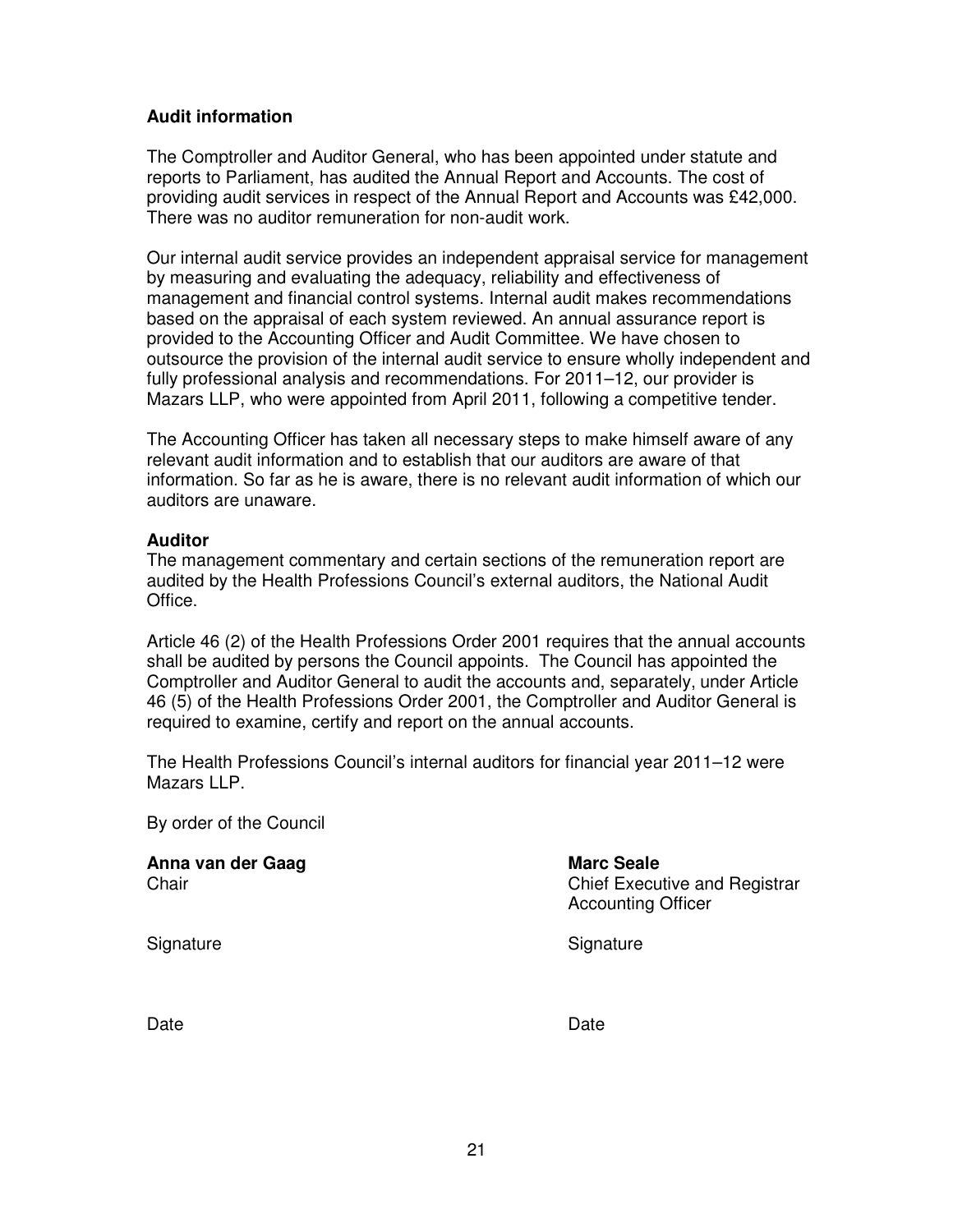# **The certificate and report of the Comptroller and Auditor General to the Houses of Parliament**

I certify that I have audited the financial statements of the Health Professions Council for the year ended 31 March 2012 under Article 46(5) of the Health Professions Order 2001.The financial statements comprise: the Statement of Comprehensive Net Expenditure, the Statement of Financial Position, the Statement of Cash Flows, the Statement of Changes in Reserves and the related notes. These financial statements have been prepared under the accounting policies set out within them. I have also audited the information in the Remuneration Report that is described in that report as having been audited.

#### **Respective responsibilities of the Council and its Chief Executive and auditor**

As explained more fully in the Statement of responsibilities of the Council and its Chief Executive, the Chief Executive as Accounting Officer is responsible for the preparation of the financial statements and for being satisfied that they give a true and fair view. My responsibility is to audit and express an opinion on the financial statements in accordance with law. I conducted my audit in accordance with International Standards on Auditing (UK and Ireland). Those standards require me and my staff to comply with the Auditing Practices Board's Ethical Standards for Auditors.

### **Scope of the audit of the financial statements**

An audit involves obtaining evidence about the amounts and disclosures in the financial statements sufficient to give reasonable assurance that the financial statements are free from material misstatement, whether caused by fraud or error. This includes an assessment of:

- whether the accounting policies are appropriate to the Health Professions Council's circumstances and have been consistently applied and adequately disclosed;
- the reasonableness of significant accounting estimates made by the Health Professions Council; and
- the overall presentation of the financial statements.

I read all the financial and non-financial information in the annual report to identify material inconsistencies with the audited financial statements. If I become aware of any apparent material misstatements or inconsistencies I consider the implications for my certificate.

I am required to obtain evidence sufficient to give reasonable assurance that the expenditure and income reported in the financial statements have been applied to the purposes intended by Parliament and the financial transactions conform to the authorities which govern them.

#### **Opinion on regularity**

In my opinion, in all material respects the expenditure and income recorded in the financial statements have been applied to the purposes intended by Parliament and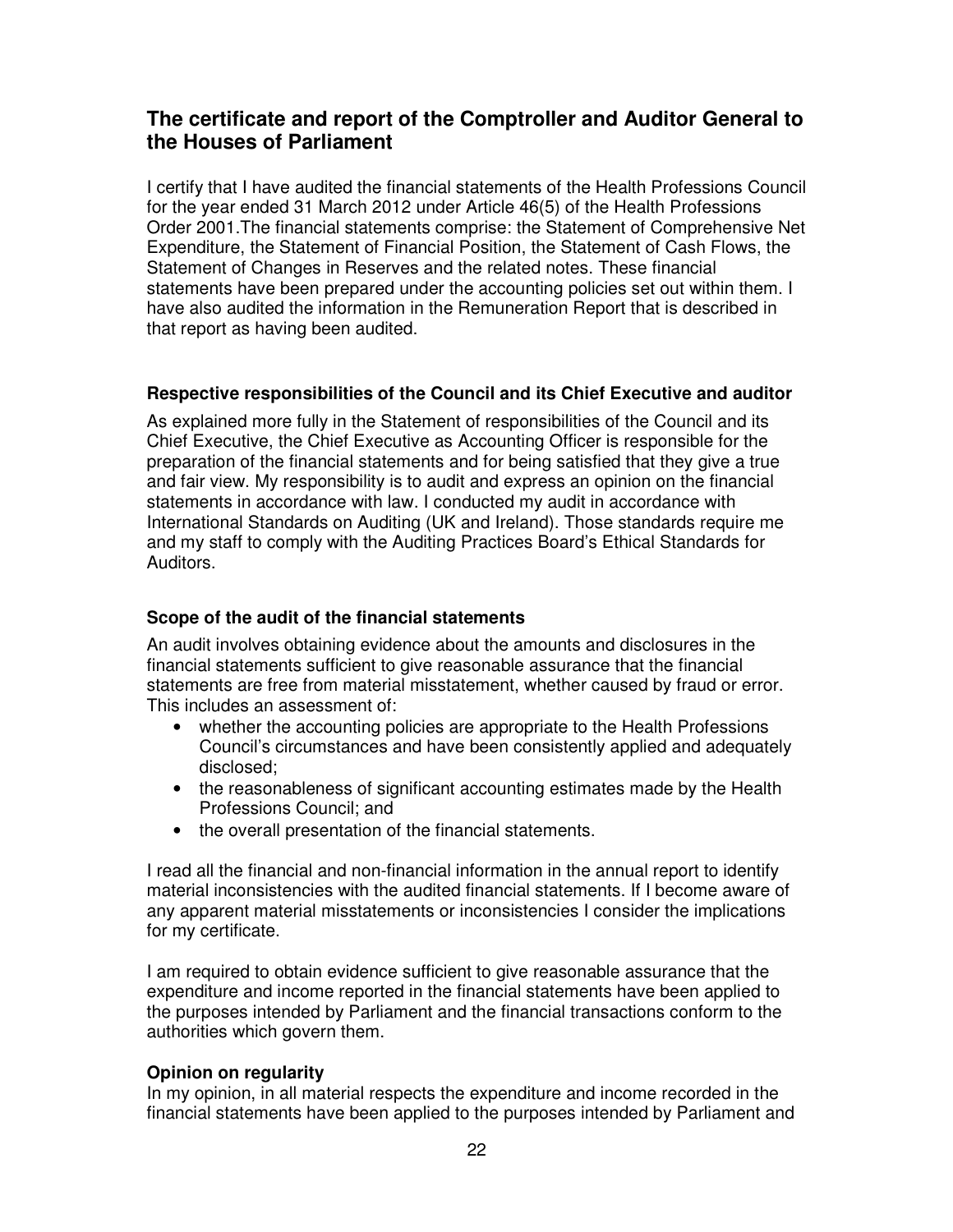the financial transactions conform to the authorities which govern them.

#### **Opinion on financial statements**

In my opinion:

- the financial statements give a true and fair view of the state of the Health Professions Council's affairs as at 31 March 2012 and of its deficit, changes in reserves and cash flows for the year then ended; and
- the financial statements have been properly prepared in accordance with the Health Professions Order 2001 and the Privy Council directions issued thereunder.

#### **Opinion on other matters**

In my opinion:

- the part of the Remuneration Report to be audited has been properly prepared in accordance with the Privy Council directions issued under the Health Professions Order 2001; and
- the information given in the 'Composition of the Council in 2011-12' and 'Management Commentary' sections of the Annual Report for the financial year for which the financial statements are prepared is consistent with the financial statements.

#### **Matters on which I report by exception**

I have nothing to report in respect of the following matters which I report to you if, in my opinion:

- adequate accounting records have not been kept; or
- the financial statements are not in agreement with the accounting records or returns; or
- I have not received all of the information and explanations I require for my audit; or
- the Governance Statement does not reflect compliance with HM Treasury's guidance.

#### **Report**

I have no observations to make on these financial statements

#### **Amyas C E Morse**

Comptroller and Auditor General National Audit Office 157–197 Buckingham Palace Road Victoria London SW1W 9SP

Signature Date Date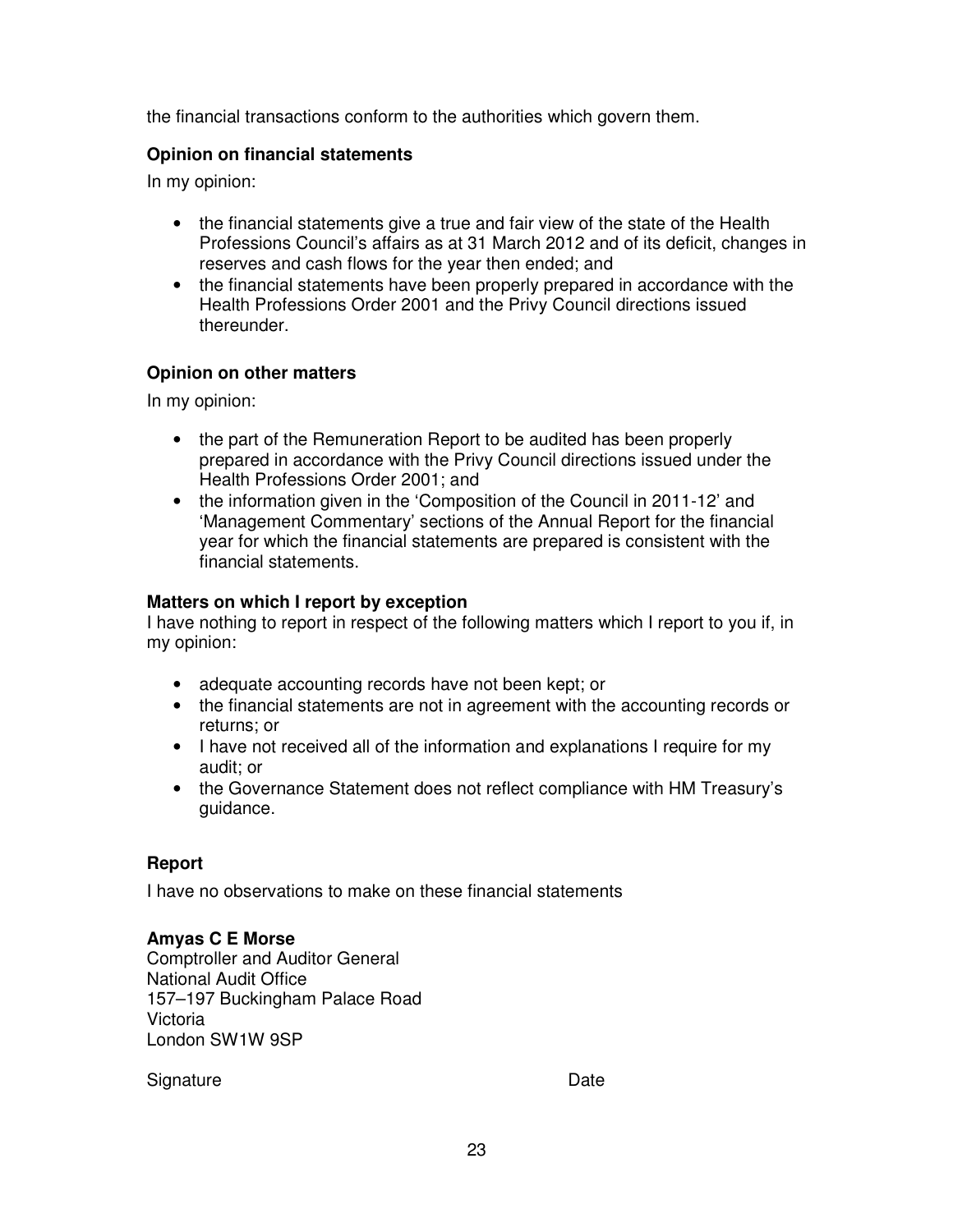

1 April 2011 to 31 March 2012

 Health Professions Council Annual report and accounts 2011–12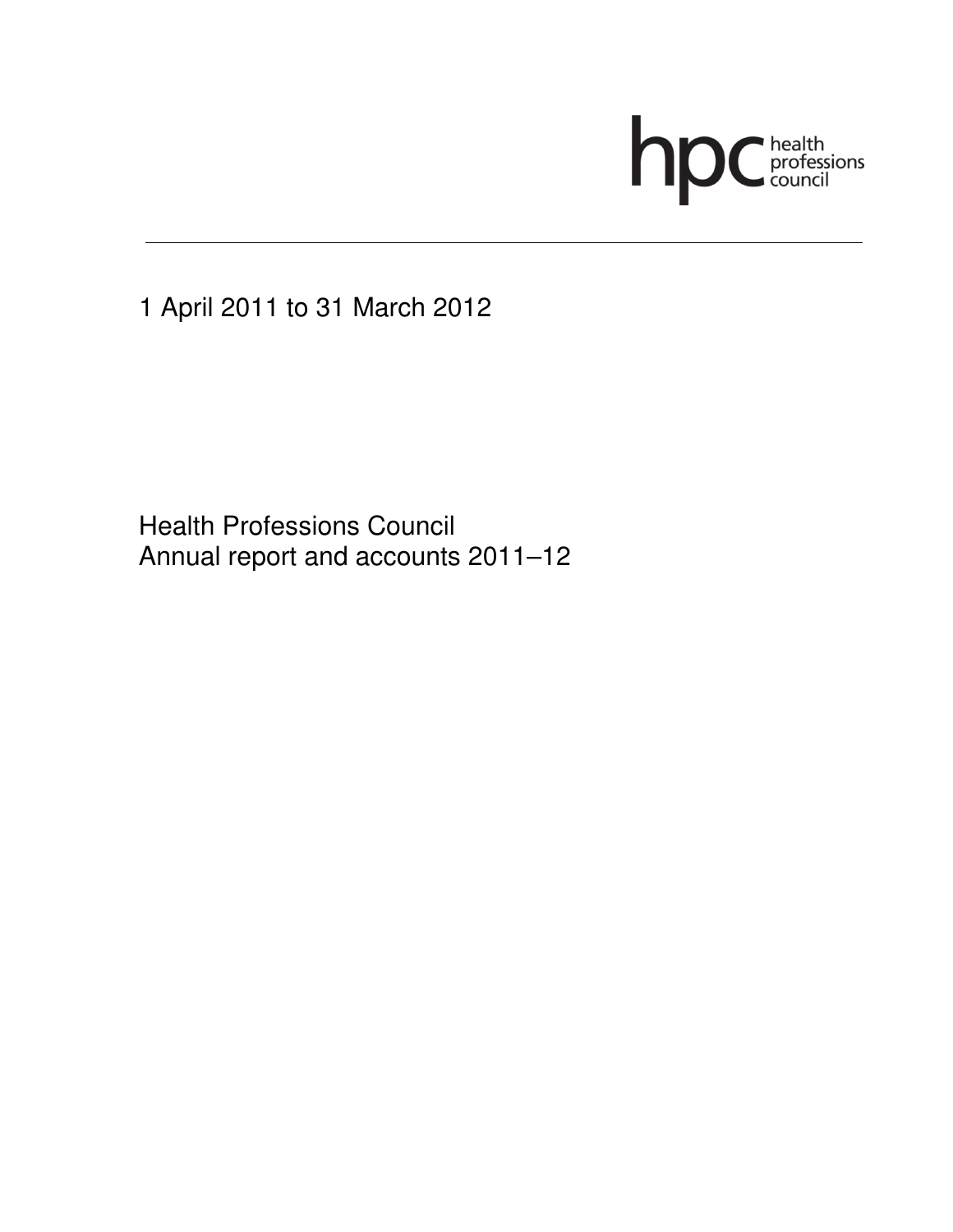# **Statement of Comprehensive Net Expenditure for the year ended 31 March 2012**

|                                                                                                                                                                                                                                                                                                     | <b>Notes</b> | 2012<br>£'000                             | 2011<br>£'000               |
|-----------------------------------------------------------------------------------------------------------------------------------------------------------------------------------------------------------------------------------------------------------------------------------------------------|--------------|-------------------------------------------|-----------------------------|
| <b>Income</b><br>Fee income<br>Other income                                                                                                                                                                                                                                                         | 3            | 17,404<br>15                              | 16,844<br>84                |
| <b>Total operating income</b>                                                                                                                                                                                                                                                                       |              | 17,419                                    | 16,928                      |
| Staff costs<br>Depreciation and amortisation<br>Other expenditure                                                                                                                                                                                                                                   | 5<br>6       | 5,887<br>507<br>10,928                    | 5,462<br>527<br>10,268      |
| <b>Total operating expenditure</b>                                                                                                                                                                                                                                                                  |              | 17,322                                    | 16,257                      |
| Surplus / for the year after operational costs                                                                                                                                                                                                                                                      |              | 97                                        | 671                         |
| Grant income received<br>Costs relating to transfer of General Social Care Council<br>functions<br>Costs relating to the regulation of Herbal medicine<br>Investment income<br>Profit on disposal of investments<br>Impairment of freehold land and buildings<br>Income related to the CPSM pension | 4            | 229<br>(376)<br>(105)<br>77<br>(70)<br>85 | (168)<br>108<br>144<br>(74) |
| (Deficit)/Surplus on ordinary activity before taxation                                                                                                                                                                                                                                              |              | (63)                                      | 681                         |
| <b>Taxation</b>                                                                                                                                                                                                                                                                                     | 7            | $(\textnormal{-})$                        | (61)                        |
| Retained (deficit)/ surplus for the year                                                                                                                                                                                                                                                            |              | (63)                                      | 620                         |

The notes on pages 7 to 23 form part of these financial statements.

The operating (deficit)/surplus for the year arises from the Council's continuing operations.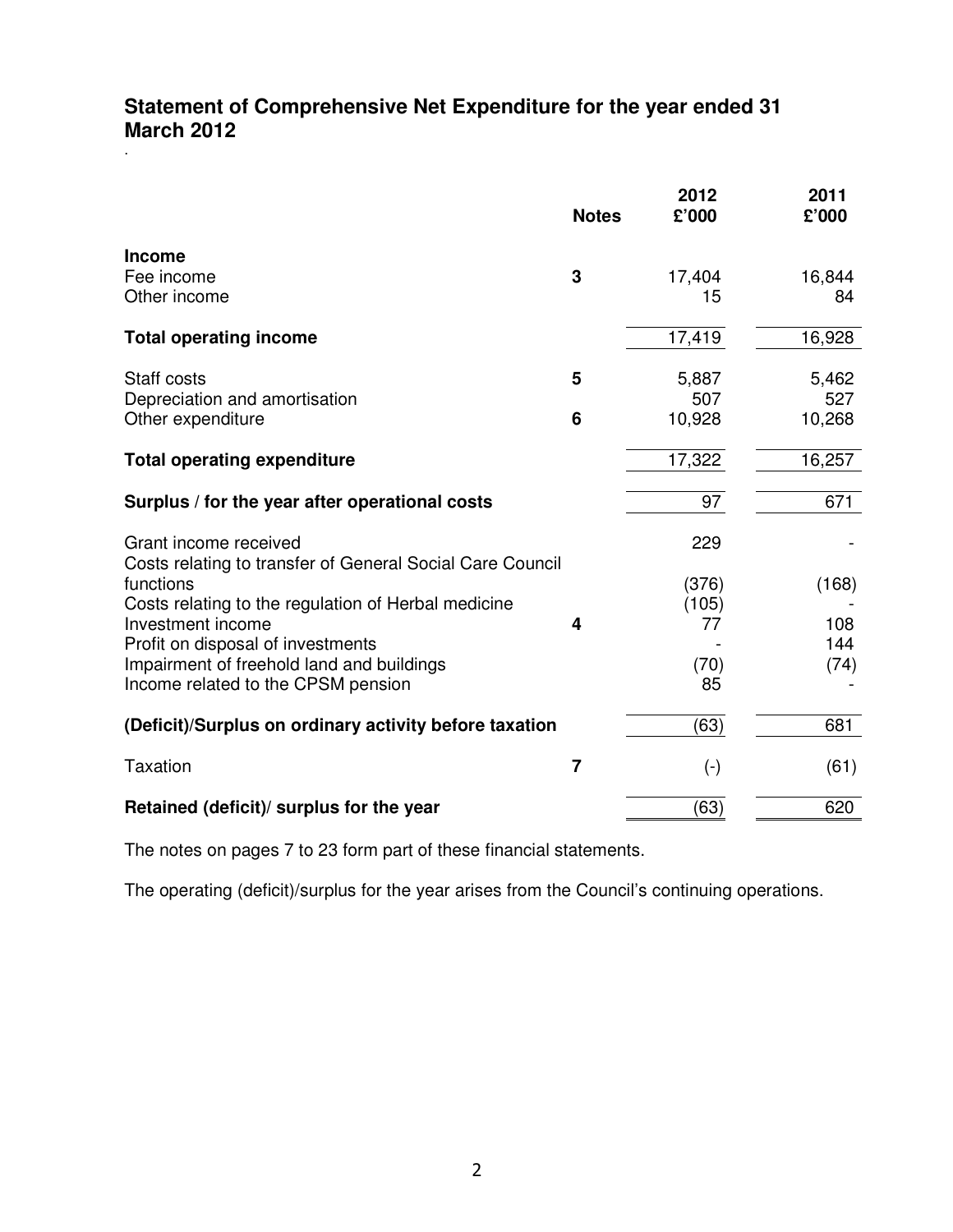# **Other Comprehensive Expenditure for the year ended 31 March 2012**

|                                                                | 2012<br>£'000 | 2011<br>£'000 |
|----------------------------------------------------------------|---------------|---------------|
|                                                                | £'000         | £'000         |
| Net loss on revaluation of Property, Plant and<br>Equipment    |               | (4)           |
| Other Comprehensive Expenditure for the year<br>ended 31 March |               |               |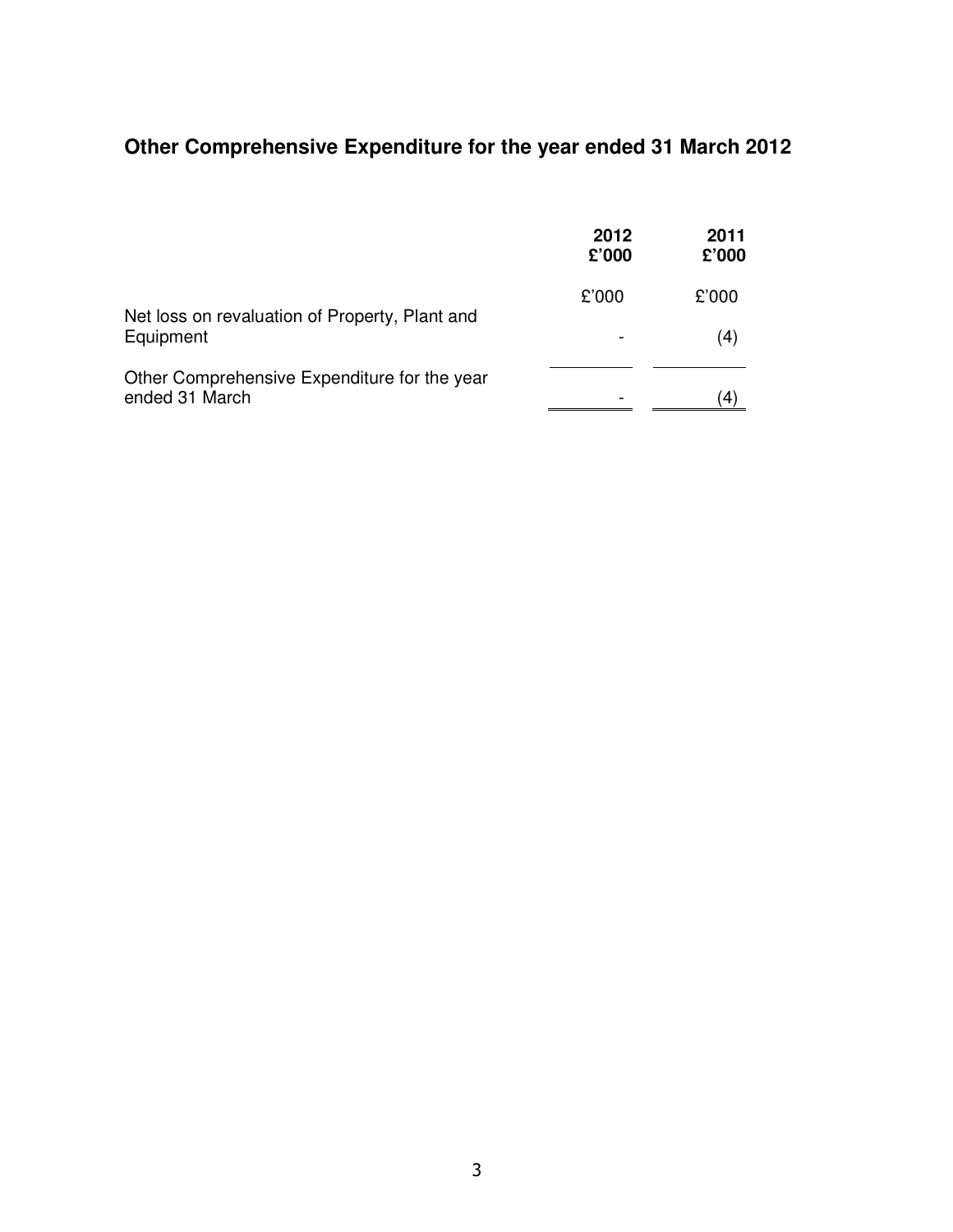# **Statement of financial position as at 31 March 2012**

|                                  | <b>Notes</b> | 2012<br>£'000 | 2011<br>£'000 |
|----------------------------------|--------------|---------------|---------------|
| <b>Non-current assets</b>        |              |               |               |
| Property, plant and equipment    | 8            | 3,275         | 2,427         |
| Intangible assets                | 9            | 1,695         | 1,434         |
| <b>Total non-current assets</b>  |              | 4,970         | 3,861         |
| <b>Current assets</b>            |              |               |               |
| Trade and other receivables      | 11           | 520           | 515           |
| Cash and cash equivalents        | 12           | 8,709         | 8,722         |
| <b>Total current assets</b>      |              | 9,229         | 9,237         |
| <b>Total assets</b>              |              | 14,199        | 13,098        |
| <b>Current liabilities</b>       |              |               |               |
| Trade and other payables         | 13           | (1,807)       | (2,012)       |
| Deferred income                  | 14           | (10,473)      | (9,344)       |
| <b>Total current liabilities</b> |              | (12, 280)     | (11, 356)     |
| <b>Assets less liabilities</b>   |              | 1,919         | 1,742         |
| <b>Reserves</b>                  |              |               |               |
| <b>Revaluation reserve</b>       |              |               |               |
| General reserve                  |              | 1,919         | 1,742         |
|                                  |              | 1,919         | 1,742         |

The notes on pages 7 to 23 form part of these financial statements

Approved and authorised for issue on behalf of the Council and signed on its behalf:

| Anna van der Gaag | <b>Marc Seale</b>                                                 |
|-------------------|-------------------------------------------------------------------|
| Chair             | <b>Chief Executive and Registrar</b><br><b>Accounting Officer</b> |

|  | Signature |  |
|--|-----------|--|
|  |           |  |

Signature Signature Signature Signature

Date **Date Date Date Date Date Date**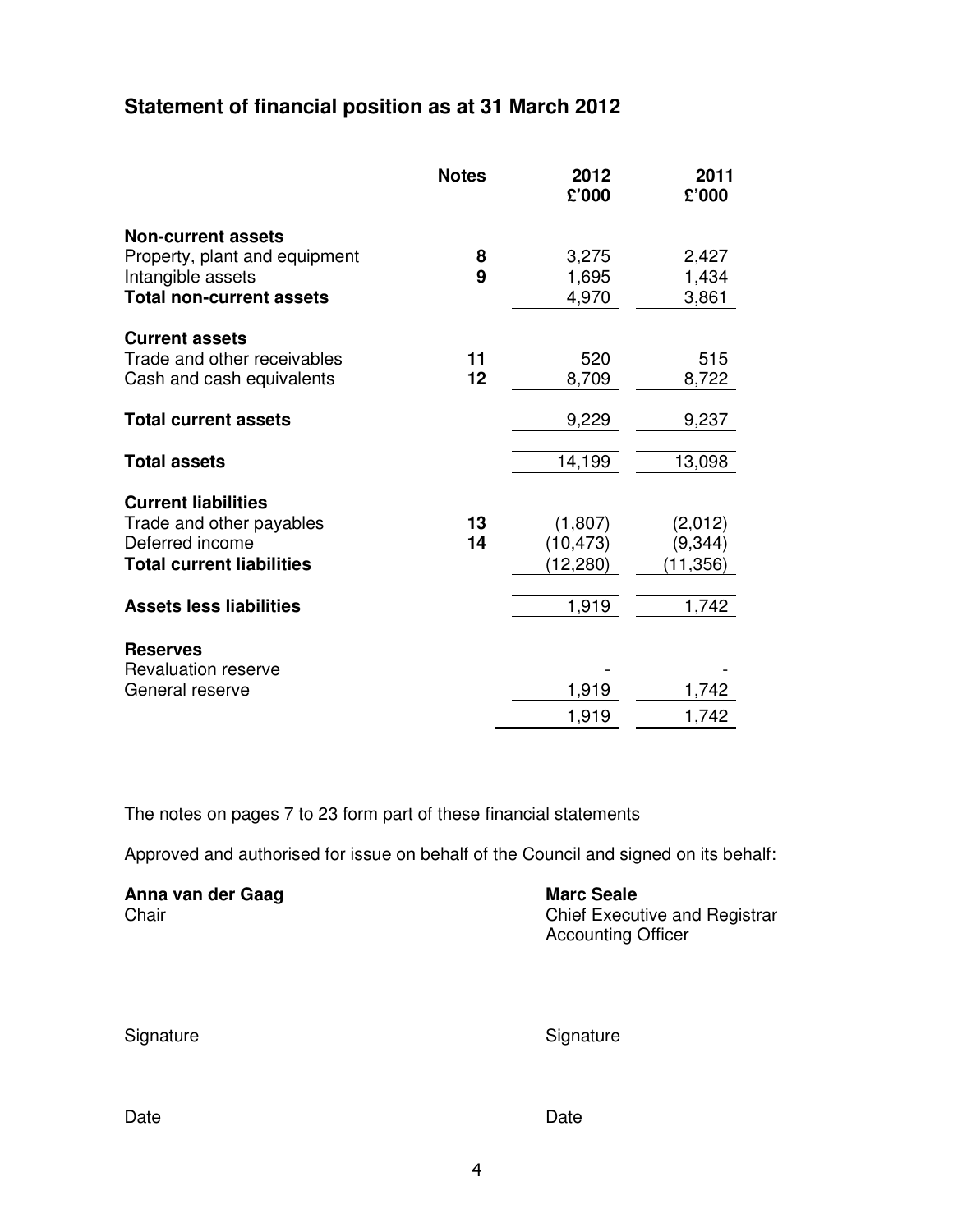# **Statement of cash flow as at 31 March 2012**

|                                                                                                                                                                                                                                                                                                       |                         | 2012                              | 2011                                                    |
|-------------------------------------------------------------------------------------------------------------------------------------------------------------------------------------------------------------------------------------------------------------------------------------------------------|-------------------------|-----------------------------------|---------------------------------------------------------|
|                                                                                                                                                                                                                                                                                                       | <b>Notes</b>            | £'000                             | £'000                                                   |
| Cash flows from operating activities<br>Surplus from operating activities<br>Costs relating to the transfer of regulatory functions                                                                                                                                                                   |                         | 97                                | 671                                                     |
| from the General Social Care Council<br>Costs relating to the regulation of Herbal medicine<br>Income relating to the CPSM pension scheme                                                                                                                                                             |                         | (376)<br>(105)<br>85              | (168)                                                   |
| Depreciation and amortisation<br>Disposal of property, plant and machinery                                                                                                                                                                                                                            | 8&9                     | 507                               | 527<br>13                                               |
| (Increase) in trade and other receivables<br>(Decrease)/Increase in trade payables<br>Increase in deferred income<br>Net cash inflow from operating activities                                                                                                                                        | 11<br>13<br>14          | (5)<br>(156)<br>1,129<br>1,176    | (308)<br>165<br>952<br>1,852                            |
| Cash flows from investing activities<br>Purchase of property, plant and equipment<br>Purchase of intangible assets<br>Purchase of financial assets<br>Proceeds from sale of financial assets<br>Investment income<br>Gain on disposal of financial assets<br>Net cash flows from investing activities | 8<br>9<br>10<br>10<br>4 | (1,043)<br>(642)<br>77<br>(1,608) | (103)<br>(845)<br>(132)<br>2,058<br>108<br>144<br>1,230 |
| <b>Taxation</b>                                                                                                                                                                                                                                                                                       |                         | (50)                              | (9)                                                     |
| Cash flows from financing activities<br>Grant income from the Department of Health                                                                                                                                                                                                                    |                         | 469<br>469                        |                                                         |
| Net (decrease)/increase in cash and cash<br>equivalents in the period                                                                                                                                                                                                                                 |                         | (13)                              | 3,073                                                   |
| Cash and cash equivalents at the beginning of<br>the period                                                                                                                                                                                                                                           |                         | 8,722                             | 5,649                                                   |
| Cash and cash equivalents at the end of the<br>period                                                                                                                                                                                                                                                 |                         | 8,709                             | 8,722                                                   |

The notes on pages 26 to 43 form part of these financial statements.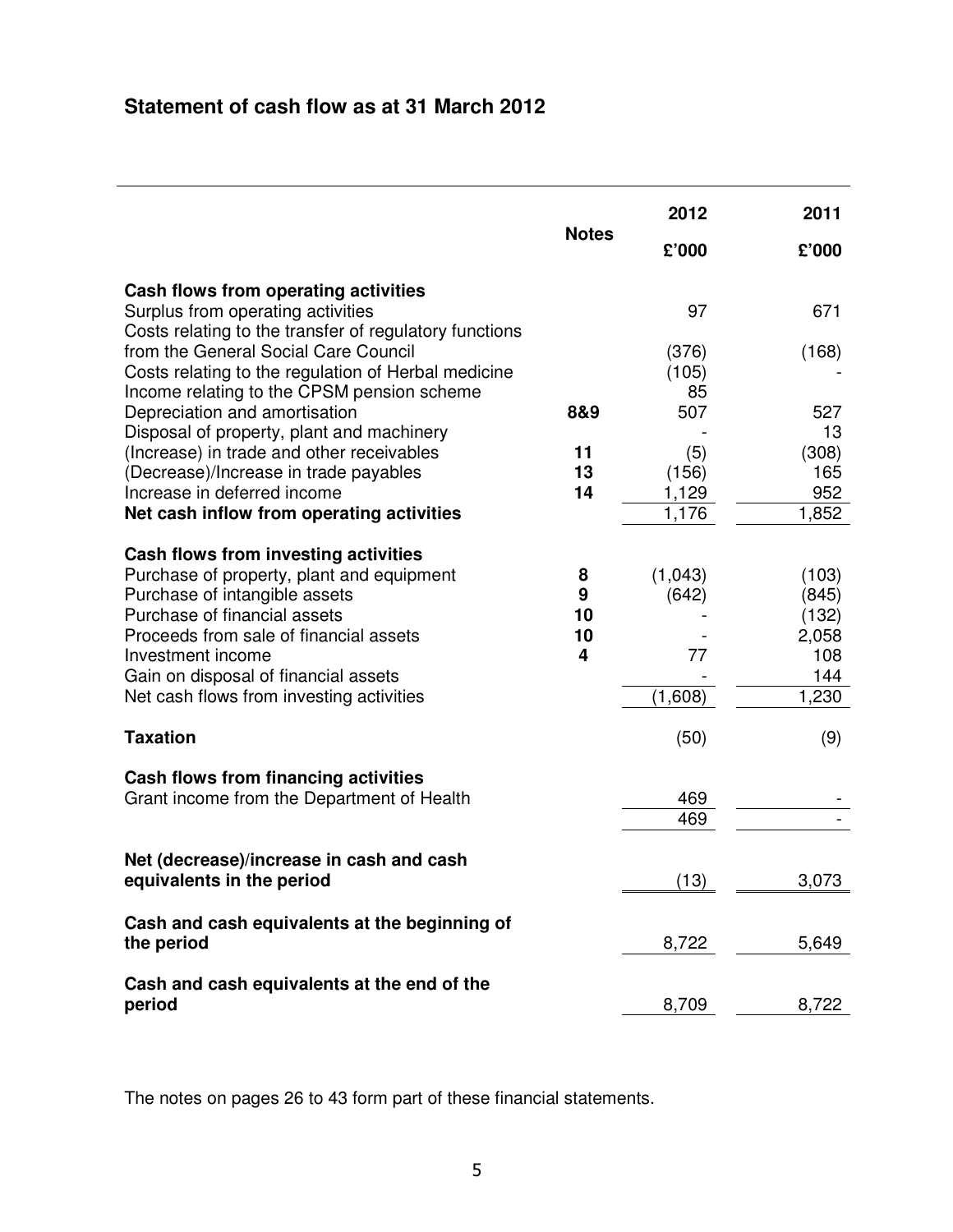# **Statement of changes in reserves**

|                                                                                                | <b>Note</b> | <b>Revaluation</b><br>reserve<br>£ | General<br>reserve<br>£ | Total<br>reserves<br>£ |
|------------------------------------------------------------------------------------------------|-------------|------------------------------------|-------------------------|------------------------|
| <b>Balance at 1 April 2010</b>                                                                 |             | 4                                  | 1,122                   | 1,126                  |
| Net loss on revaluation of<br>property, plant and equipment<br>Merger from Hearing Aid Council |             | (4)                                |                         | (4)                    |
| Surplus for the year                                                                           |             |                                    | 620                     | 620                    |
| <b>Balance at 31 March 2011</b>                                                                |             |                                    | 1,742                   | 1,742                  |
| Surplus for the year                                                                           |             |                                    | (63)                    | (63)                   |
| <b>Total recognised income and</b><br>expense for the year                                     |             |                                    | 1,679                   | 1,679                  |
| Grant income received                                                                          |             |                                    | 240                     | 240                    |
| <b>Balance at 31 March 2012</b>                                                                |             |                                    | 1,919                   | 1,919                  |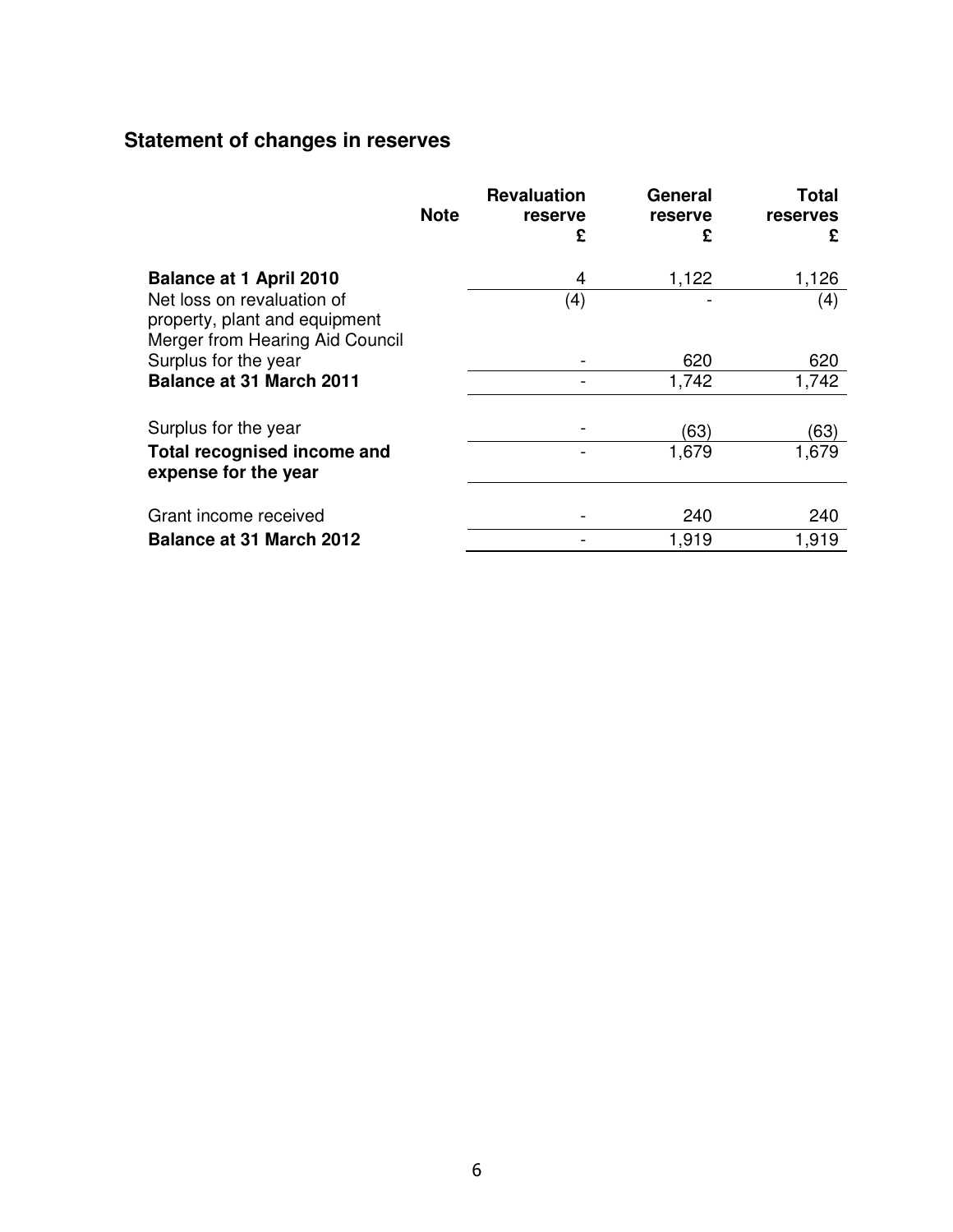# **Notes to the financial statements for the year ended 31 March 2012**

### **1 Accounting policies**

#### **Basis of preparation**

These financial statements have been prepared in accordance with the 2011–12 Government Reporting Manual (FReM) issued by HM Treasury. The accounting policies contained in the FReM apply International Reporting Standards (IFRS) as adapted or interpreted for the public sector context. Where the FReM permits a choice of accounting policy, the accounting policy which is judged to be most appropriate to the particular circumstances of the Health Professions Council for the purpose of giving a true and fair view has been selected. The particular policies adopted by the Health Professions Council are described below. They have been applied consistently in dealing with items that are considered material to the accounts.

#### **Early adoption of IFRS, amendments and interpretations**

Health Professions Council has not adopted any IFRS's, amendments or interpretations early.

#### **IFRS, amendments and interpretations in issue but not yet effective, or adopted**

IAS 8, accounting policies, changes in accounting estimates and errors, require disclosures in respect of new IFRS, amendments and interpretations that are, or will be applicable after the accounting period. There are a number of IFRS, amendments and interpretations issued by the International Accounting Standards Board that are effective for financial statements after this accounting period. The following have not been adopted early by the Health Professions Council.

- IFRS 7 Financial Instruments: Disclosures Amendment to allow for better comparisons between financial statements. The effective date is for accounting periods beginning on or after 1 January 2013. Also an amendment to improve the disclosure requirements in relation to transferred financial assets which are effective for accounting periods beginning on or after 1 July 2011.
- IFRS 9 Financial Instruments is a new standard intended to replace IAS39. The effective date is for accounting periods beginning on, or after 1 January 2015.
- IFRS 13 Fair Value Measurement: IFRS 13 applies when other IFRS require or permit fair value measurements. The new requirements are effective for accounting periods beginning on, or after 1 January 2013.
- IAS 1 Presentation of Financial Statements is an amendment to the existing standard to improve disclosures to users of the accounts. The effective date is for accounting periods beginning on, or after 1 June 2012.
- IAS 19 Employee Benefits provides the amendments to improve the recognition and disclosure requirements for defined benefit plans and modify the accounting for termination benefits. The new requirements are effective for accounting periods beginning on or after 1 January 2013.
- IAS 32 Offsetting Financial Assets and Financial Liabilities provide amendments to clarify the application of offsetting requirements. The amendments are effective for accounting periods beginning on or after 1 January 2014.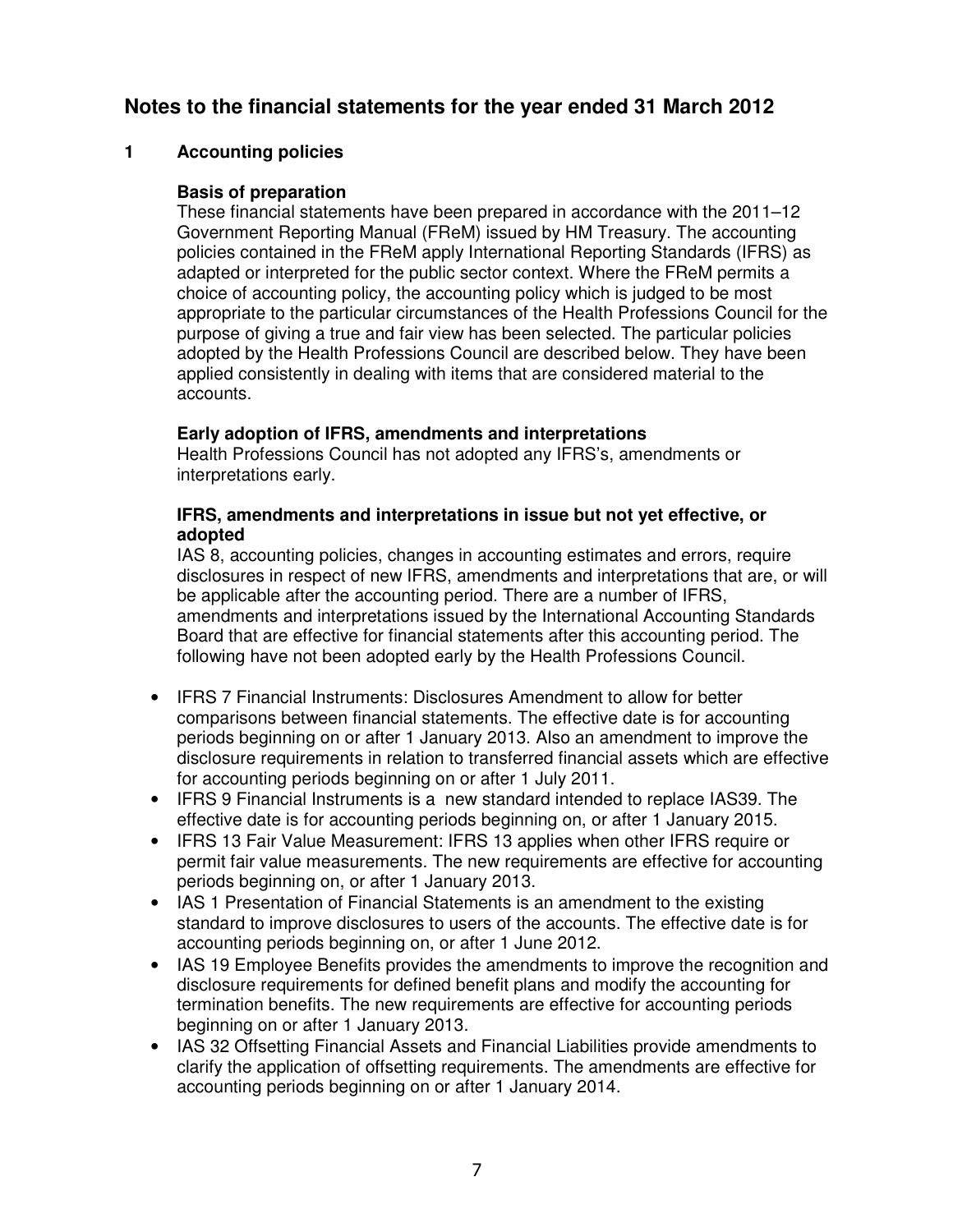None of these new or amended standards and interpretations are likely to be applicable or are anticipated to have future material impact on the financial statements of the Health Professions Council.

#### **Going concern**

The officers of the Council have reviewed the operations and cash flow forecasts for the period to 31 March 2012. The Council considers that it is appropriate to prepare the Statement of Financial Position on a going concern basis.

#### **Property, plant and equipment**

Land and buildings are measured at fair value less accumulated depreciation on buildings and impairment losses in respect of both land and buildings recognised after the date of the revaluation. Valuations are performed frequently enough to ensure that the fair value of a re-valued building does not differ materially from its carrying amount. The fair value of freehold properties is determined with a full valuation carried out by professionally qualified Chartered Surveyors on an existing use open market value basis, in accordance with the Statement of Assets Valuation Practice No. 4 and the Guidance Notes of the Royal Institution of Chartered Surveyors, with a minimum interval of five years, more frequently if open market values are considered to be volatile. The latest valuation was in April 2012. Property capital costs incurred between valuations are capitalised at cost.

Any revaluation surplus is credited to the assets revaluation reserve included in the accumulated funds section of the Statement of Financial Position, except to the extent that it reverses a revaluation decrease of the same asset previously recognised in the statement of comprehensive net expenditure, in which case the increase is recognised in the statement of comprehensive net expenditure. A revaluation deficit is recognised in the statement of comprehensive net expenditure except to the extent that it offsets an existing surplus on the same asset recognised in the asset revaluation reserve.

Accumulated depreciation as at the revaluation date is eliminated against the gross carrying amount of the buildings and the net amount is restated to the re-valued amount of the buildings. Upon disposal, any revaluation reserve relating to the particular building being sold is transferred to the General Reserves.

Plant and equipment are stated at historic cost of acquisition less accumulated depreciation and impairment losses. Depreciation is provided on a straight-line basis at rates calculated to write off the cost less the estimated residual value of each asset over its expected useful economic life. The residual value is the estimated amount that would currently be obtained from disposal of the asset if the asset were already of the age and in the condition expected at the end of its useful life. Individual assets costing £1,000 or more are capitalised and subsequently depreciated. Items costing less than £1,000, other than computers and related equipment, are written off to the income and expenditure account in the year of acquisition.

Property, plant and equipment are depreciated using the straight-line method based on estimated useful lives. The annual rate of depreciation for each class of depreciable asset held at 31 March 2012 is as follows.

- Freehold buildings over 50 years.
- Office furniture and equipment over four years.
- Computer equipment over three years.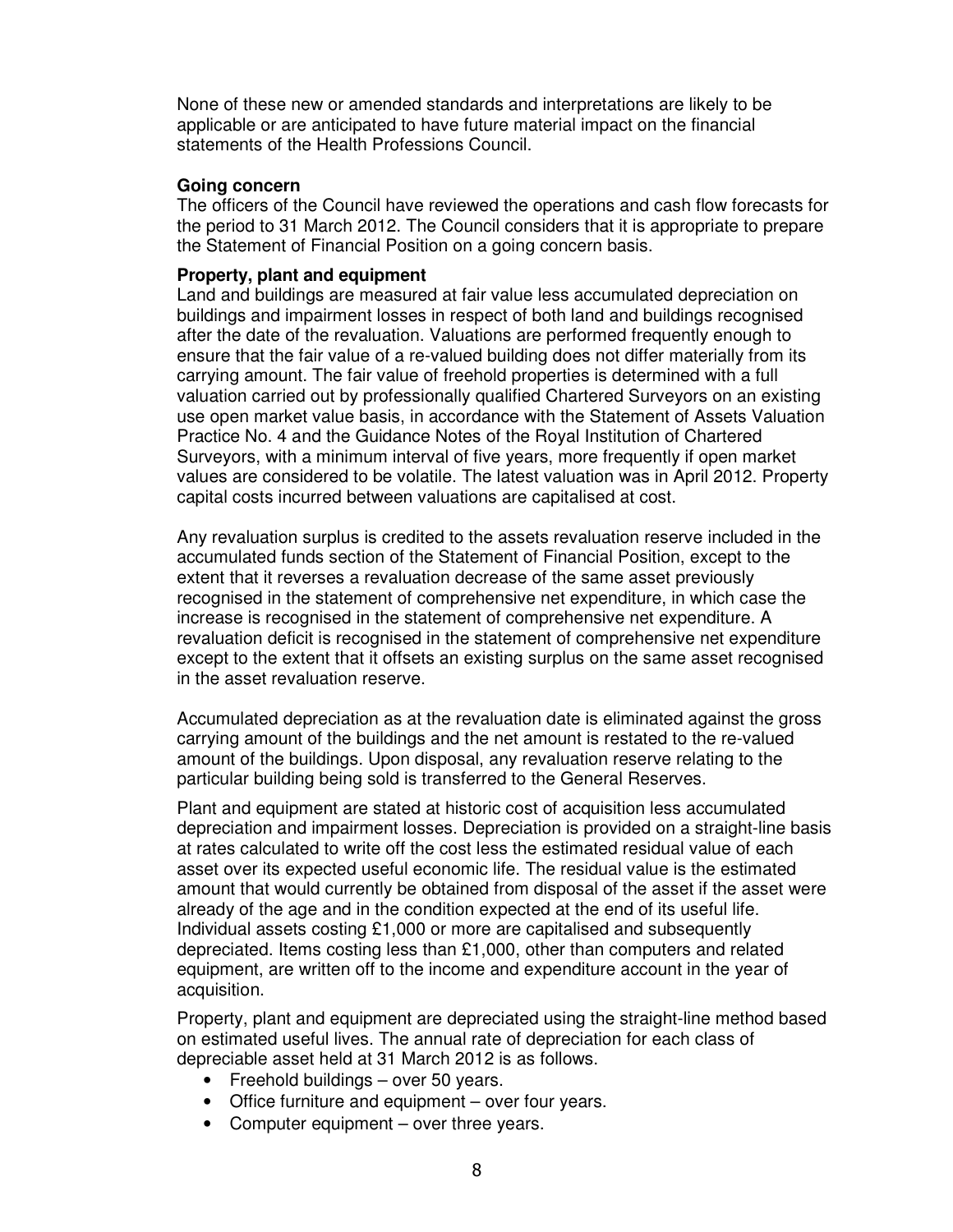The carrying value of non-current assets is assessed annually and any impairment is charged to the income and expenditure account. The estimated useful life and residual values of non-current assets are also assessed annually.

#### **Intangible assets**

Intangible assets are stated at historic cost of acquisition less accumulated amortisation and impairment losses. Amortisation is provided on a straight-line basis at rates calculated to write off the cost less the estimated residual value of each asset over its expected useful economic life. Amortisation is not provided for until the asset is fully developed and in use. The residual value is the estimated amount that would currently be obtained from disposal of the asset if the asset were already of the age and in the condition expected at the end of its useful life.

The registration IT system, finance software and fitness to practise casemanagement system are amortised over three years using the straight-line method based on estimated useful life. The systems are not amortised until the system is fully developed and in use. Amortisation is provided from the go-live date of the system.

Software Licences are amortised over three years using the straight-line method based on estimated useful life.

#### **Financial instruments**

#### **Financial assets**

The Council classifies its financial assets into one of the categories below, depending on the purpose for which the asset was acquired.

**Trade and other receivables.** These are non-derivative financial assets with fixed or determinable payments that are not quoted in an active market. They arise principally through the provision of services but also incorporate other types of contractual monetary assets. They are initially recognised at fairvalue plus associated transaction costs that are directly attributable to their acquisition or issue, and are subsequently carried at invoiced value or amortised cost using the effective interest rate method, less provision for impairment.

**Cash and cash equivalents.** These include cash in hand, deposits held at call with banks and bank overdrafts.

#### **Financial liabilities**

The Council classifies its financial liabilities as follows.

**Trade and other payables**. These are recognised at invoice-value and arise principally from the receipt of goods and services.

**Provisions**. A provision is recognised in the Statement of Financial Position when the Council has a present legal or constructive obligation as a result of a past event, and it is probable that an outflow of economic benefits will be required to settle the obligation. If the effect is material, provisions are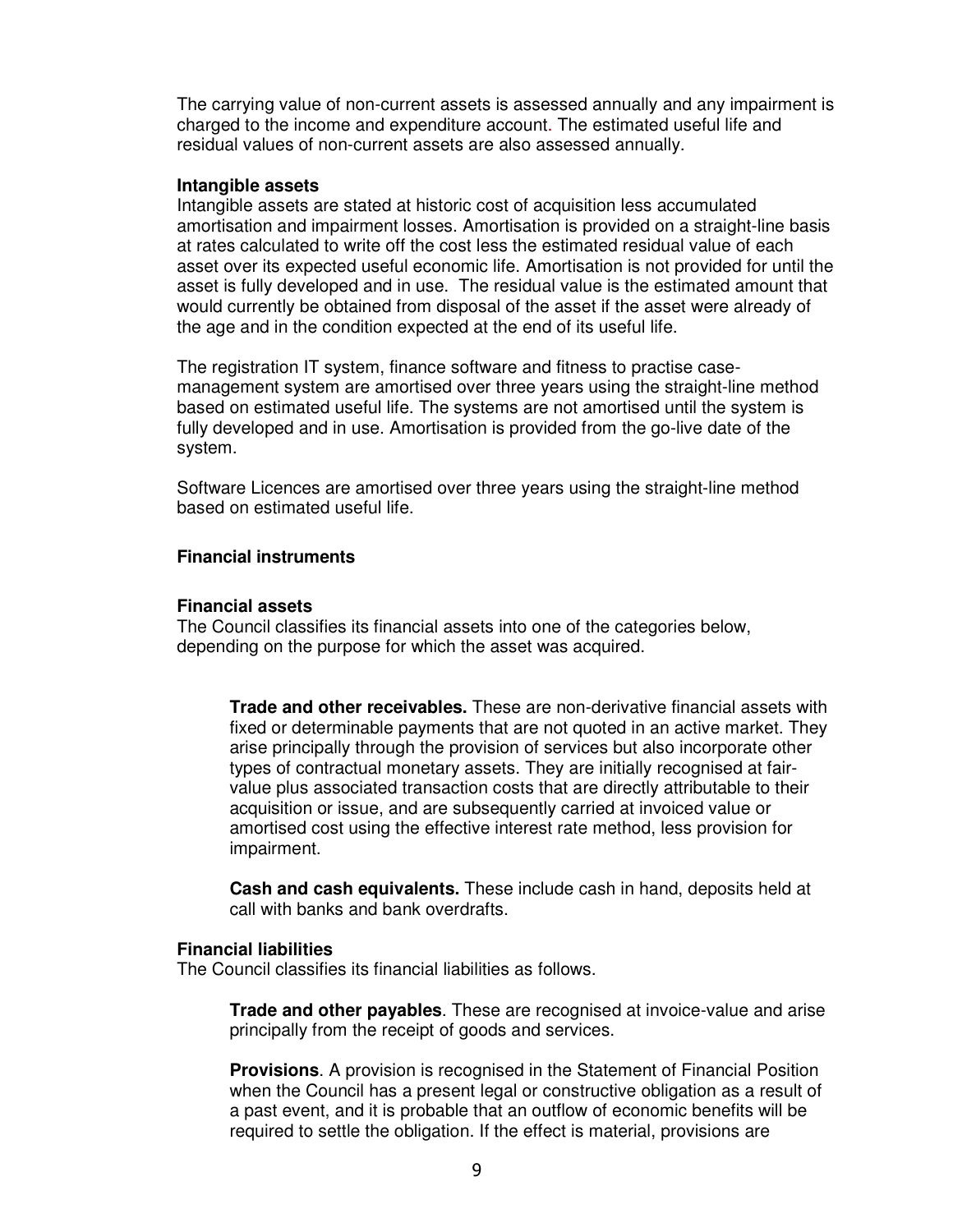determined by discounting the expected future cash flows at the HMT discount rate of 2.2 per cent.

#### **Pensions**

The Council contributes to a defined contribution pension scheme on behalf of its employees. Council contributions are expensed to the statement of comprehensive net expenditure on an accruals basis.

The Council previously operated or supported two defined benefit pension scheme arrangements on behalf of its employees and former employees. The first scheme is a final salary scheme which was closed to new entrants in June 1995. This scheme was wound up in January 2012 and the surplus distributed. The second scheme is a defined benefit occupational pension scheme supported by a levy on the Council and other external contributing bodies. This scheme was closed to new entrants in July 2006. Both schemes required contributions to be made to separately administered funds. There is an on-going potential liability on the Council to meet its share of the current obligations of the second scheme where periodic actuarial valuations are undertaken. This scheme currently indicates a deficit. Contributions made to the schemes are expensed to the statement of comprehensive net expenditure when the liability is identified. An identified surplus is credited to the statement of comprehensive net expenditure.

The defined benefit asset or liability comprises the present value of the defined benefit obligation less past service cost not yet recognised and less the fair value of plan assets out of which the obligations are to be settled directly. The value of any asset is restricted to the sum of any past service cost not yet recognised.

There are no other unfunded employee benefit arrangements.

#### **Income**

Income is recognised to the extent that it is probable that the economic benefits will flow to the Council and the revenue can be reliably measured. Income is measured at the fair value of the consideration received.

Fee income comprises registration fees, readmission fees, renewal fees, scrutiny fees and preregistration fees. Scrutiny, registration and readmission fees are charged and collected upon application for registration. Renewal fees are collected in advance and are recognised as deferred income in the Statement of Financial Position until they become period income. The renewal cycle for each of the 15 professions covers two years and registrants are charged on the anniversary of the renewal cycle for their profession. Registrants have a choice of whether to pay two years upfront or on a bi-annual basis.

Interest income is recognised on an accruals basis. Other income, including dividends, is recognised when receivable.

#### **Leases**

Operating lease rentals are expensed in equal annual amounts over the lease term.

#### **Foreign currency**

The presentational and functional currency of the Council is pounds sterling.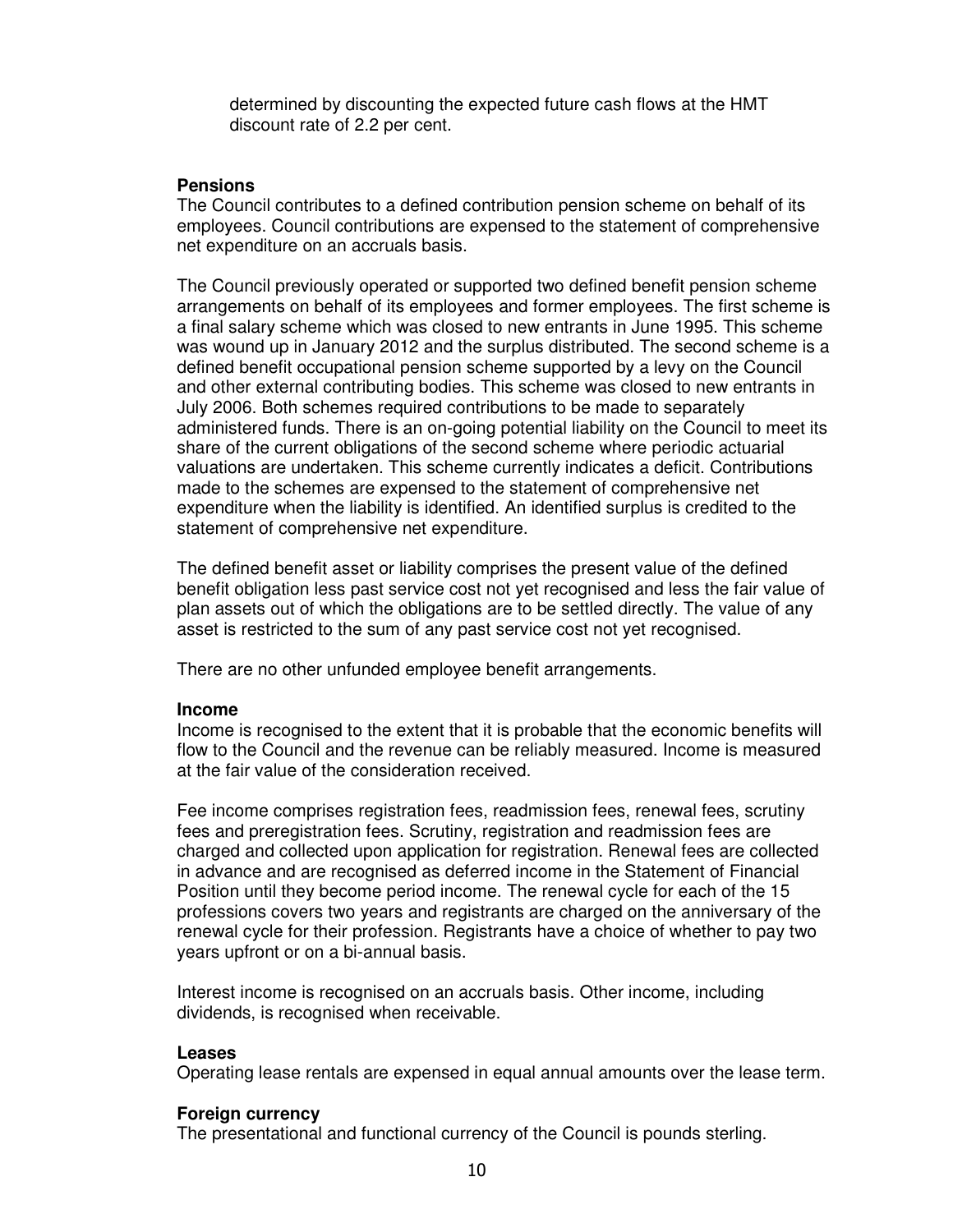In preparing the financial statements of the Council, transactions in currencies other than the Council's functional currency (foreign currencies) are recorded at the rates of exchange prevailing on the dates of the transactions. At each Statement of Financial Position date, monetary items denominated in foreign currencies are retranslated at the rates prevailing at the Statement of Financial Position date.

Exchange differences arising on the settlement of monetary items and on the retranslation of monetary items is included in the income and expenditure account for the period.

#### **Taxation**

Income tax expense or taxation recoverable represents the sum of the tax currently payable or recoverable.

The tax currently payable is based on the investment income for the year. The Council's liability for current tax is calculated using tax rates that have been enacted or substantively enacted by the Statement of Financial Position date.

| 3 | Fee income by profession           | 2012<br>£'000 | 2011<br>£'000   |
|---|------------------------------------|---------------|-----------------|
|   | Arts therapists                    | 258           | 217             |
|   | <b>Biomedical scientists</b>       | 1,781         | 1,783           |
|   | Chiropodists / podiatrists         | 994           | 971             |
|   | <b>Clinical scientists</b>         | 360           | 358             |
|   | <b>Dieticians</b>                  | 619           | 586             |
|   | Hearing aid dispensers             | 135           | 86              |
|   | Occupational therapists            | 2,563         | 2,492           |
|   | Operating department practitioners | 816           | 765             |
|   | Orthoptists                        | 92            | 99              |
|   | Paramedics                         | 1,281         | 1,206           |
|   | Physiotherapists                   | 3,797         | 3,585           |
|   | Prosthetists / orthotics           | 47            | 69              |
|   | Practitioner psychologists         | 1,429         | 1,497           |
|   | Radiographers                      | 2,201         | 2,114           |
|   | Speech and language therapists     | 1,031         | 1,016           |
|   |                                    | 17,404        | 16,844          |
| 4 | <b>Investment income</b>           | 2012          | 2011            |
|   |                                    | £'000         | £'000           |
|   | Bank deposit interest              | 77            | 46              |
|   | <b>Fixed interest securities</b>   |               | 12 <sub>2</sub> |
|   | Quoted equities                    |               | 50              |
|   |                                    | 77            | 108             |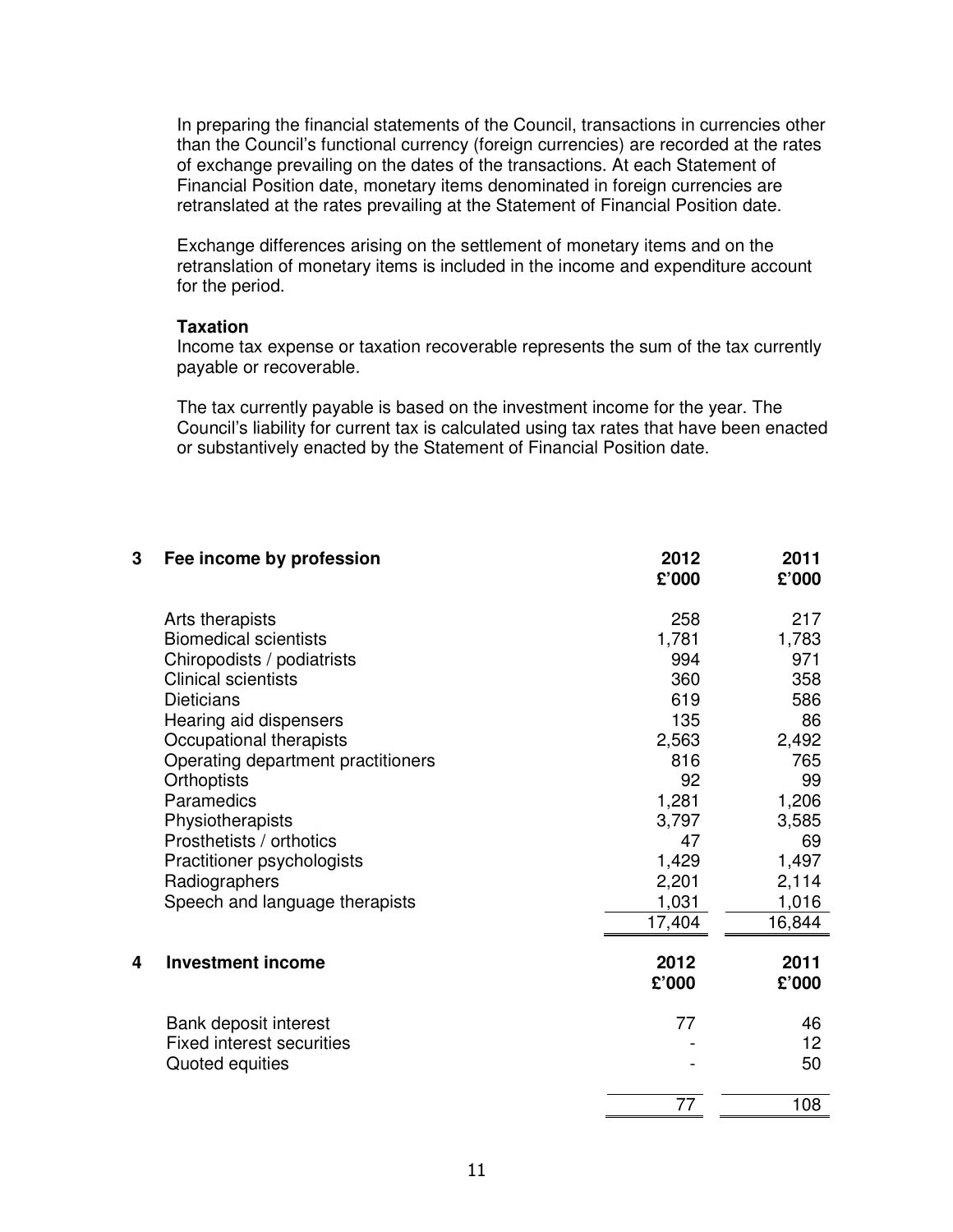| 5 | <b>Staff costs</b>                                                    | <b>Permanent</b>    | <b>Others</b> | 2012<br><b>Total</b> | 2011                |
|---|-----------------------------------------------------------------------|---------------------|---------------|----------------------|---------------------|
|   |                                                                       | staff<br>£'000      | £'000         | £'000                | £'000               |
|   | Wages and salaries<br>Social security costs<br>Pension costs          | 4,756<br>514<br>347 | 60<br>5       | 4,816<br>519<br>347  | 4,438<br>465<br>332 |
|   | Other payroll expense<br>including recruitment and<br>temporary staff | 74                  | 131           | 205                  | 227                 |
|   |                                                                       | 5,691               | 196           | 5,887                | 5,462               |

The average number of full time equivalent (FTE) permanent employees during the year was 147 (2010–11, 138). The average number of fixed-term contractors (non-agency staff) and temporary / agency contractors during the year was 11 (2010–11, 3).

#### **Pension funding arrangements**

**The Council for Professions Supplementary to Medicine (CPSM) Scheme**  This final salary scheme was closed in June 1995 and has no active members. On 28 March 2002, all members of the CPSM Scheme were served with a statutory notice of closure. At March 2011, the Scheme had 8 deferred members (members whose benefits are not yet in payment) and 7 members with pensions in payment. The benefits are secured by insurance policies issued by The Scottish Life Assurance Society ("Scottish Life").

The Scheme was wound up in January 2012 when Scottish Life secured pensions which increase in-line with the requirements of the Scheme rules and the surplus of £84,752 was credited to the statement of comprehensive net expenditure.

#### **The Capita Federated FlexiPlan Scheme**

This Scheme is a defined benefit, occupational pension scheme. Its target was to provide final-salary benefits at retirement, but Capita notified the Health Professions Council in January 2007 that with effect from 10 July 2006, the provision of target benefits was withdrawn due to difficulties in the funding position of the Scheme. The Scheme is now a money-purchase arrangement with guaranteed rates of interest of two per cent per annum for contributions received after 31 March 2003 and four per cent for contributions received before that date. At retirement, a member's pension will be the annuity that can be purchased on the open market by the member's Capital Account.

The Capita Federated FlexiPlan scheme is a multi-employer scheme comprising at least 260 employers at 31 March 2012. Entrust Pension Recovery Ltd ("Entrust") was appointed as the corporate trustee in May 2007 and KPMG appointed as the scheme administrators and actuaries to the trustees in July 2008. The Scheme is covered by the Pension Protection Fund (PPF) for which a levy is payable. The Scheme is now in the process of being wound up and all employers' contributions were stopped at the end of January 2010.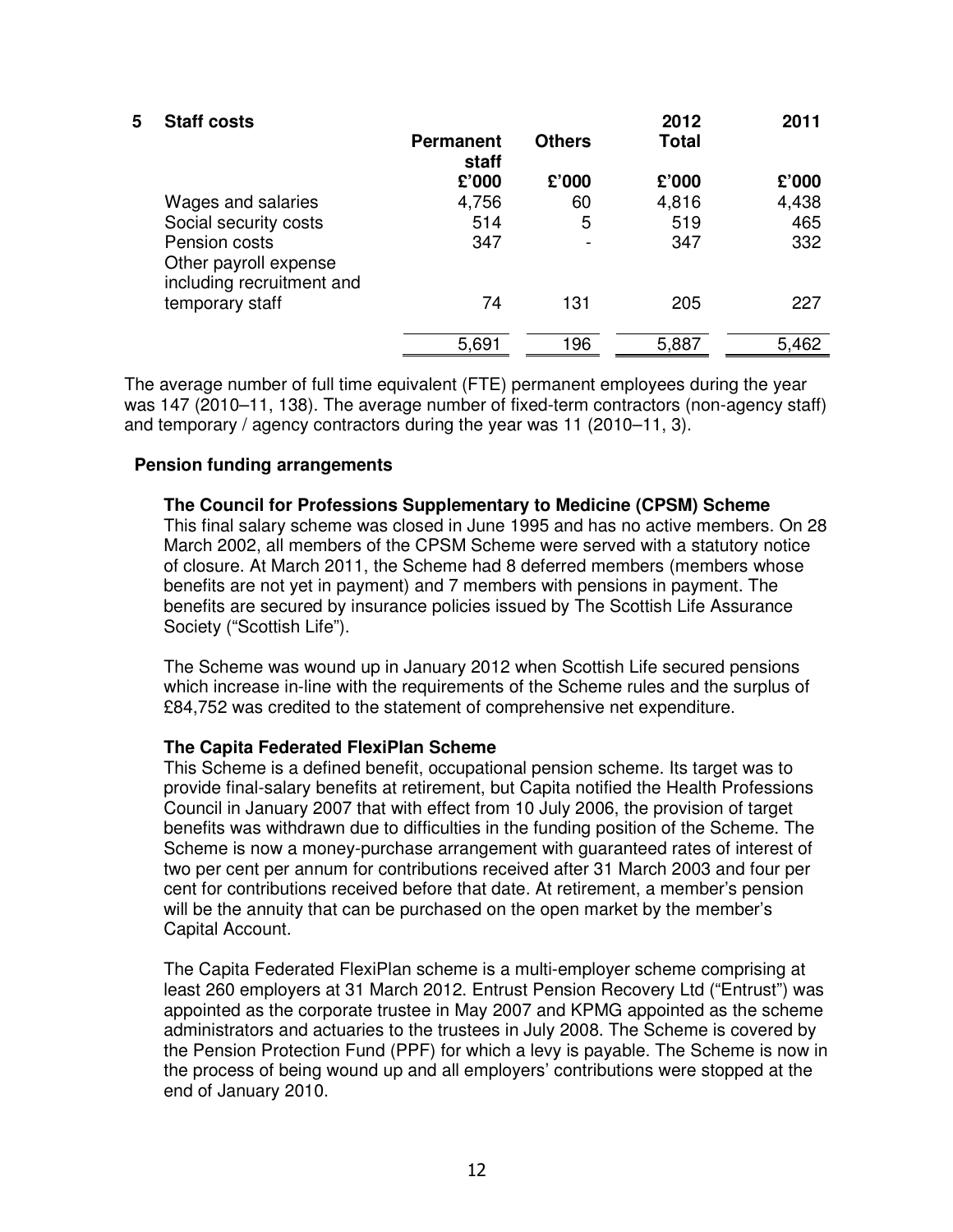The most recent actuarial valuation of the Scheme indicated that the value of the Scheme's assets were less than the value of the Scheme's liabilities. The amount of deficit is not known as there is an issue relating to a technical point in the Scheme. To resolve this, the Scheme's administrators have sought clarification by application to Court. The case was heard in February 2012 and the judgement is awaited.

#### **The Friends Provident Scheme**

This is a designated stakeholder, defined contribution scheme open to Health Professions Council employees from May 2008. At 31 March 2012, there were 68 active members in the pension scheme. During the financial year to 31 March 2012 HPC contributed £347K to the pension scheme.

| 6 | Other operating expenditure                         | 2012   | 2011   |
|---|-----------------------------------------------------|--------|--------|
|   |                                                     | £'000  | £'000  |
|   | <b>Professional services</b>                        | 4,262  | 4,233  |
|   | Partners (agents)                                   | 2,539  | 2,451  |
|   | Office services                                     | 1,324  | 992    |
|   | Computer services                                   | 604    | 535    |
|   | Communications                                      | 531    | 524    |
|   | Specific departmental costs                         | 496    | 460    |
|   | Property services                                   | 416    | 348    |
|   | <b>Council and Committee expenses</b>               | 302    | 274    |
|   | Projects                                            | 252    | 251    |
|   | Travel and subsistence                              | 202    | 200    |
|   |                                                     | 10,928 | 10,268 |
|   |                                                     |        |        |
|   | <b>Operating expenditure includes:</b>              | 2012   | 2011   |
|   |                                                     | £'000  | £'000  |
|   | Auditors' remuneration:                             |        |        |
|   | External audit - National Audit Office<br>$\bullet$ | 42     | 36     |
|   | Internal audit - Mazars LLP (PKF 10/11)             | 50     | 32     |

Included within the internal audit fee for Mazars LLP was £33K relating to work done in relation to a specific project in reviewing the accounting for deferred income.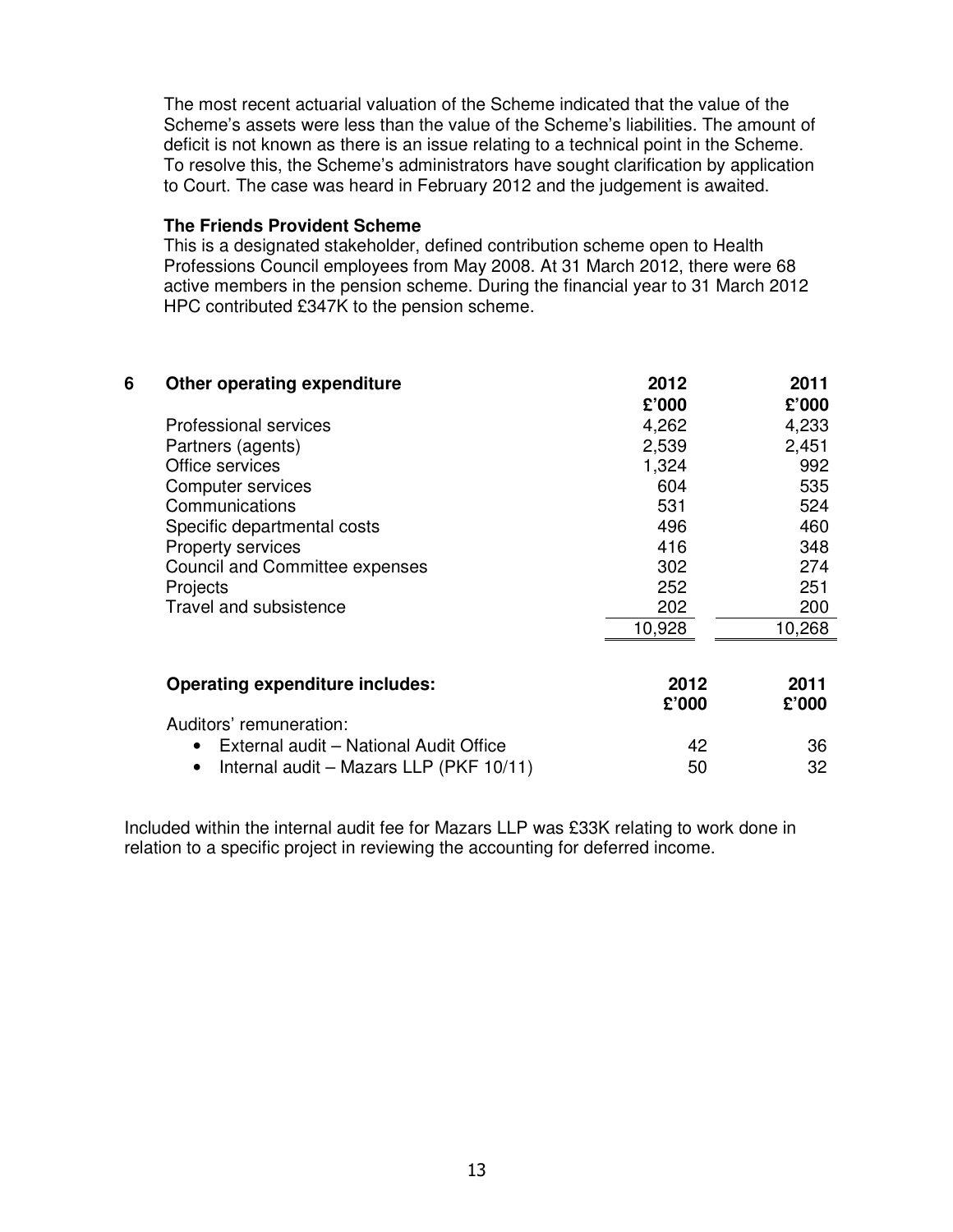| 7 | <b>Taxation</b>                                                                                                                                                                                   | 2012<br>£'000 | 2011<br>£'000 |
|---|---------------------------------------------------------------------------------------------------------------------------------------------------------------------------------------------------|---------------|---------------|
|   | Current tax:<br>UK corporation tax on taxable income of the year<br>Adjustment in respect of prior years<br>Total current tax charge                                                              | 12<br>(12)    | 61<br>61      |
|   | Deferred taxation:<br>Origination and reversal of timing differences<br>Total deferred tax                                                                                                        |               |               |
|   | Tax on profit on ordinary activities                                                                                                                                                              |               | 61            |
|   | Factors affecting tax charge / (credit) for year:<br>The tax assessed for the year is lower than the standard<br>rate of corporation tax in the UK (28%). The differences<br>are explained below: |               |               |
|   | Surplus / Deficit on ordinary activities before tax                                                                                                                                               | (105)         | 689           |
|   | Surplus / Deficit on ordinary activities multiplied by<br>standard rate of corporation tax in the UK $-$ 28% (2009 $-$<br>$10, 28\%)$                                                             | (28)          | 193           |
|   | Effect of:                                                                                                                                                                                        |               |               |
|   | Non-taxable income                                                                                                                                                                                | (4,610)       | (4,748)       |
|   | Additional tax on interest received net                                                                                                                                                           |               |               |
|   | Loss on disposal of investments                                                                                                                                                                   |               | 9             |
|   | Expenses not deductible for tax purposes                                                                                                                                                          | 4,659         | 4,615         |
|   | Benefits of small companies starting rate relief<br>Prior year over provision                                                                                                                     | (9)<br>(12)   | (9)           |
|   | Tax losses eliminated                                                                                                                                                                             |               |               |
|   | Current tax charge for the period                                                                                                                                                                 |               | 61            |
|   |                                                                                                                                                                                                   |               |               |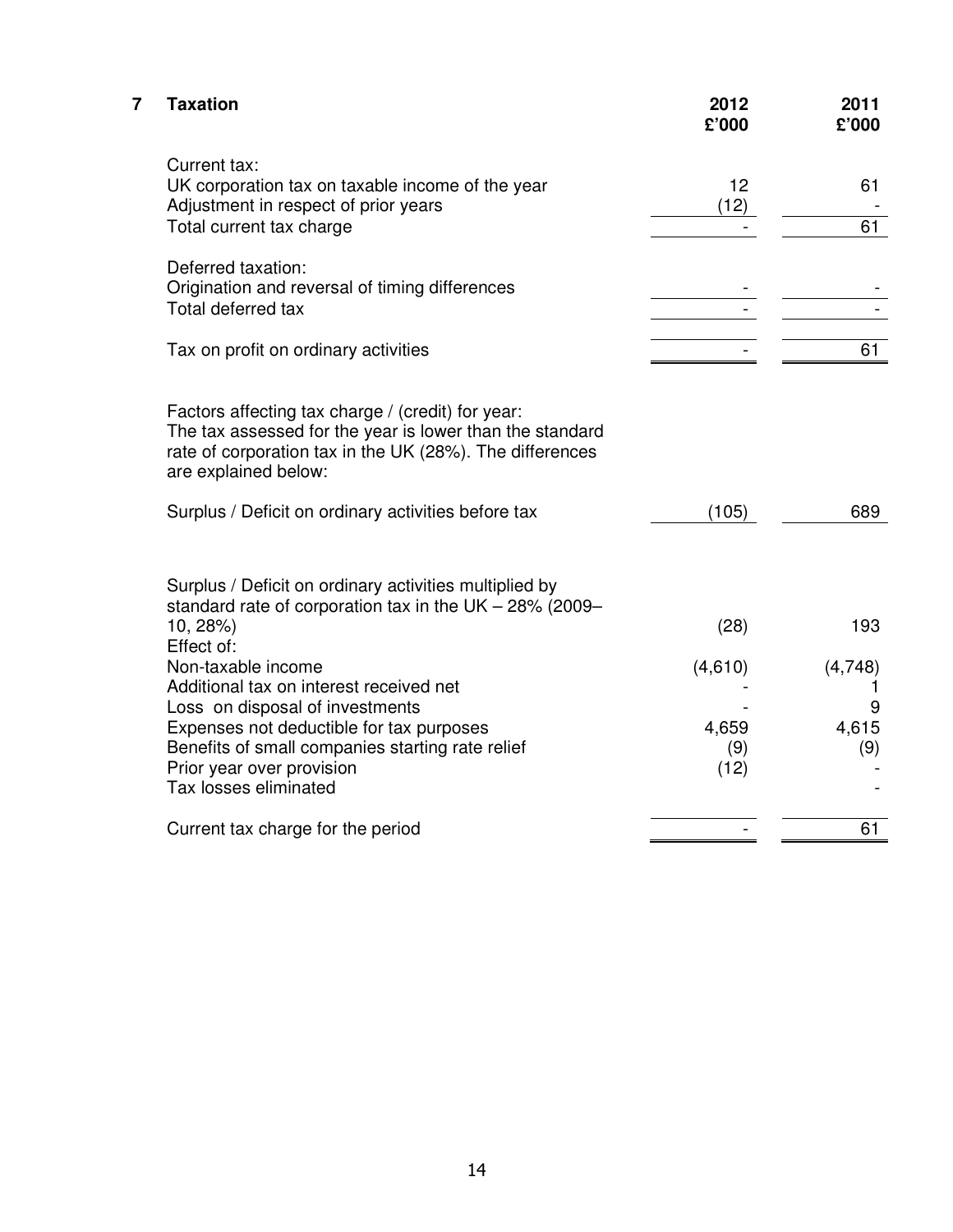| 8<br>Property, plant<br>and equipment<br>2011-12                                                            | <b>Freehold</b><br>land<br>£'000 | <b>Freehold</b><br>properties<br>£'000 | <b>Assets under</b><br><b>Construction</b><br>£'000 | <b>Office</b><br>furniture and<br>equipment<br>£'000 | <b>Computer</b><br>equipment<br>£'000 | <b>Total</b><br>£'000      |
|-------------------------------------------------------------------------------------------------------------|----------------------------------|----------------------------------------|-----------------------------------------------------|------------------------------------------------------|---------------------------------------|----------------------------|
| Cost or<br>valuation<br>At 1 April 2011                                                                     | 750                              | 1,500                                  |                                                     | 468                                                  | 642                                   | 3,360                      |
| <b>Additions</b><br><b>Disposals</b><br>Impairment                                                          | (50)                             | (50)                                   | 1,022                                               | $\overline{7}$<br>(30)                               | 14<br>(1)                             | 1,043<br>(31)<br>(100)     |
| 31 March 2012                                                                                               | 700                              | 1,450                                  | 1,022                                               | 445                                                  | 655                                   | 4,272                      |
| Depreciation<br>At 1 April 2011<br>Charge for the<br>year<br><b>Disposals</b><br>Reversal on<br>revaluation |                                  | 30<br>(30)                             |                                                     | 389<br>30<br>(30)                                    | 543<br>66<br>(1)                      | 932<br>126<br>(31)<br>(30) |
| 31 March 2012                                                                                               |                                  |                                        | $\blacksquare$                                      | 389                                                  | 608                                   | 997                        |
| Net book value:<br>At 31 March<br>2012                                                                      | 700                              | 1,450                                  | 1,022                                               | 56                                                   | 47                                    | 3,275                      |
| At 31 March<br>2011                                                                                         | 750                              | 1,500                                  |                                                     | 79                                                   | 98                                    | 2,427                      |

#### **Freehold properties**

The valuations of freehold land and buildings were made on 20 April 2012 by Stiles Harold Williams, Chartered Surveyors, on an open-market-value basis, in accordance with the Statement of Asset Valuation Practice No 4 and the Royal Institution of Chartered Surveyors Appraisal and Valuation Standards 6<sup>th</sup> Edition.

Park House, comprising the land and buildings of 184 Kennington Park Road, London SE11 4BU and the adjoining land and buildings of 20 Stannary Street and 22–26 Stannary Street was valued at £2,150,000. The historic cost of the Park House property was £1,659,254 (2011, £1,659,254) and accumulated depreciation based on cost was £511,188 (2011, £478,003).

Stiles Harold Williams did not believe that there was a material difference between existing use value and the market value of the property.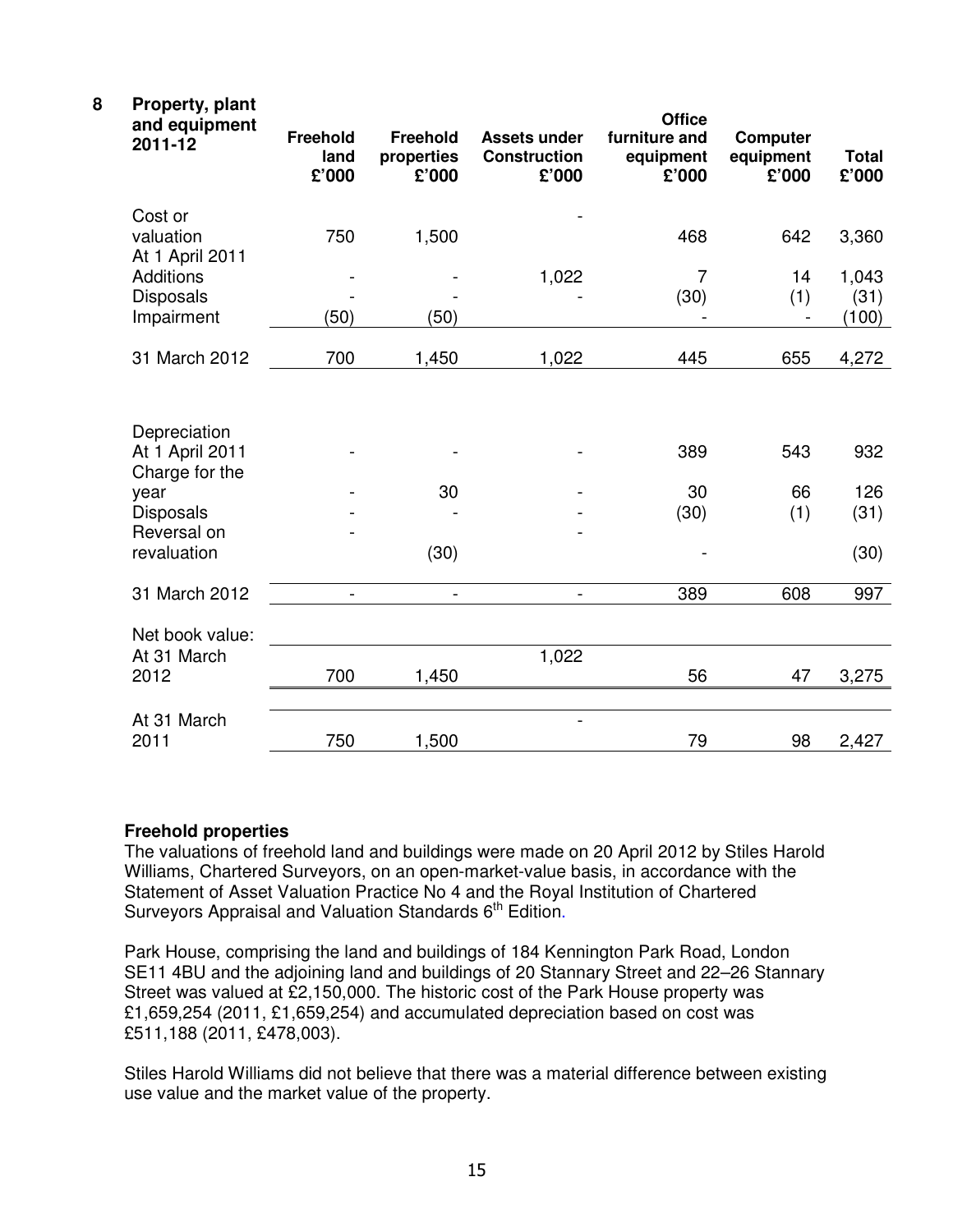On 21 February 2012, HPC paid a deposit of £1,000,000 in relation to the purchase of 186 Kennington Park Road and a financial charge, in favour of HPC, was placed on this property. The completion on purchasing this property is due in April 2013 and £725,000 is payable on completion.

#### **Historic documents and papers**

The HPC has a collection of historic documents, works of art and papers. The HPC does not put a value on this collection

| 8 | Property, plant and<br>equipment<br>$2010 - 11$ | <b>Freehold</b><br>land<br>£'000 | <b>Freehold</b><br><b>Properties</b><br>£'000 | <b>Office</b><br>furniture<br>and<br>equipment<br>£'000 | <b>Computer</b><br>equipment<br>£'000 | <b>Total</b><br>£'000 |
|---|-------------------------------------------------|----------------------------------|-----------------------------------------------|---------------------------------------------------------|---------------------------------------|-----------------------|
|   | Cost or                                         |                                  |                                               |                                                         |                                       |                       |
|   | Valuation                                       |                                  |                                               |                                                         |                                       |                       |
|   | At 1 April 2010                                 | 735                              | 1,631                                         | 417                                                     | 615                                   | 3,398                 |
|   | <b>Additions</b>                                |                                  | 8                                             | 51                                                      | 44                                    | 103                   |
|   | <b>Disposals</b>                                |                                  | (13)                                          |                                                         | (18)                                  | (31)                  |
|   | Revaluation                                     |                                  | (4)                                           |                                                         |                                       | (4)                   |
|   | Impairment                                      | 15                               | (122)                                         |                                                         |                                       | (107)                 |
|   | 31 March 2011                                   | 750                              | 1,500                                         | 468                                                     | 641                                   | 3,359                 |
|   |                                                 |                                  |                                               |                                                         |                                       |                       |
|   | Depreciation                                    |                                  |                                               |                                                         |                                       |                       |
|   | At 1 April 2010                                 |                                  |                                               | 357                                                     | 474                                   | 831                   |
|   | Charge for the year                             |                                  | 33                                            | 32                                                      | 87                                    | 152                   |
|   | <b>Disposals</b>                                |                                  |                                               |                                                         | (18)                                  | (18)                  |
|   | Reversal on revaluation                         |                                  | (33)                                          |                                                         |                                       | (33)                  |
|   | 31 March 2011                                   | $\overline{\phantom{a}}$         | $\overline{\phantom{a}}$                      | 389                                                     | 543                                   | 932                   |
|   | Net book value:                                 |                                  |                                               |                                                         |                                       |                       |
|   | At 31 March 2011                                | 750                              | 1,500                                         | 79                                                      | 98                                    | 2,427                 |
|   |                                                 |                                  |                                               |                                                         |                                       |                       |
|   | At 31 March 2010                                | 735                              | 1,631                                         | 60                                                      | 141                                   | 2,567                 |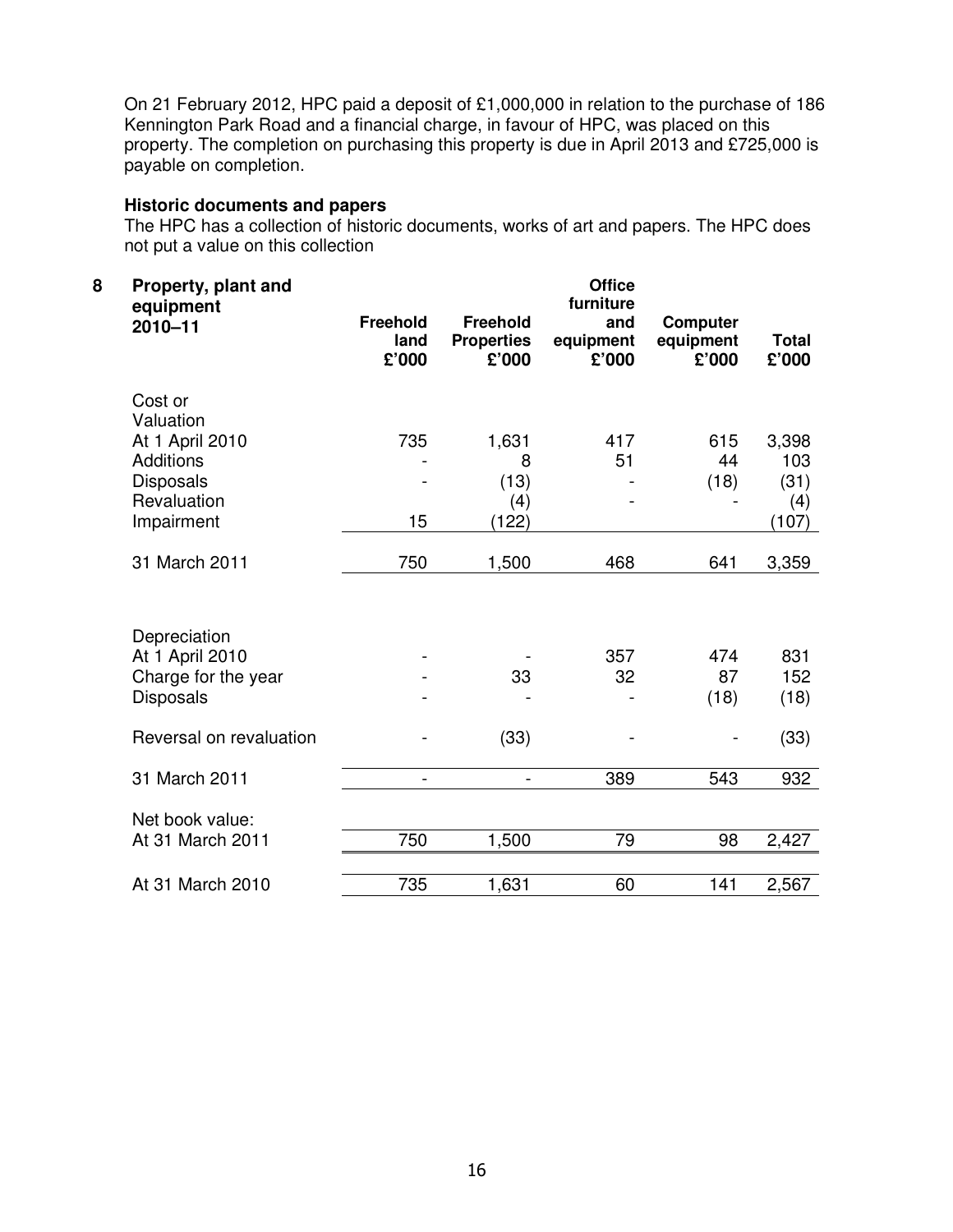| 9 | Intangible assets<br>2011-12                               |                                             |                                   |                                            |                                        |                                 |                |
|---|------------------------------------------------------------|---------------------------------------------|-----------------------------------|--------------------------------------------|----------------------------------------|---------------------------------|----------------|
|   |                                                            | <b>Software</b><br><b>Licences</b><br>£'000 | <b>Finance</b><br>system<br>£'000 | <b>Education</b><br><b>System</b><br>£'000 | case-<br>management<br>system<br>£'000 | Registration<br>system<br>£'000 | Total<br>£'000 |
|   | Cost or valuation:<br>At 1 April 2011<br>Additions         | 61<br>45                                    | 64                                | 56                                         | 577<br>489                             | 3,145<br>52                     | 3,847<br>642   |
|   | 31 March 2012                                              | 106                                         | 64                                | 56                                         | 1,066                                  | 3,197                           | 4,489          |
|   | Amortisation:<br>At 1 April 2011<br>Charge for the<br>year | 9<br>24                                     | 53<br>11                          |                                            |                                        | 2,351<br>346                    | 2,413<br>381   |
|   | 31 March 2012                                              | 33                                          | 64                                | $\overline{\phantom{a}}$                   |                                        | 2,697                           | 2,794          |
|   | Net book value:<br>At 31 March 2012                        | 73                                          | -                                 | 56                                         | 1,066                                  | 500                             | 1,695          |
|   | At 31 March 2011                                           | 52                                          | 11                                |                                            | 577                                    | 794                             | 1,434          |

| 9 | Intangible assets<br>2010-11 | <b>Software</b><br><b>Licences</b> | <b>Finance</b><br>system | <b>Fitness to</b><br>practise case | Registration<br>system |              |
|---|------------------------------|------------------------------------|--------------------------|------------------------------------|------------------------|--------------|
|   |                              |                                    |                          | management<br>system               |                        | <b>Total</b> |
|   |                              | £'000                              | £'000                    | £'000                              | £'000                  | £'000        |
|   | Cost or valuation:           |                                    |                          |                                    |                        |              |
|   | At 1 April 2010              |                                    | 64                       | 53                                 | 2,885                  | 3,002        |
|   | Additions                    | 61                                 |                          | 524                                | 260                    | 845          |
|   | 31 March 2011                | 61                                 | 64                       | 577                                | 3,145                  | 3,847        |
|   |                              |                                    |                          |                                    |                        |              |
|   | Amortisation:                |                                    |                          |                                    |                        |              |
|   | At 1 April 2010              |                                    | 32                       |                                    | 2,006                  | 2,038        |
|   | Charge for the year          | 9                                  | 21                       |                                    | 345                    | 375          |
|   | 31 March 2011                | 9                                  | 53                       | -                                  | 2,351                  | 2,413        |
|   | Net book value:              |                                    |                          |                                    |                        |              |
|   | At 31 March 2011             | 52                                 | 11                       | 577                                | 794                    | 1,434        |
|   |                              |                                    |                          |                                    |                        |              |
|   | At 31 March 2010             |                                    | 32                       | 53                                 | 879                    | 964          |
|   |                              |                                    |                          |                                    |                        |              |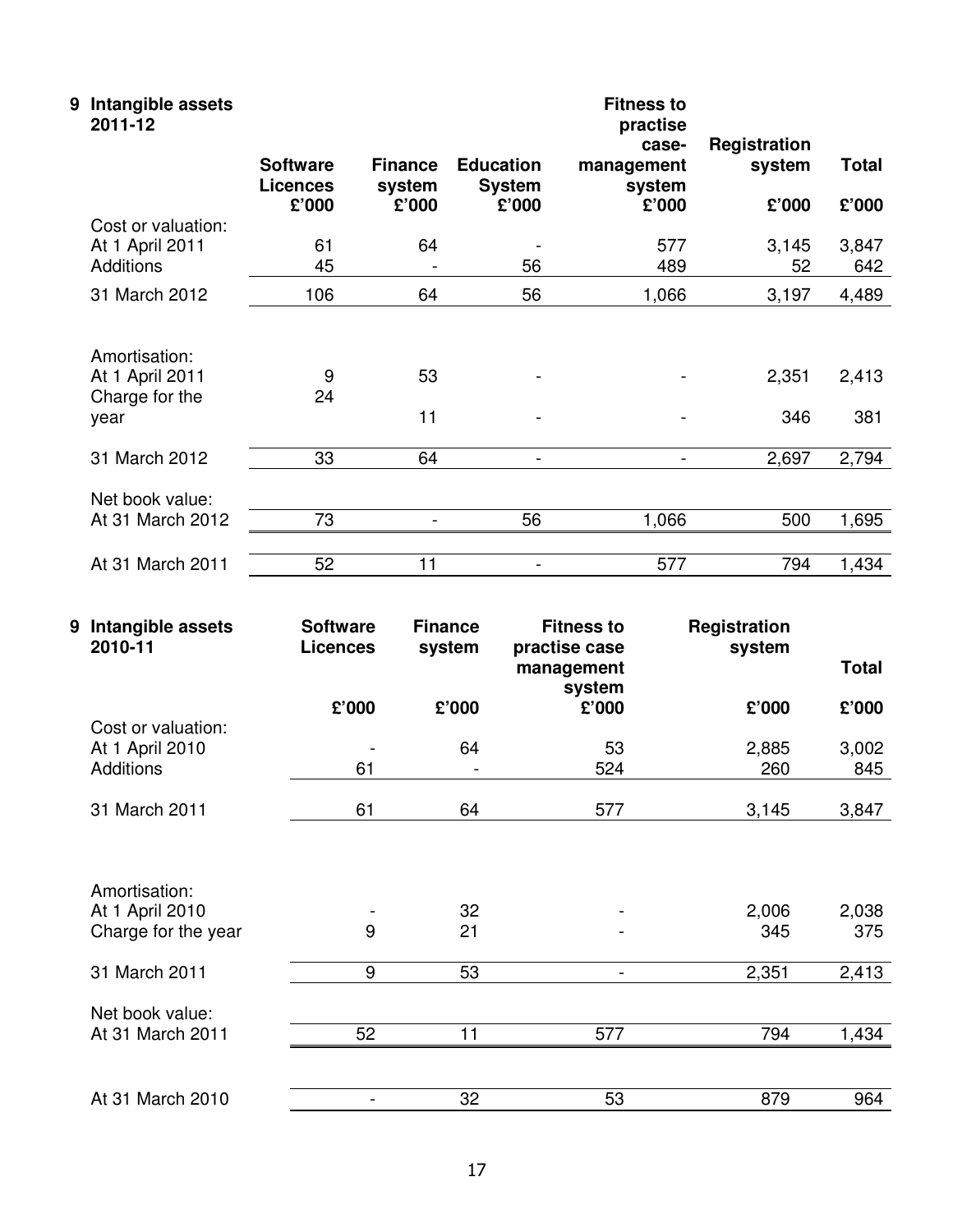The software licences were included within computer equipment for year ending 31 March 2011. These have been re-classified in 2012 and are how being shown in the intangible assets.

| 10 | <b>Financial assets</b>                                                  | 2012<br>£'000 | 2011<br>£'000           |
|----|--------------------------------------------------------------------------|---------------|-------------------------|
|    | Listed investments as at 1 April<br><b>Additions</b><br><b>Disposals</b> |               | 1,926<br>132<br>(2,058) |
|    | Unrealised gain / (loss) on investments<br>At 31 March                   |               |                         |
|    | Historical cost value at 31 March                                        |               |                         |

#### **11 Trade receivables**

|                   | 2012<br>£'000 | 2011<br>£'000 |
|-------------------|---------------|---------------|
| Prepayments       | 456           | 473           |
| Other receivables | 64            | 42            |
|                   | 520           | 515           |

The ages of all debtors are current and there are no amounts past due but not impaired. The main element of the other receivables relate to employee season-ticket loans. There are no impaired financial assets.

#### **12 Cash and cash equivalents**

|                                                  | 2012<br>£'000 | 2011<br>£'000  |
|--------------------------------------------------|---------------|----------------|
| Balance at 1 April<br>Net change in cash         | 8,722<br>(13) | 5,649<br>3,073 |
| Balance at 31 March                              | 8,709         | 8,722          |
| The following balances at 31 March were held at: |               |                |
|                                                  | 2012<br>£'000 | 2011<br>£'000  |
| Commercial banks and cash in hand                | 3,823         | 3,594          |
| Short-term investments                           | 4,886         | 5,128          |
| Balance at 31 March                              | 8,709         | 8,722          |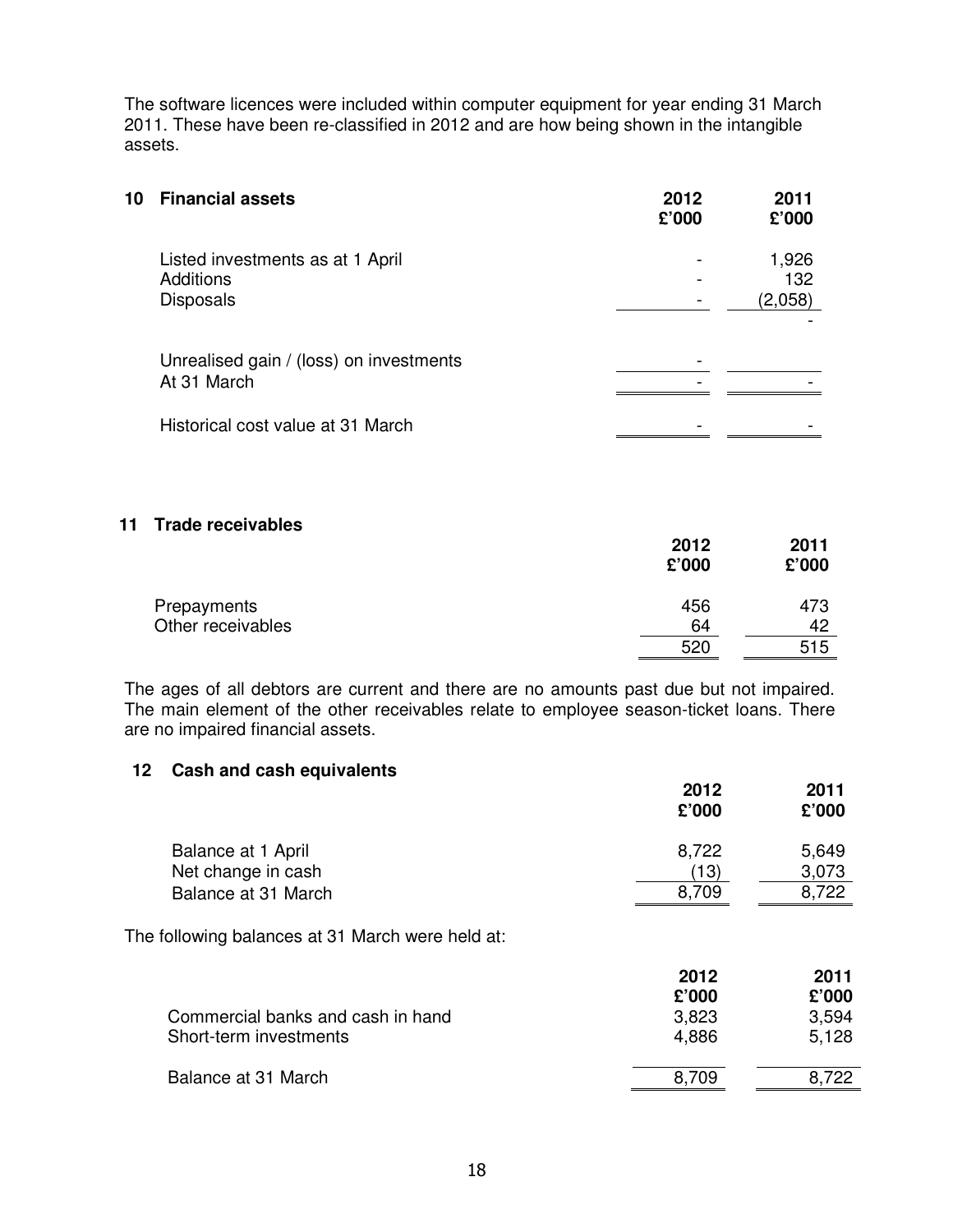| 13 Trade payables and other current<br><b>liabilities</b> | 2012<br>£'000 | 2011<br>£'000 |
|-----------------------------------------------------------|---------------|---------------|
| Corporation tax                                           | 12            | 61            |
| Other taxation and social security                        | 187           | 180           |
| Other payables                                            | 564           | 780           |
| Accruals                                                  | 1,044         | 991           |
|                                                           | 1,807         | 2.012         |
|                                                           |               |               |

Other payables are mainly made up of the purchase ledger control account.

**14** 

| <b>Deferred income</b>                                  | 2012<br>£'000 | 2011<br>£'000 |
|---------------------------------------------------------|---------------|---------------|
| Registration fees in advance<br>Renewal fees in advance | 275<br>10,198 | 337<br>9,007  |
|                                                         | 10,473        | 9.344         |

#### **15 Operating Lease**

During the year, HPC entered into an operating lease for the rental of office space at units 7 & 8, 33 Stannary Street. The lease is due to expire in July 2016. Therefore HPC's financial commitments are:

|                            | £'000 |
|----------------------------|-------|
| Less than one year         | 37    |
| Between two and five years | 83.   |
| Greater than five years    |       |

## **15 Contingent Liability**

The Capita FlexiPlan Pension Scheme identified earlier in this report, outlined an unknown liability due to an issue relating to a technical point in the scheme. To resolve this, the Scheme's administrators are seeking clarification by application to Court. There is a possible transfer of economic benefit which, based on an actuarial report commissioned by the trustee as at 31 March 2009, shows a scheme funding deficit between £4 million and £20 million, depending on the outcome of the court case. The Health Professions Council share of this is 2.001% which would create a liability between £80,000 and £400,000. The case was at the beginning of February 2012 and judgement is awaited. Until then it is not possible to estimate with any certainty the financial outcome. The amount of £53,950 has been recognised in the 2011/12 accounts as this is the amount payable in 2012/2013 based on clearing the maximum shortfall, including interest over 10 years.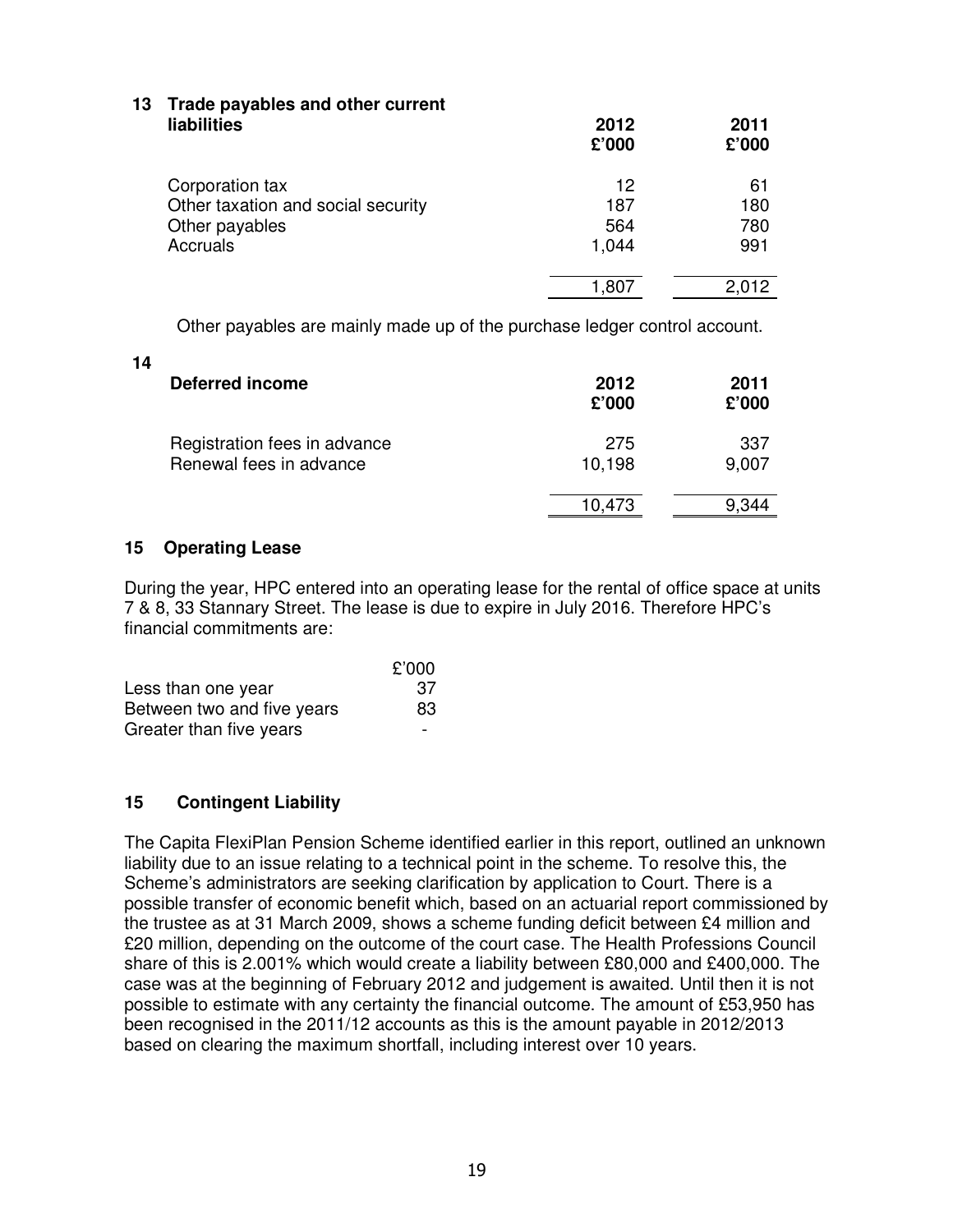#### **16 Related-party transactions**

The Council's sponsor is the Privy Council Office, with whom no transactions took place. The main entity with which the Health Professions Council has dealt with during the year was the Department of Health. A grant was received for £469K (2011, £240K) in relation to the regulation of Social Workers.

There were various transactions with Council members and non-Council Committee members during the year. Council members and non-Council Committee members receive an attendance allowance when they attend Council or Committee meetings. Such allowances, totalling  $£227,548$  (2010–11, £212,984), were accrued and paid to 31 members, including ten non-Council Committee members (2010–11, 28 members).

#### **17 Post statement of financial position events**

The financial statements are authorised to be issued for the accounting officer to sign on 2012 . There are no other items to note.

#### **18 Financial instruments**

The details of the various categories of financial assets are outlined in note 7(Financial Assets) and note10 (Trade receivables). The details of the various categories of financial liabilities are outlined in note 12 (Trade payables and other current liabilities).

The Health Professions Council does not use financial instruments that increase its own credit risk profile and has no external debt exposure. It uses a variety of risk mitigations including credit rating assessments to assess credit risk of counter parties including suppliers and financial institutions.

#### **Currency and liquidity risk**

The Council currently has no borrowings and relies primarily on fees for its cash requirements. Based on its reserves policy, the Council considerers there is no significant exposure to liquidity risk. All material assets and liabilities are denominated in sterling, so it is not exposed to currency risk.

The Health Professions Council adhered to its reserves policy at all times during the year. The policy is to maintain a reserve level that is a minimum of three months' operating expenditure. The reserves policy was reviewed and approved by Council on 10 May 2012. Due to registration renewal cycles and the payment methods of registrant fees, the Health Professional Council holds a significant amount of cash in short-term money-market accounts to cover the expenditure expected to be incurred over the payment period

#### **Interest rate risk**

Registrants pay fees in advance for up to two years. Surplus funds are held as follows to maximise returns.

**Business reserve** – all unused funds are transferred from the Council's current account to a business reserve account each night to maximise interest earned.